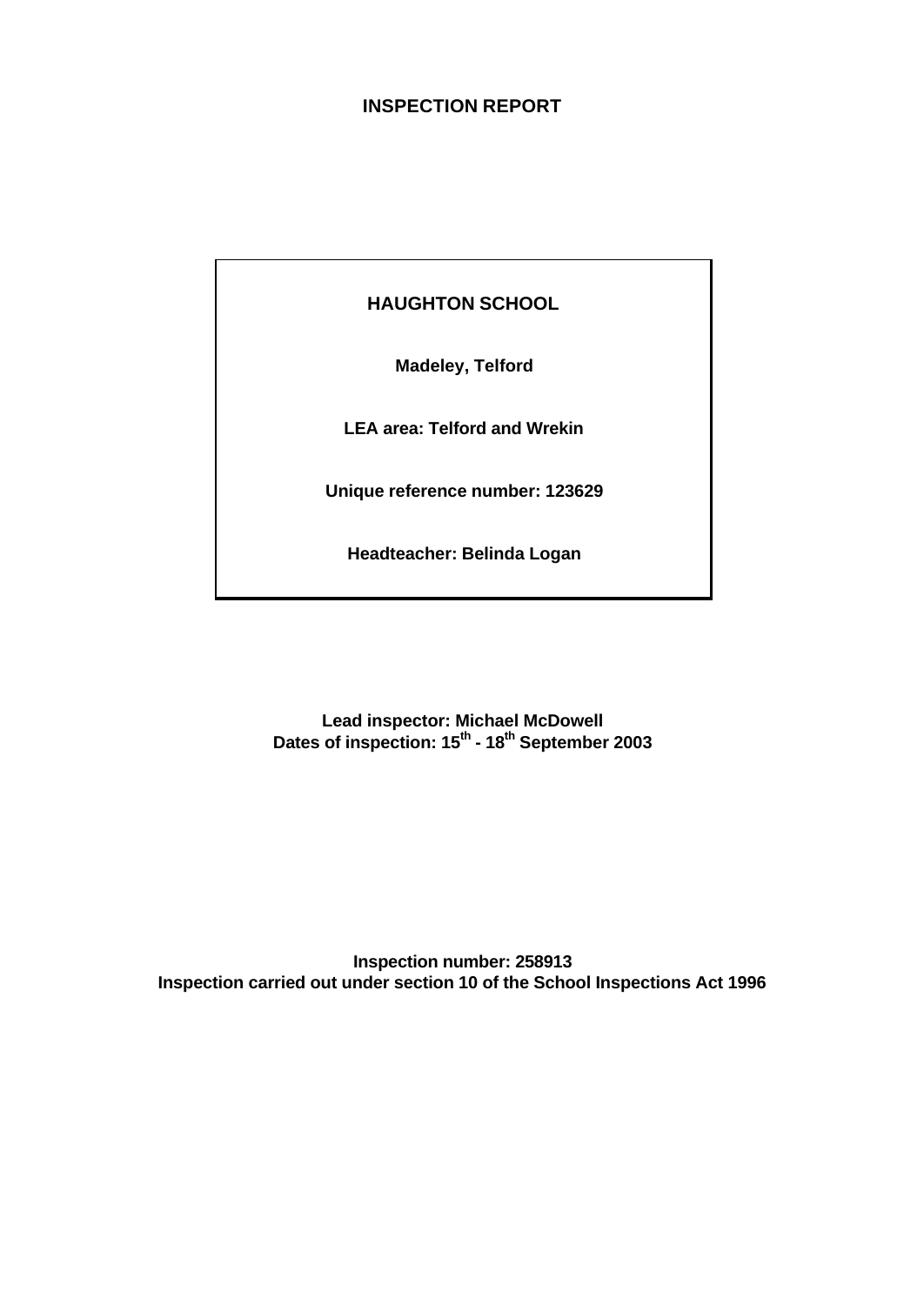## © Crown copyright 2004

This report may be reproduced in whole or in part for non-commercial educational purposes, provided that all extracts quoted are reproduced verbatim without adaptation and on condition that the source and date thereof are stated.

Further copies of this report are obtainable from the school. Under the School Inspections Act 1996, the school must provide a copy of this report and/or its summary free of charge to certain categories of people. A charge not exceeding the full cost of reproduction may be made for any other copies supplied.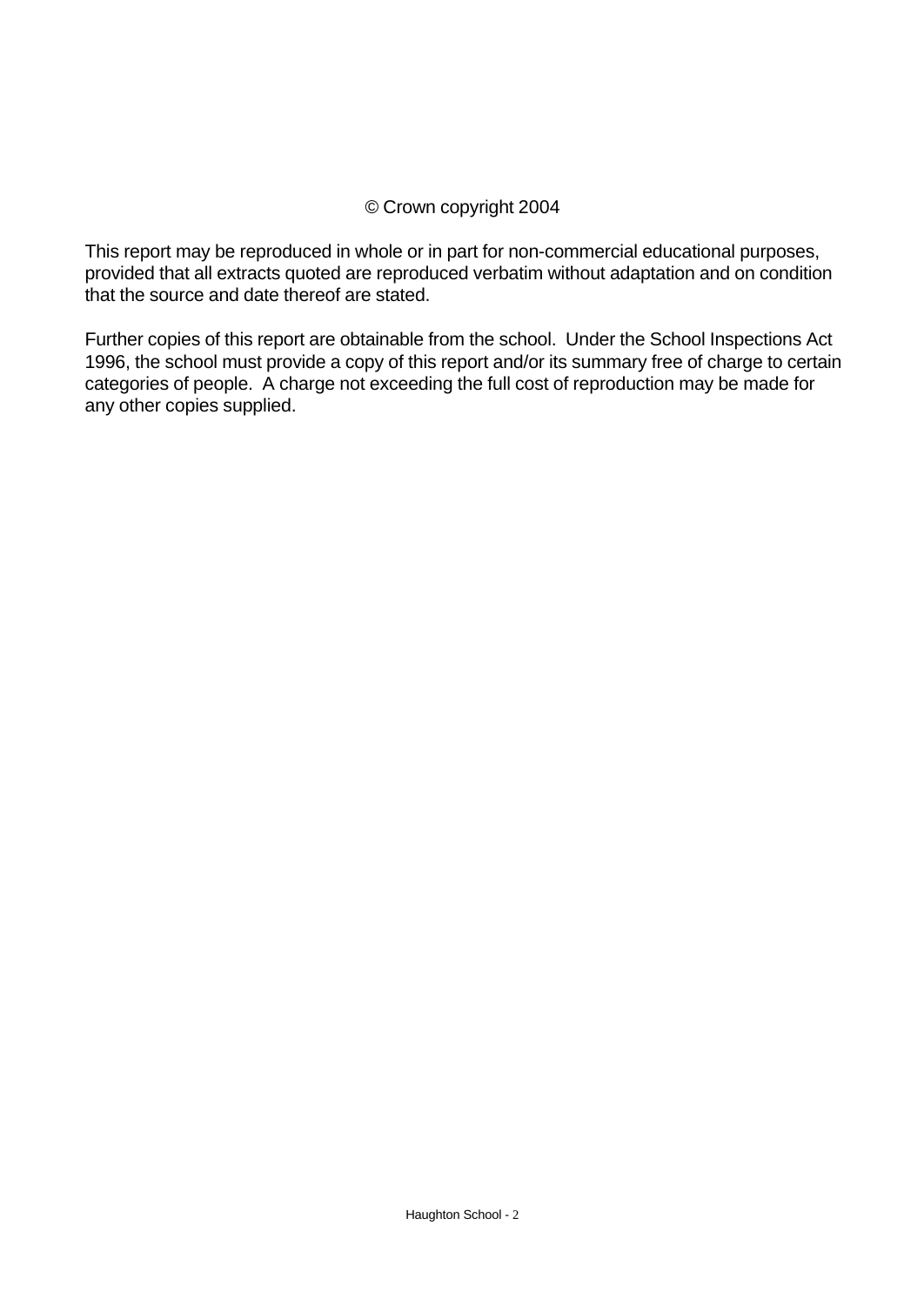### **INFORMATION ABOUT THE SCHOOL**

| Type of school:<br><b>School category:</b><br>Age range of pupils:<br><b>Gender of pupils:</b><br>Number on roll; | <b>Special</b><br><b>Community special</b><br>4 - 16 years<br><b>Mixed</b><br>135 |
|-------------------------------------------------------------------------------------------------------------------|-----------------------------------------------------------------------------------|
| <b>School address:</b>                                                                                            | <b>Queen's Street</b>                                                             |
|                                                                                                                   | <b>Madeley</b>                                                                    |
|                                                                                                                   | <b>Telford</b>                                                                    |
|                                                                                                                   | <b>Shropshire</b>                                                                 |
| Postcode:                                                                                                         | <b>TF74BW</b>                                                                     |
| Telephone number:                                                                                                 | 01952 684995                                                                      |
| Fax number:                                                                                                       | 01952 583616                                                                      |
| <b>Appropriate authority:</b>                                                                                     | Governing body                                                                    |
| Name of chair of                                                                                                  | Mr. D. Sherratt                                                                   |
| governors:                                                                                                        |                                                                                   |
| Date of previous                                                                                                  | 3 <sup>rd</sup> December 1997                                                     |
|                                                                                                                   |                                                                                   |
| inspection:                                                                                                       |                                                                                   |

#### **CHARACTERISTICS OF THE SCHOOL**

Haughton School is a day community special school for boys and girls aged between four and 16. It has 140 places and there are currently 135 pupils on its roll, 103 boys, and 32 girls. Most of the pupils have moderate learning difficulties but 13 have severe learning difficulties and 14 are recognised as having Autistic Spectrum Disorder. A group of 18 pupils has emotional, behavioural and social difficulties. In addition, individual pupils have speech or communication disorders or hearing impairment. All but one of those attending have statements of special educational needs. On entry to the school, because of their special educational needs, pupils' attainment is well below the average for their age. Pupils are drawn from across the area of Telford and Wrekin, and Shropshire LEAs.

The majority of pupils are white and British but four pupils are of Pakistani or mixed white and black African heritage. Two pupils have English as an additional language and are at an early stage in acquiring it. Five pupils are in public care. There is significant pupil mobility. In 2002, 11 pupils joined the school at times other than the usual time of first admission, and four left at other than the usual time.

The school provides outreach teaching for pupils in local primary and secondary schools and it is funded to do this under an LEA initiative. There are well-advanced proposals to reorganise the special education in the borough. Under these proposals, Haughton will become a primary special school.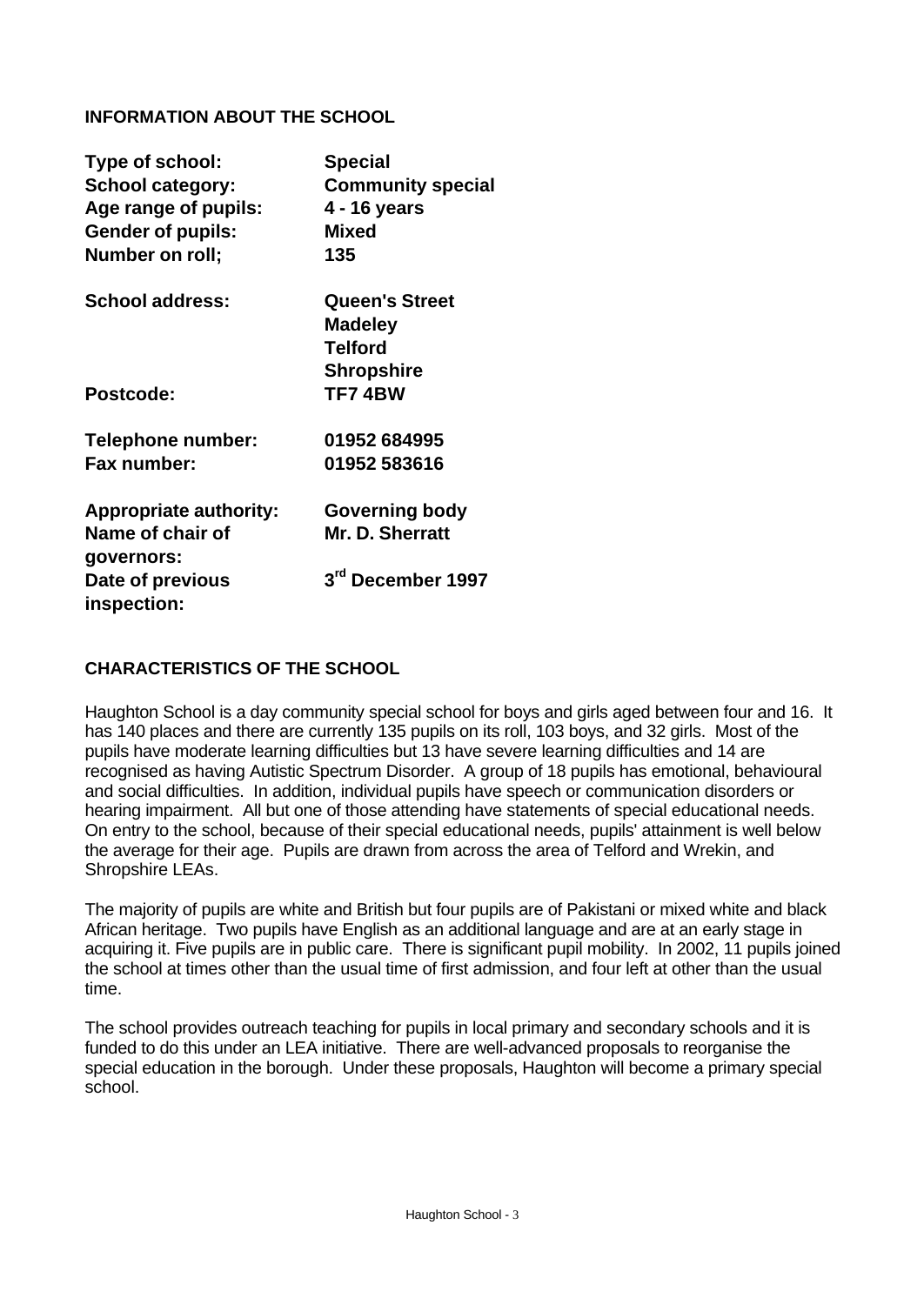### **INFORMATION ABOUT THE INSPECTION TEAM**

|       | Members of the inspection team |                       | <b>Subject responsibilities</b>                                                                      |
|-------|--------------------------------|-----------------------|------------------------------------------------------------------------------------------------------|
| 1405  | <b>Michael McDowell</b>        | <b>Lead inspector</b> | Special educational needs,<br>art, physical education,<br>religious education.                       |
| 13746 | <b>David Russell</b>           | Lay inspector         |                                                                                                      |
| 27409 | <b>Susan Hunt</b>              | <b>Team inspector</b> | English as an additional<br>language, English, history,<br>geography, French.                        |
| 10782 | <b>Henry Moreton</b>           | <b>Team inspector</b> | Mathematics, citizenship,<br>music.                                                                  |
| 15292 | <b>Jan Pollard</b>             | <b>Team inspector</b> | Foundation stage, science,<br>information and<br>communication technology,<br>design and technology. |

**The inspection contractor was:**

**Chase Russell Limited Winnington Hall Winnington Northwich Cheshire CW8 4DU**

Any concerns or complaints about the inspection or the report should be made initially to the contractor. The procedures are set out in the leaflet *'Complaining about Ofsted Inspections'*, which is available from Ofsted Publications Centre (telephone 07002 637833) or Ofsted's website (www.oftsed.gov.uk).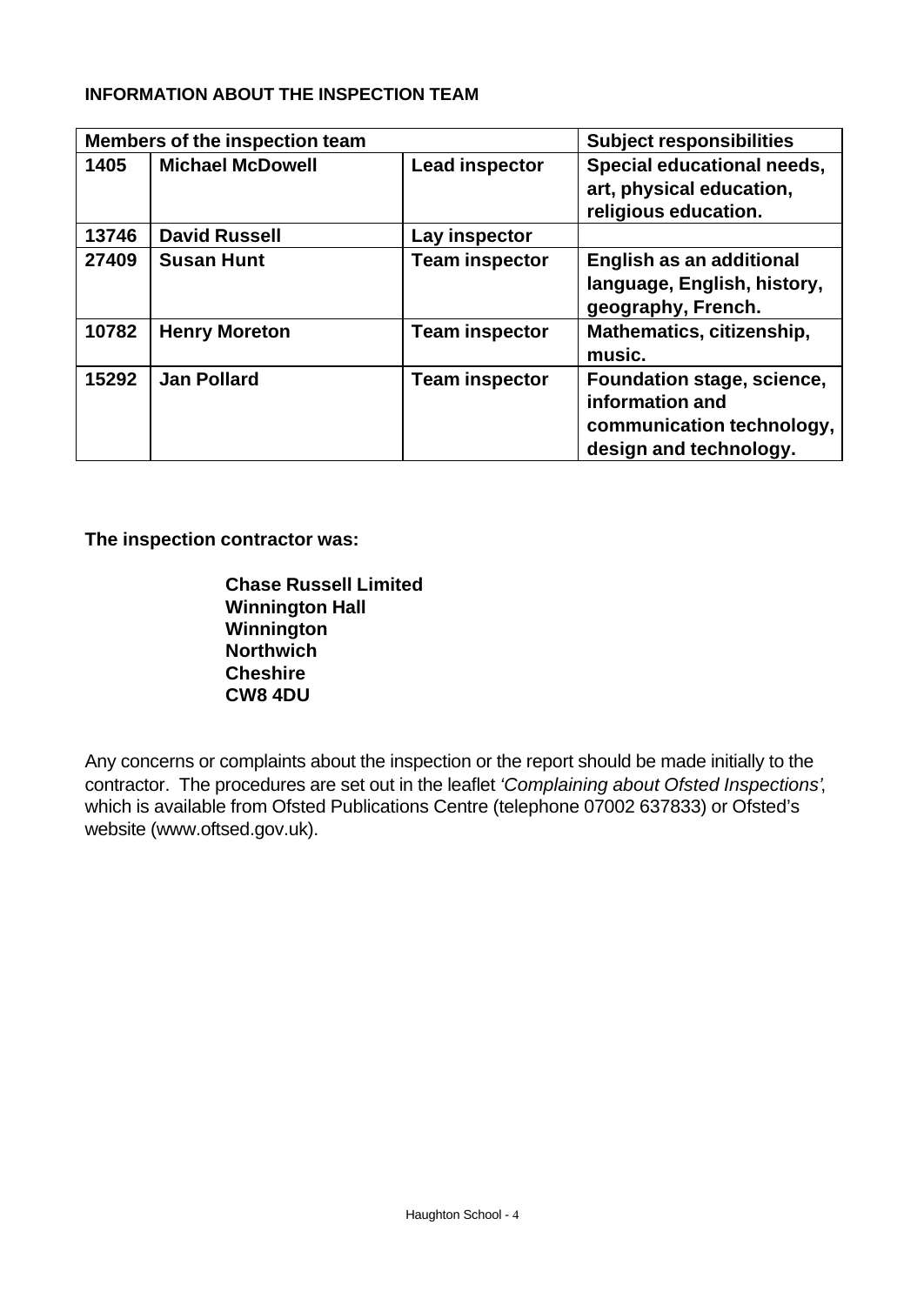# **REPORT CONTENTS**

|                                                                                                                                    | Page |
|------------------------------------------------------------------------------------------------------------------------------------|------|
| <b>PART A: SUMMARY OF THE REPORT</b>                                                                                               | 6    |
| <b>PART B: COMMENTARY ON THE MAIN INSPECTION FINDINGS</b>                                                                          |      |
| <b>STANDARDS ACHIEVED BY PUPILS</b>                                                                                                | 8    |
| Standards achieved in areas of learning, subjects and courses                                                                      |      |
| Pupils' attitudes, values and other personal qualities                                                                             |      |
| <b>QUALITY OF EDUCATION PROVIDED BY THE SCHOOL</b>                                                                                 | 12   |
| Teaching and learning<br>The curriculum<br>Care, guidance and support<br>Partnership with parents, other schools and the community |      |
| <b>LEADERSHIP AND MANAGEMENT</b>                                                                                                   | 18   |
| <b>PART C: THE QUALITY OF EDUCATION IN AREAS OF LEARNING,</b><br><b>SUBJECTS AND COURSES</b>                                       | 22   |
| <b>AREAS OF LEARNING IN THE FOUNDATION STAGE</b>                                                                                   |      |
| <b>SUBJECTS AND COURSES IN KEY STAGES 1 TO 4</b>                                                                                   |      |
| <b>PART D: SUMMARY OF THE MAIN INSPECTION JUDGEMENTS</b>                                                                           | 37   |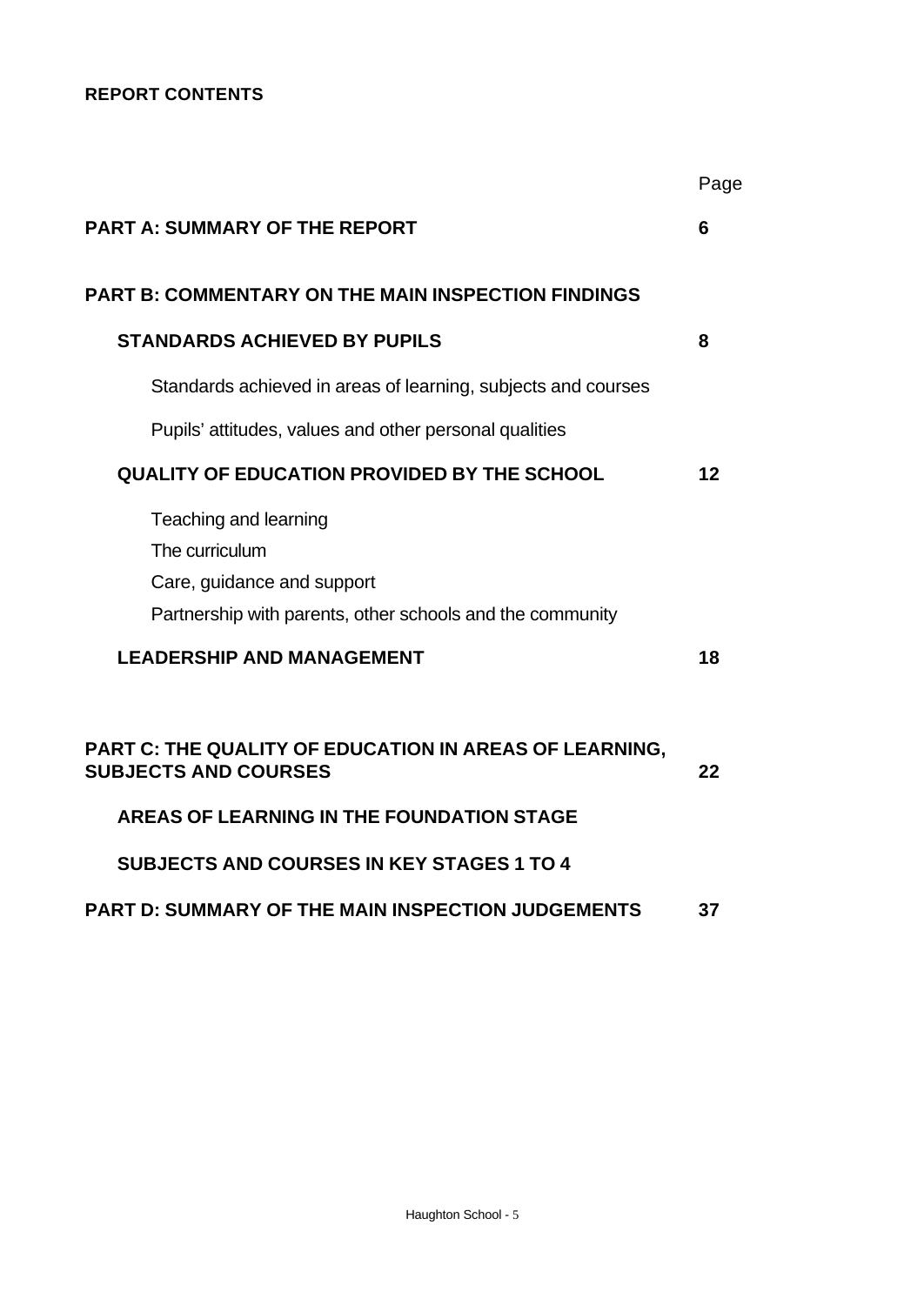### **PART A: SUMMARY OF THE REPORT**

### **OVERALL EVALUATION**

**The overall effectiveness of the school is satisfactory** and it provides **satisfactory value for money**. It is **well led** and management is **satisfactory** and improving. Teaching and learning are **good**. The curriculum provided is **satisfactory** but there are weaknesses in assessment. Achievement, by pupils in Years 1 to 6 is **good**, and by pupils in Years 7 to 11, it is **satisfactory**. Achievement is, therefore, **satisfactory** overall.

#### **The school's main strengths are:**

- The leadership of the headteacher, the deputy head, senior management team and staff with subject leadership responsibilities is good.
- Teaching is good and leads to pupils learning well.
- The school makes good provision for art and science.
- Pupils' attitudes and behaviour are very good and very good involvement in school decision making helps to develop their personal qualities.

There are strong links with the community that help to enrich the curriculum.

### **The main weaknesses are:**

- The school does not make appropriate provision for children in the Foundation Stage or for others who would benefit from a Foundation Curriculum.
- There is no coherent system for tracking the progress of pupils in Years 7 to 11 in subjects and towards the targets that are set for them at annual reviews.
- Achievement in French, geography, religious education and writing is lower than it should be for pupils in Years 7 to 9.

**Since the previous inspection, the effectiveness of the school has improved satisfactorily** but most of this improvement has occurred within the last two years. By the end of Year 11, all pupils now gain accreditation for their work. Similarly, pupils achieve more by the end of Year 6 than they did before. The key issues of the previous inspection have been dealt with effectively and this has resulted in better management. There is more involvement by the governors in the running of the school.

| Pupils' achievement at the end | in relation to individual targets in: |                               |  |  |  |
|--------------------------------|---------------------------------------|-------------------------------|--|--|--|
| of:                            | Subjects of the curriculum            | personal and social education |  |  |  |
| Year 2                         | Good(3)                               | Good(3)                       |  |  |  |
| Year 6                         | Good(3)                               | Good(3)                       |  |  |  |
| Year 9                         | Satisfactory (4)                      | Good (3)                      |  |  |  |
| Year 11                        | Satisfactory (4)                      | Good (3)                      |  |  |  |

#### **STANDARDS ACHIEVED**

*Inspectors make judgements in the range: excellent; very good; good; satisfactory; unsatisfactory; poor; very poor.*

#### **Pupils' achievement is satisfactory overall. All the pupils have statements of special educational needs because of their learning difficulties. In almost all subjects and at all stages their attainment is well below the standard for their ages.**

Children in the Foundation Stage are placed in classes predominantly made up of pupils in Years 1 and 2. Their progress towards early learning goals cannot, therefore, be judged. The **achievement of** pupils in Years 1 to 6, in English, mathematics, and overall is **good**. Achievement by pupils in Years 7 to 11 is **satisfactory** in English and mathematics, and it is also **satisfactory** overall. Across the age range, achievement is good in art, physical education, music, and personal, social and health education. In Years 7 to 11 in particular, achievement in science and design and technology is good. Achievement in writing, and in French and geography, for pupils in years 7 to 9, and in religious education for pupils in Years 7 to 9, has been affected by breaks in provision and is not as good as it should be.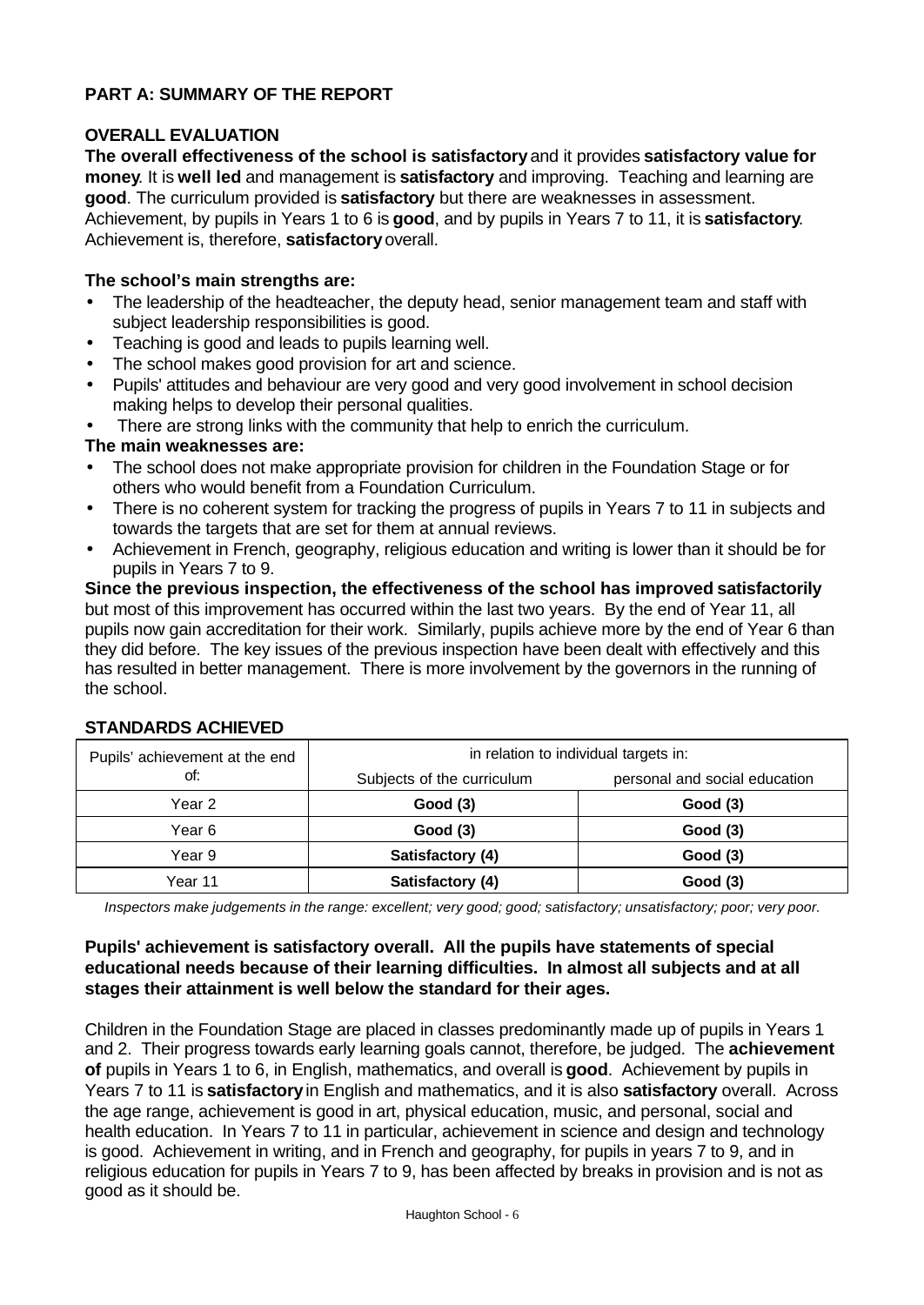**Pupils' personal qualities, including their spiritual, moral, social, and cultural development are good.** Pupils' attitudes are **very good**, and they behave **very well**. Exclusions are rare and the number excluded has declined in the past year. Attendance is **good**. Pupils are well prepared for life in a culturally diverse society.

### **QUALITY OF EDUCATION**

**The quality of education is satisfactory overall. Teaching and learning are good**. Most lessons are taught well so that pupils enjoy them and try hard to do their best. Support staff are used effectively. Teaching is consistently good in art and music, in literacy lessons in Years 1 to 6, and in science, and design and technology in Years 7 to 11. Assessment is unsatisfactory because arrangements to allow pupils' progress to be reliably tracked over time are not yet fully in place.

**The curriculum provided by the school is satisfactory.** It meets most but not all of the pupils' needs. Its strengths are in provision for art throughout the school and for science, design and technology, and information and communication technology, which have benefited from continuity in leadership and practice. Provision for physical education, citizenship and music is also good. The lack of a Foundation Stage curriculum is a weakness. Weaknesses still remain in the provision for geography, French, religious education, and the development of writing for pupils in Years 7 to 9. However, there are good opportunities for pupils to take part in sport and their learning is supported by many planned experiences outside of the school day. Accommodation and resources are **satisfactory. There is good care, guidance, and support**. Steps taken ensure that health and safety are good. Pupils' views are sought very well and these are valued and acted upon. The outreach service provided by the school is led effectively and valued by mainstream schools. It is effective but the purposes of this provision and its particular benefit to pupils at the school are not clear**. Partnership with parents and the community are good.** The school communicates with parents clearly and effectively. Links with the community and other schools and colleges lead to enhanced learning opportunities for pupils.

### **LEADERSHIP AND MANAGEMENT**

**Leadership and management are satisfactory.** The headteacher and staff with particular responsibilities give **good leadership**. This has helped the school after a period of instability. **Management is satisfactory and improving**. The headteacher has acted to end a crisis caused by staff turnover and has put in place a good senior management structure. There is an effective strategic plan that will enable the school to go forward confidently at a time of change. Management of many curriculum areas and of the introduction of statutory initiatives is good but in English and geography, for example, the impact of management has been hampered by decisions made at a more senior level. **The work of the governing body is satisfactory.** Governors support the school and have an understanding of its strengths but they are not sufficiently informed about how the pupils perform in comparison with others with similar special educational needs.

### **PARENTS' AND PUPILS' VIEWS OF THE SCHOOL**

Parents think that the school is good. Pupils like the school very much and told inspectors that they feel they are listened to and valued.

### **IMPROVEMENTS NEEDED**

The most important things the school should do to improve are:

- Meet the needs of children in the Foundation Stage and those who while older than this, would also benefit, by providing a curriculum, accommodation, and resources that are suitable for the Foundation Stage.
- Provide a coherent system to enable the progress of pupils to be tracked over time both in subjects and towards the learning objectives that are set at annual reviews.
- Improve achievement for pupils in Years 7 to 9 in writing and in those subjects where their earlier progress stalled because of staffing and leadership problems.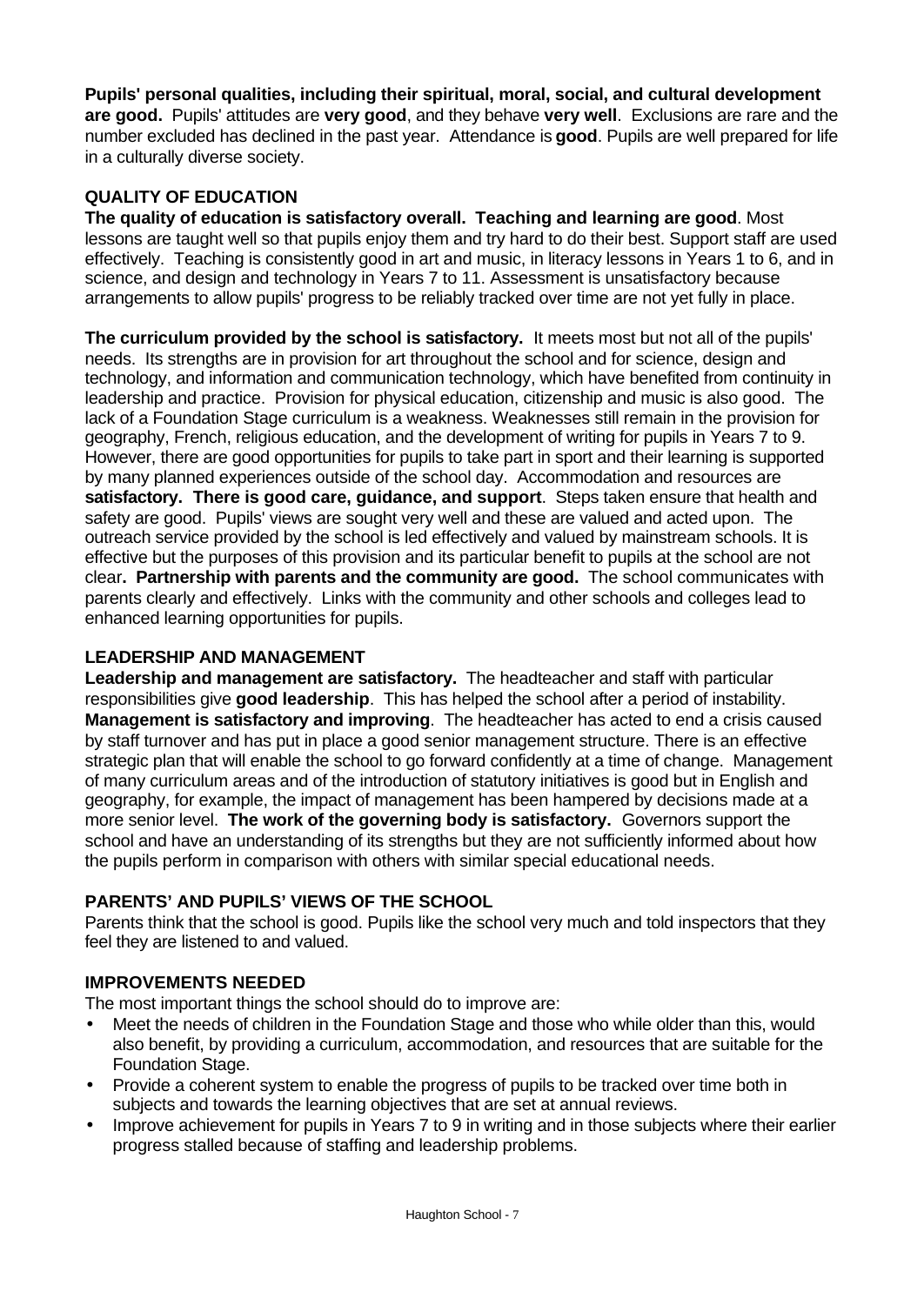### **PART B: COMMENTARY ON THE INSPECTION FINDINGS**

### **STANDARDS ACHIEVED BY PUPILS**

#### **Standards achieved in areas of learning, subjects and courses**

Pupils' achievement is **satisfactory** overall.

No provision is made for the Foundation Stage but in Years 1 to 6, achievement, overall, is **good**.

In Years 7 to 9 achievement is **satisfactory** because, while pupils do well in science, art, design and technology, information and communication technology, (ICT), and physical education, recent gaps and inconsistencies in the provision made for French, humanities and to a lesser extent English have left their mark.

In Years 9 to 11, pupils are on course to achieve accreditation at Certificate of Achievement - Entry level in English and mathematics. In 2003, better results were attained at this level than in other subjects. Pupils achieve well in science, art, design and technology, physical education, personal, social, and health education, ICT, and their ASDAN courses. Overall, their achievement is **satisfactory**.

#### **Main strengths and weaknesses**

- In English, pupils, by Year 6 have developed their speaking and listening skills well. Their achievement in reading and writing is good.
- By Year 9 pupils have continued to develop their speaking and listening skills and to practice their reading, but literacy skills, particularly their writing, develop at a slower rate.
- In mathematics, by Year 6, for pupils of all levels of capability, recorded assessments show that many of them make good progress over time.
- By Year 9 in mathematics, progress is slower; pupils are secure in their counting and addition skills, but their understanding and use of measurement and their ability to use and apply mathematics is only developing slowly.
- Older pupils work towards the National Skills Profile and the Entry Level Certificate in English and mathematics in Years 10 and 11 but some are capable of achieving accreditation at a higher level than this if expectations were higher.
- In science, by Year 6 pupils have made satisfactory progress. This accelerates in Years 7 to 9 where achievement is good. Pupils in Years 10 and 11 achieve well and work towards the GCSE entry level examination. In 2003, 11 pupils were entered for the Entry Level examination and achieved grades. Three pupils were entered for the GCSE and gained grades.
- In Years 1 to 6, pupils become familiar with information and communication technology equipment including digital cameras and computers. Confidence and competence in the use of information and communication technology develop well by Year 9 in response to well taught practical sessions. Pupils in Years 10 and 11 achieve well and their work is accredited by the Oxford and Cambridge and Royal Society for Arts board, (OCR), as part of the National Skills Profile.
- For pupils across the age range, achievement in art is good.
- Pupils in Years 7 to 11 make good progress and achieve well in design and technology.
- Achievement in music is good and pupils also achieve well in physical education.
- Pupils' achievement in French in Years 7 to 9 is presently unsatisfactory.
- There is unsatisfactory achievement in geography for pupils in Years 7 to 9.
- Achievement in religious education is unsatisfactory in Years 7 to 9.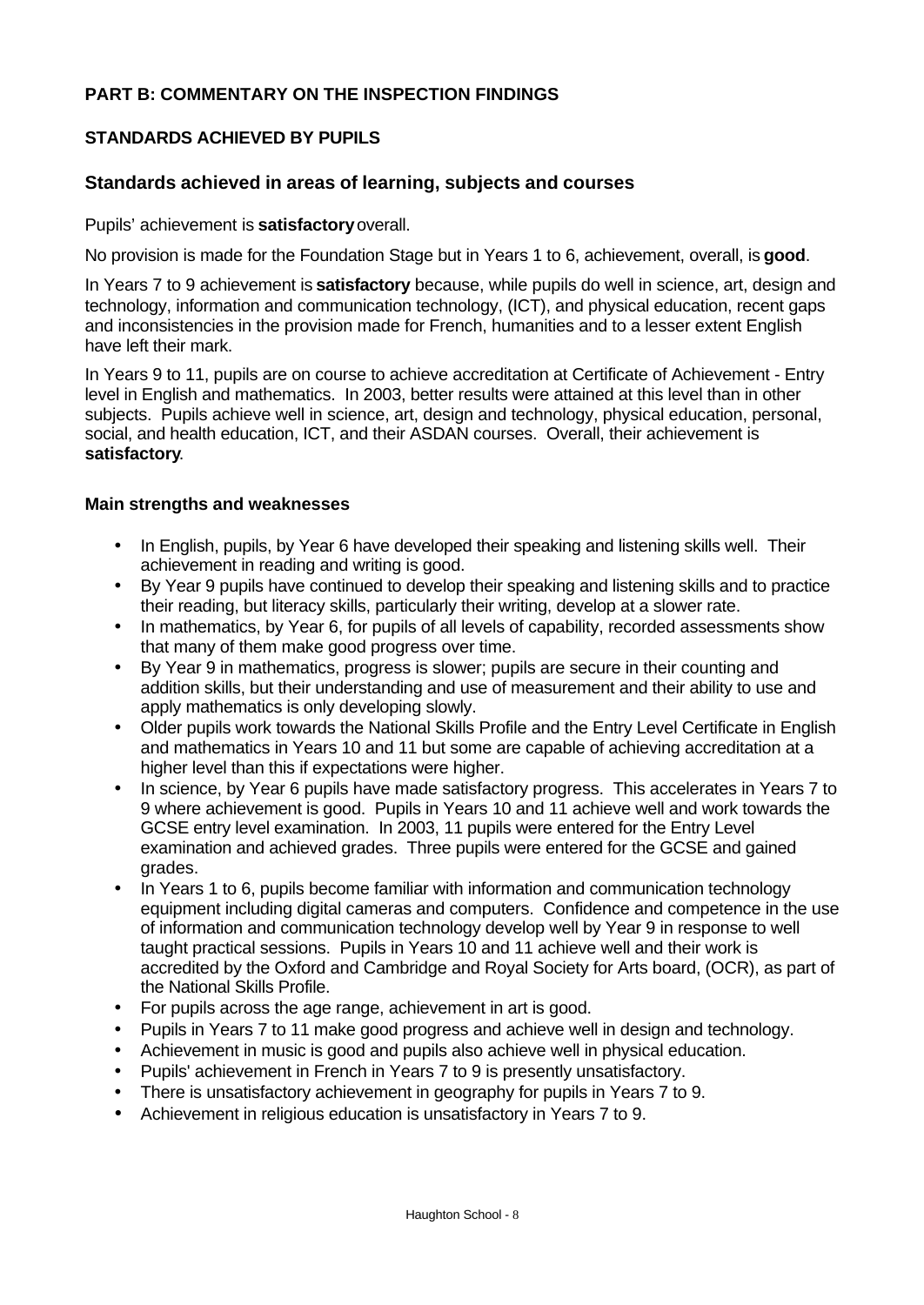- 1. Progress in English is continuous from Year 1 to Year 6. Pupils achieve well because they are attentive listeners, eager to converse and ask questions and willing to express their views. They enjoy reading aloud and have developed good strategies to help them sound out words they do not immediately recognise. They all try hard when reading from the "big book" during their literacy lessons. They look carefully at illustrations to help their understanding. They remember well what they have previously learned. For example, they recalled the story of the play, "The Tempest", the names of each of the characters, the relationships between them, and their motives for their actions. They practice and use their writing skills in lessons across the curriculum. To develop their spelling the higher achieving pupils make personal dictionaries. Those who have not yet reached this stage of development show their understanding of the process of a story by sequencing pictures to tell the tale.
- 2. The rate of progress made by the pupils in Years 7 to 9 is slower than that for younger pupils. Provision for English is less firmly established in these years and an understanding of the most effective methods to build upon the emerging literacy skills of the pupils is only recently beginning to emerge. Recorded assessments of what pupils know, understand and can do are insufficiently analytical and this has an effect upon lesson planning. Lesson objectives, including individual pupils' objectives, are not used sufficiently to direct lesson activity and learning. The progress of pupils' writing is particularly slow and techniques such as group writing or the use of "writing frames" to help development are under used.
- 3. By Year 11 pupils are working towards the Certificate of Educational Achievement in English at entry level. In 2003, of eleven pupils who were entered for the certificate, all attained a pass. The set course for the certificate and the clear level of expectation associated with it gives a boost to learning. Pupils work hard to achieve some success.
- 4. Pupils make measurable progress in mathematics over the years from Y1 to Y6. Teacher assessment shows that, as measured by the" P Scales", or by National Curriculum level descriptors, pupils at all levels of capability who have a range of differing special educational needs achieve well; although in lessons seen their achievement was satisfactory rather than good.
- 5. The objectives set for pupils in Years 7 to 9 are drawn chiefly from the National Curriculum programme of study for pupils aged 5 to 7. For some, these are insufficiently challenging. The recorded assessment data available at present makes it possible to track the progress of pupils only up to the end of Year 7. This lack of continuously recorded assessment data for older pupils makes it difficult to correctly judge the level at which they should be working or to be sure about gaps in their learning that need to be filled. In some lessons in Years 7 to 11 achievement is adversely affected by this, as teaching is not always planned so as to meet individual needs.
- 6. While older pupils work towards the National Skills Profile and the Entry Level Certificate in Years 10 and 11, some are capable of achieving accreditation at a higher level than this. This could be done if assessment over time provided more information about their capabilities and if expectations of what they should be able to achieve were higher. A further constraint is the fact that in a small school staffing levels make it hard to offer parallel courses.
- 7. In science, in Years 1 to 6 pupils' knowledge and understanding develops satisfactorily and they put their ideas about practical investigation into practice. Leadership in secondary science is strong and because of well-planned and well-resourced provision, pupils make good progress in science. By Year 9, they have refined their thinking skills and increased their knowledge, for example, in the classification of living things. In Years 10 and 11 pupils achieve well in science and work towards the GCSE examination at entry level. In 2003, 11 pupils were entered for the Entry Level Certificate and attained grades. Three pupils were entered for the GCSE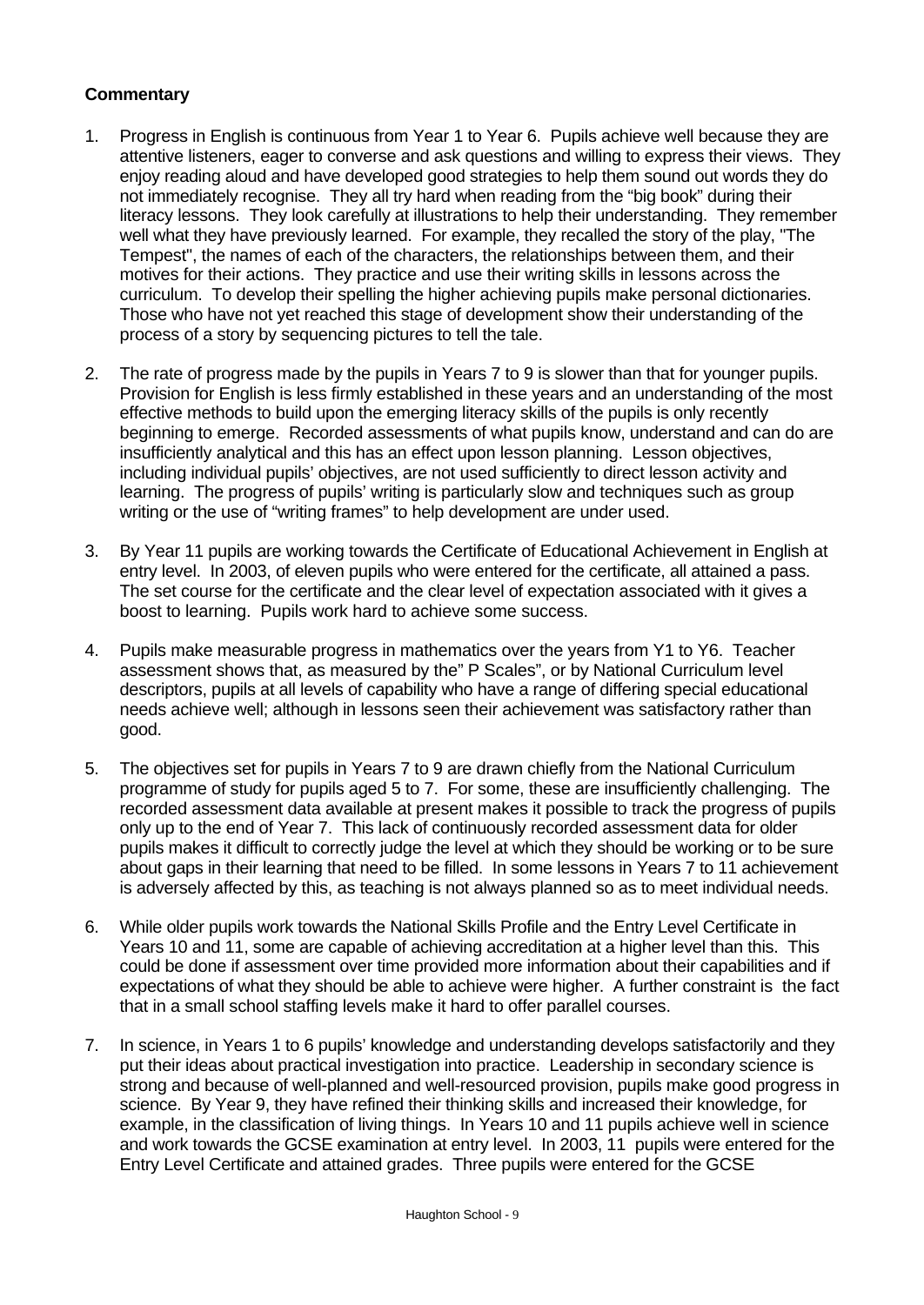examination and gained grades in the range D to E. This compares favourably with the results of similar schools nationally.

- 8. In ICT pupils, from Year 1 to Year 6 achieve well because they develop their confidence in using computers and devices such as digital cameras, especially in the context of art. The substantial investment in resources and good subject leadership is paying off. There is good achievement across the age range. Some pupils who because of their special educational needs have difficulty with handwriting make effective use of computers to process and record their written work. Pupils in Years 10 and 11 achieve well and their work is accredited by the OCR board.
- 9. In art, because provision is very good, pupils from Year 1 to Year 6 make good progress and they achieve well. Those in Years 7 to 9 build well upon what they have learned previously and achievement is good in Years 10 and 11 where higher attaining pupils get passing grades in the GCSE examination. In 2003 six pupils were entered for the GCSE and all attained grade C.
- 10. Pupils respond well to the good provision for design and technology in Years 7 to 11.They come to understand the processes of planning, designing and constructing as they achieve well. They have been involved in exciting projects such as building an electrically powered car with which they competed in a national competition. Pupils in Year 11 complete units that could lead to the Entry Level Certificate in design and technology.
- 11. In their music lessons pupils make good progress in playing and composition using keyboards because teaching is lively and well informed.
- 12. In physical education, which is a well led subject, pupils across the age-range listen well to instructions, join in activities with gusto and evaluate and refine their own performance in dance and games. While chiefly satisfactory, occasionally, in lessons seen, achievement is very good and assessment records show that, over time, pupils make good progress, across a broad range of activities, including swimming.
- 13. Pupils' learning in French, in Years 7 to 9 is at an early stage after provision was interrupted because of staffing changes. Lessons in French have just recommenced and pupils in each age group are starting again from scratch. They are starting to make satisfactory progress once more but achievement is lower than it should be.
- 14. There have been discontinuities in the leadership of history, geography, and religious education and a lack of planning over the past year to ensure that learning moved forward. Achievement in geography for pupils in Years 7 to 9 and in religious education for Years 7 to 9 is unsatisfactory. Pupils have fared better in history for which provision has been more speedily re-established and by Year 9, their achievement is satisfactory. The newly appointed curriculum leader for religious education has now put in place a suitable programme of work that meets statutory requirements and that is in line with the locally agreed syllabus for religious education.

### **Pupils' attitudes, values and other personal qualities**

Pupils' attitudes and behaviour are **very good**. Their social and moral development are **very good,** and their cultural and spiritual development is **good**, making these aspects of personal development **good** overall. Their attendance and punctuality are **good.**

#### **Main strengths and weaknesses**

- Many opportunities are provided by the school to help pupils develop confidence and a sense of responsibility
- Pupils are happy to come into school, their behaviour and attitudes to learning are very good.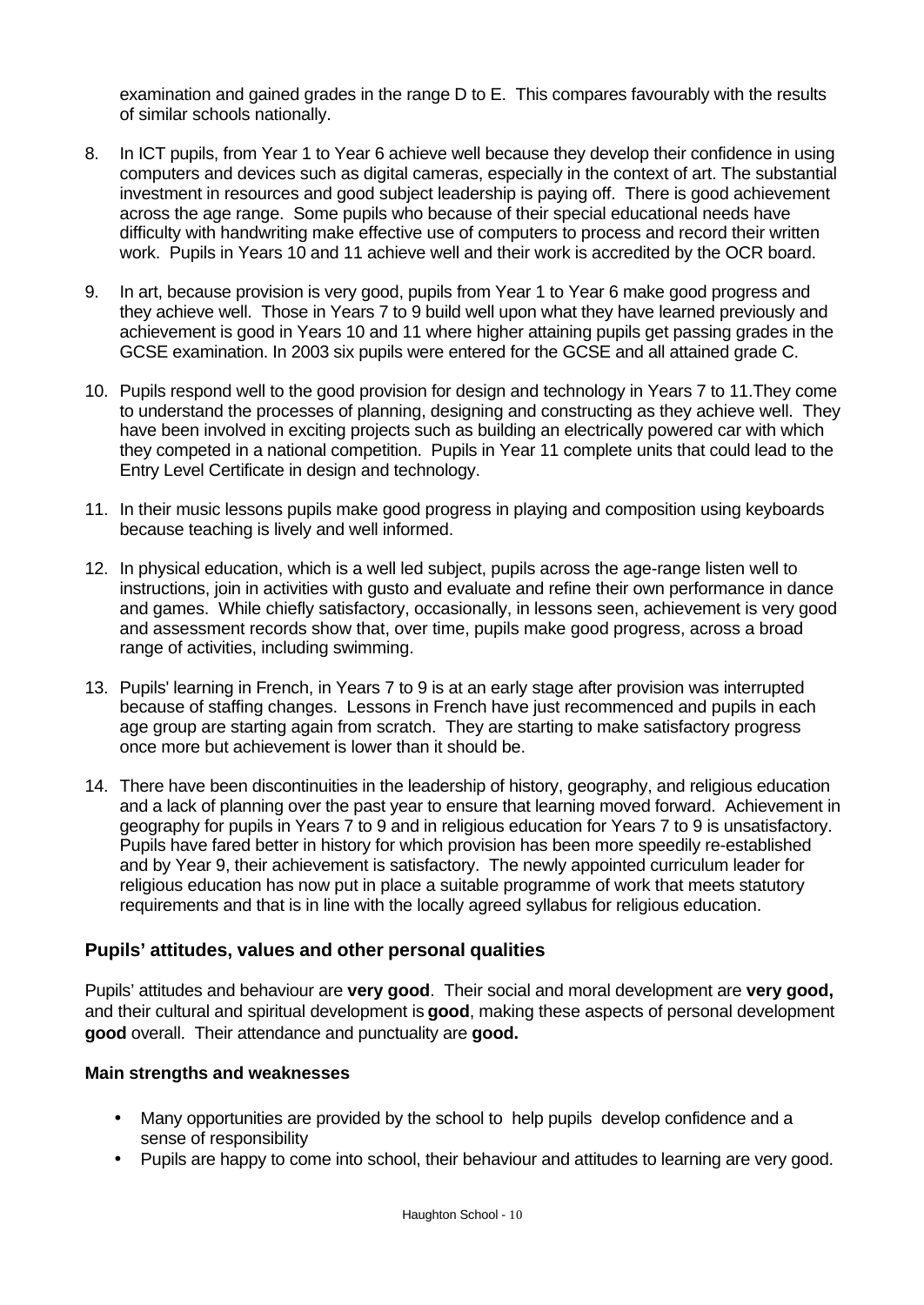• The school prepares pupils well for life in a culturally diverse society; they can identify with the feelings of others of different backgrounds.

### **Commentary**

- 15. The pupils enjoy attending school and there is a strong sense of community. They listen attentively in class and enjoy their learning and the many extra curricular opportunities and activities that the school promotes and offers. This is particularly evident in lunchtime clubs, day trips, and residentials. The staff demonstrate care and commitment to the pupils and there are very good relationships between pupils and staff in which all pupils feel supported, valued and well cared for. There is a great feeling of trust between pupils and staff. Over a lunchtime period pupils of all ages stated that they loved coming to school, one Year 3 pupil remarked she felt special attending a special school. This strong feeling of commitment is further extended by the positive ways in which the school recognises the efforts that pupils make and values their opinions as expressed, for example, through the School Council.
- 16. Consequently, in lessons for all age groups, the pupils are keen to improve and they try to meet their personal and behavioural targets.
- 17. Pupils' very good response to the school's provision leads to greater maturity in pupils as they move through the school and become familiar with its expectations and community ethos. Pupils are encouraged to undertake responsibilities both in class and around the school, and respond very well. The introduction of a School Council, an improvement since the last inspection, provides a very good opportunity for pupils to take an active and much appreciated part in how their school develops. For the few pupils who can be challenging and find extended periods of concentration difficult, particularly in Year 9, staff work well together to consistently reinforce good behaviour. Isolated incidents of bullying have been dealt with quickly and efficiently. The incidences of serious and violent behaviour recorded in any one year in the incident book have dropped from 139 to 34 over the past three years.
- 18. Pupils develop a very good understanding of right and wrong because staff are very good role models, showing respect and concern for the individual needs of all pupils. In addition, they are taught about wider moral issues through the subjects of the curriculum. For example, in art pupils are encouraged to use pictures to show feelings, in addition there is a list of 'rights and responsibilities' in every classroom. Year 10 and Year 11 pupils follow the module entitled "Prison, me? No way". This has successfully developed pupils' awareness of the social consequences of actions. Spirituality is promoted well through subjects such as art, religious education, and music, however, there could be more emphasis in having regular collective worship to allow pupils to reflect and pray.
- 19. Pupils are provided with a curriculum that promotes a good understanding of their local culture, and are helped to develop an awareness of the multi cultural nature of society. Visitors to the school include artists, actors and musicians from the pupils' own and different cultures.

#### *Attendance in the latest complete reporting year (%)*

| Authorised absence   |      | Unauthorised absence |      |
|----------------------|------|----------------------|------|
| School data:<br>8.9% |      | School data:         | 0.3% |
| National data:       | 8.4% | National data:       | 2.4% |

| Unauthorised absence |         |  |  |  |
|----------------------|---------|--|--|--|
| School data:         | 0.3%    |  |  |  |
| National data:       | $2.4\%$ |  |  |  |

*The table gives the percentage of half days (sessions) missed through absence for the latest complete reporting year.*

# **Exclusions**

# *Ethnic background of pupils* **Exclusions in the last school year**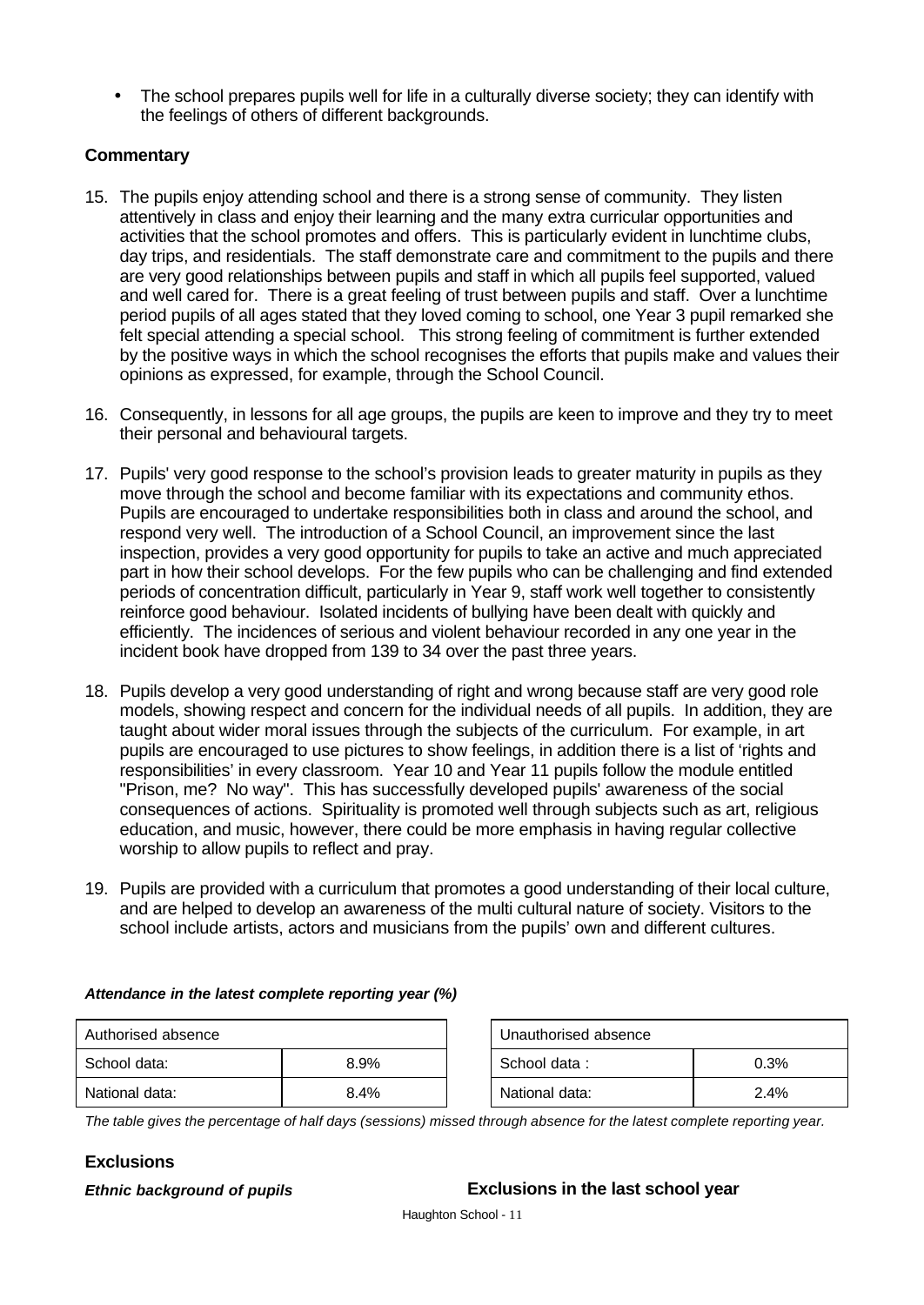| <b>Categories used in the Annual School Census</b> |  | No of pupils<br>on roll |  | Number of<br>fixed period<br>exclusions | Number of<br>permanent<br>exclusions |
|----------------------------------------------------|--|-------------------------|--|-----------------------------------------|--------------------------------------|
| White - British                                    |  | 131                     |  |                                         |                                      |
| Mixed – White and Black African                    |  |                         |  |                                         |                                      |
| Asian or Asian British - Pakistani                 |  |                         |  |                                         |                                      |

*The table gives the number of exclusions, which may be different from the number of pupils excluded.*

### **Commentary**

20. Pupils come to school with enthusiasm. Attendance is above the national average for this type of school. Systems are in place to closely monitor and review absences and to identify attendance trends. Punctuality is good. During the inspection week there were very few pupils late. A high proportion of pupils is brought to school by appointed transport organisations. There are usually valid reasons when lateness occurs. Office administrative staff make immediate enquires when transport does not arrive on time. The school sets attendance targets each academic year. These are somewhat optimistic and are rarely achievable. Pupils taking holidays during term time contributes up to one per cent of the authorised absences each year. The school is taking up this matter on an individual basis with parents making clear that it is unacceptable.

### **QUALITY OF EDUCATION PROVIDED BY THE SCHOOL**

The quality of education is **satisfactory**; teaching and learning are good but the curriculum, while satisfactory, has some weaknesses and assessment is unsatisfactory.

### **Teaching and learning**

Teaching and learning are **good**. Most lessons seen were good and promoted learning well. Learning support assistants know their roles well and they are used effectively.Assessment is **unsatisfactory**.

#### **Main strengths and weaknesses**

- Teachers have good knowledge of their pupils' special educational needs and their strengths and weaknesses as learners.
- For pupils in Years 1 to 6 lessons are well planned and expectations of what pupils might achieve are appropriately high. An effective range of techniques is used to make clear to pupils what they have achieved and what they must do to improve.
- In the best lessons the objectives for the session are made clear to the pupils and the progress that has been made towards attaining these is fully reviewed at the end of the lesson. Very good use is made of questioning to ensure that pupils are fully involved in their lessons and to check what they know, understand, and can do.
- Particularly in art, physical education, science, ICT, music, and design and technology, lead teachers have good knowledge of their subject that boosts the achievement of pupils.
- Teachers manage their classes well and they make good use of the skills of support staff to ensure that all pupils behave well, and are engaged in learning. Teachers and learning support assistants have very positive relationships with pupils.
- Pupils across the age range are engaged by and thoroughly involved in most lessons and are eager to contribute and share their ideas.
- Procedures to ensure that literacy and numeracy skills are promoted in lessons in all subjects have not yet been developed as much as they should be.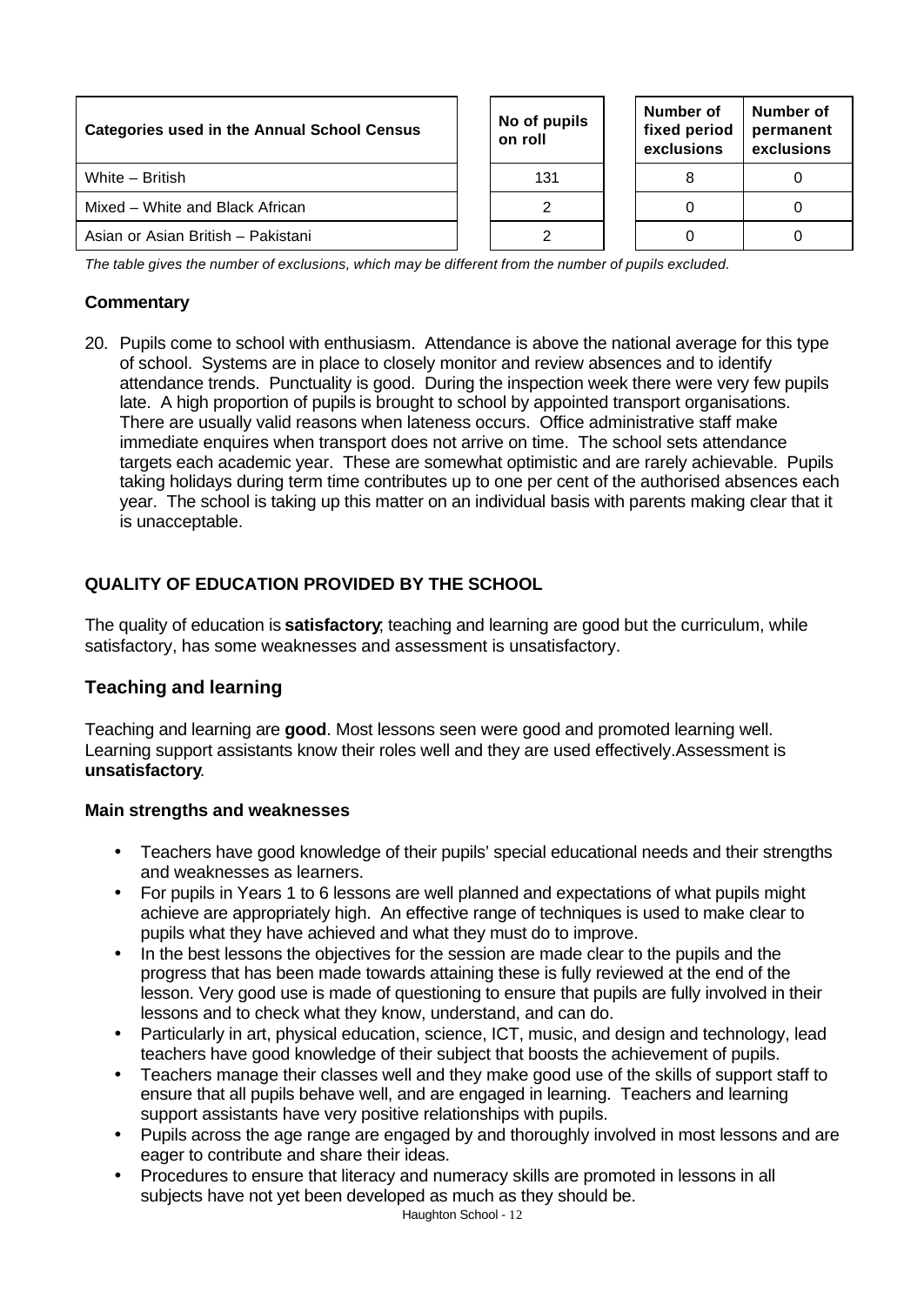- Information and communication technology skills are effectively fostered and further developed in lessons in many subjects.
- Currently, plans to quide teaching in geography and religious education in Years 7 to 9 are insufficiently developed and they are unsatisfactory.
- Assessments, especially for pupils in Years 7 to 9, are not always made and recorded in a way that makes it possible to track pupils' progress over time.

### **Commentary**

| Excellent | Very good | Good | Satisfactory | <b>Unsatisfactor</b> | Poor | Very Poor |
|-----------|-----------|------|--------------|----------------------|------|-----------|

0 8 (14%) 29 (52%) 19 (34%) 1 0 0 0 0

#### *Summary of teaching observed during the inspection in 56 lessons*

y

*The table gives the number of lessons observed in each of the seven categories used to make judgements about lessons; figures in brackets show percentages where 30 or more lessons are seen.*

- 21. The quality of teaching and learning has improved since the last inspection; planning of what is to be taught is significantly better. To a greater extent than formerly, the individual learning needs of pupils are taken into account. The school now monitors teaching and learning and improvement targets are set for all teachers. In those subjects where the leadership is well established clear pathways for learning are in place that ensure that pupils make consistent progress from year to year as they move through the school. In these cases there are good moderation arrangement that ensure that all who teach the subject have a clear understanding about the standards that pupils attain.
- 22. Throughout the school, both the activities that teachers plan within lessons and the manner in which they talk to their pupils show that they have good understanding of pupils' special educational needs and the affect that these have on learning. Teachers are careful to begin lessons by settling their classes and giving essential information very clearly. They use a wide range of devices to prompt recall and to aid learning, and in their dialogue and questioning, they are careful to value all the pupils' contributions without losing sight of the lesson objectives. Work of a challenging nature is frequently attempted.
- 23. These good practices were well illustrated in a literacy lesson for pupils in Year 6. The subject matter, William Shakespeare's "The Tempest", was challenging, Pupils were better enabled to envisage the characters because each of these was represented by a puppet, derived from illustrations in the "big book", from which they had read the text together. These visual prompts helped their recall from one lesson to the next. The use of music to illustrate the "tempest " was made more effective by having the children "act out" the shipwreck scene and move to the music as though they were storm tossed sailors. They did this with unselfconscious gusto and evident intensity. Through well directed questioning, the teacher then prompted the pupils to describe the story of the play in their own words and comment on the motives and behaviour of the characters. Some higher attaining pupils were able to write simple sentences about the feelings of those on the sinking ship.
- 24. In a quite different situation the teacher in a Year 11 science lesson about rates of reaction made good use of information and communication technology to enable pupils to visualise the problem they had been set and to jointly contribute to the graph that illustrated their results. The objectives of the lesson were made clear, and, in a good introductory session, questions were very well structured so that pupils were prompted to recall and review their previous learning, consolidate this, and then develop it. In this way, all pupils were able to learn from one another. Therefore pupils were quite confident; they clearly enjoyed their learning and were willing to share their questions and ideas.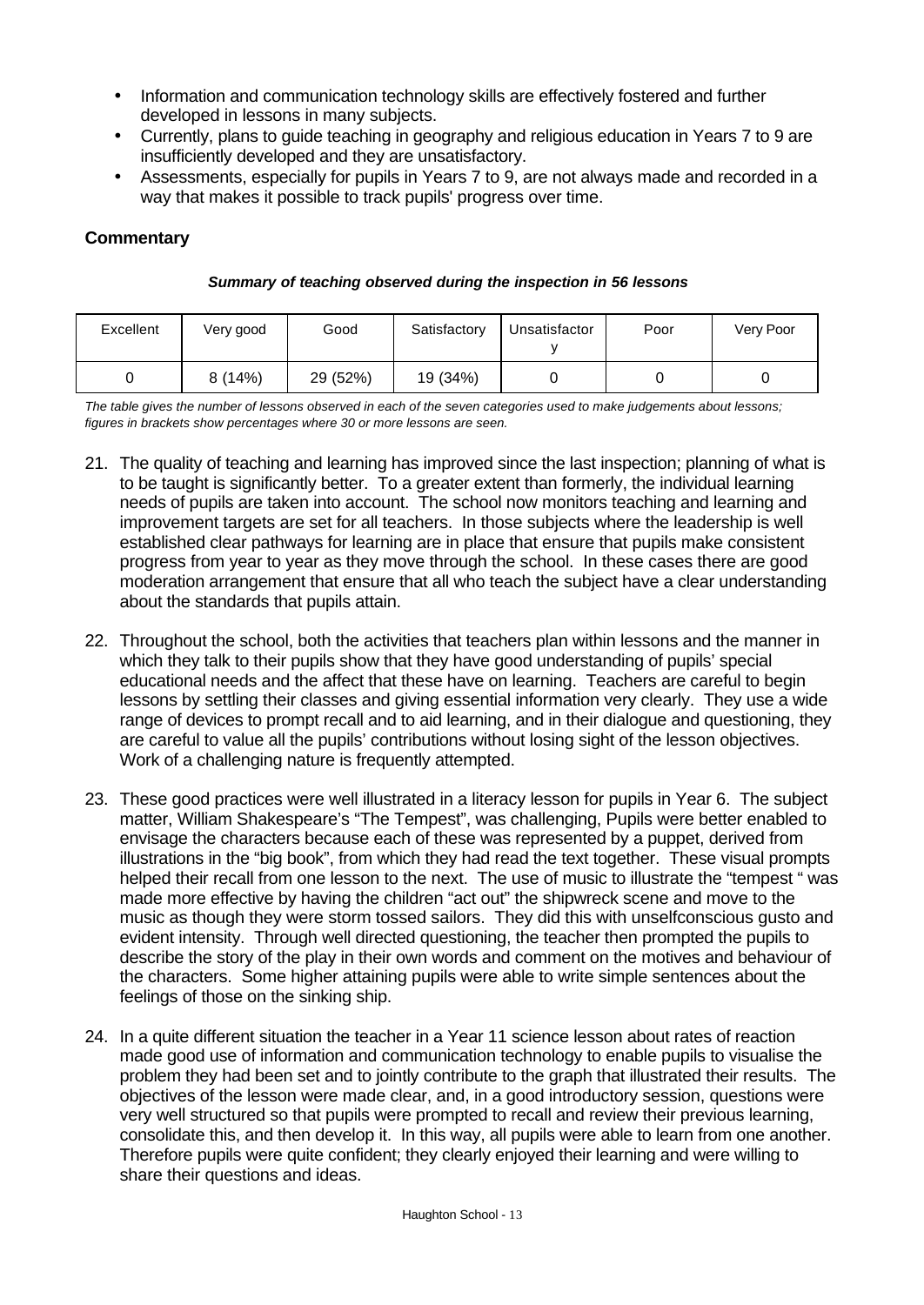- 25. Information and communication technology is used well to promote learning across the curriculum. Its use in art is particularly good. Pupils from the earliest stages in primary age classes are introduced to the concept that the computer is an interesting and exciting way to make art. Pupils in Years 10 and 11 make good use of digital photography. They also use computers to produce animated sequences from their own drawings. In both the primary and secondary departments, pupils are familiar with the use of the computer and the Internet as help in research. For pupils with particular difficulties in fine motor control good use is made of the computer to produce written work.
- 26. Procedures to ensure that literacy and numeracy skills are promoted in all lessons are less well established. There is good practice in science but little evidence at secondary level that humanities or religious education make a significant contribution.
- 27. A strong feature of teaching throughout the school is the positive nature of the relationships that pupils have with their teachers and support assistants. The very good relationships that have been established between adults and pupils contribute to the very good attitudes and behaviour that pupils show in the classrooms and about the school.
- 28. New subject leaders are now in place for humanities, and religious education. They have produced sound plans to improve the teaching and learning in these subjects in the secondary department. As yet, however, these plans have not been fully implemented and remnants of inconsistent planning remain. For example, pupils in Year 9, in religious education, are learning about Judaism but this faith is not one of those that appears in the newly drawn up plan for the teaching of the subject.
- 29. Teachers in Years 1 to 6 assess their pupils accurately and make records in all subjects that enable progress over time to be tracked. However, except in science, art, DT, and PE this does not happen consistently in secondary classes. Teachers in all subjects do know the learning strengths and weaknesses of the pupils in their classes but they have, for the most part, no continuous records of their progress over time. They are thus unable to judge whether their rates of learning are appropriate. This is a serious weakness. In addition, the learning goals set for pupils during the annual reviews of their statements, unlike the behavioural targets, are not used consistently to set individual objectives for their learning. Nor are these used to inform the process when teachers are planning work. Pupils' progress towards these goals is not made explicit. For these reasons assessment overall is unsatisfactory.

# **The curriculum**

The school provides a **satisfactory** range of curricular opportunities that cater for the interests, aptitudes and particular needs of most pupils, ensuring that their learning is broad and balanced. The curriculum is enriched by the good provision for participation in sport and the arts and for learning outside the school day. The quality and quantity of accommodation and resources to enable the school to meet the needs of the curriculum are satisfactory. There is unsatisfactory provision for pupils who are in the Foundation Stage, for geography for pupils in Years 7 to 9 and for religious education in years 7 to 11.

#### **Main strengths and weaknesses**

- There are many opportunities provided to enrich pupils' learning and personal development; there are more opportunities for pupils to gain certificates for their work than previously.
- Provision for art and science is good and leads to pupils achieving more in these subjects than they do in others.
- There is no provision for children who are in the Foundation Stage.
- The curriculum for geography for pupils in Years 7 to 9 is unsatisfactory. As is that for pupils in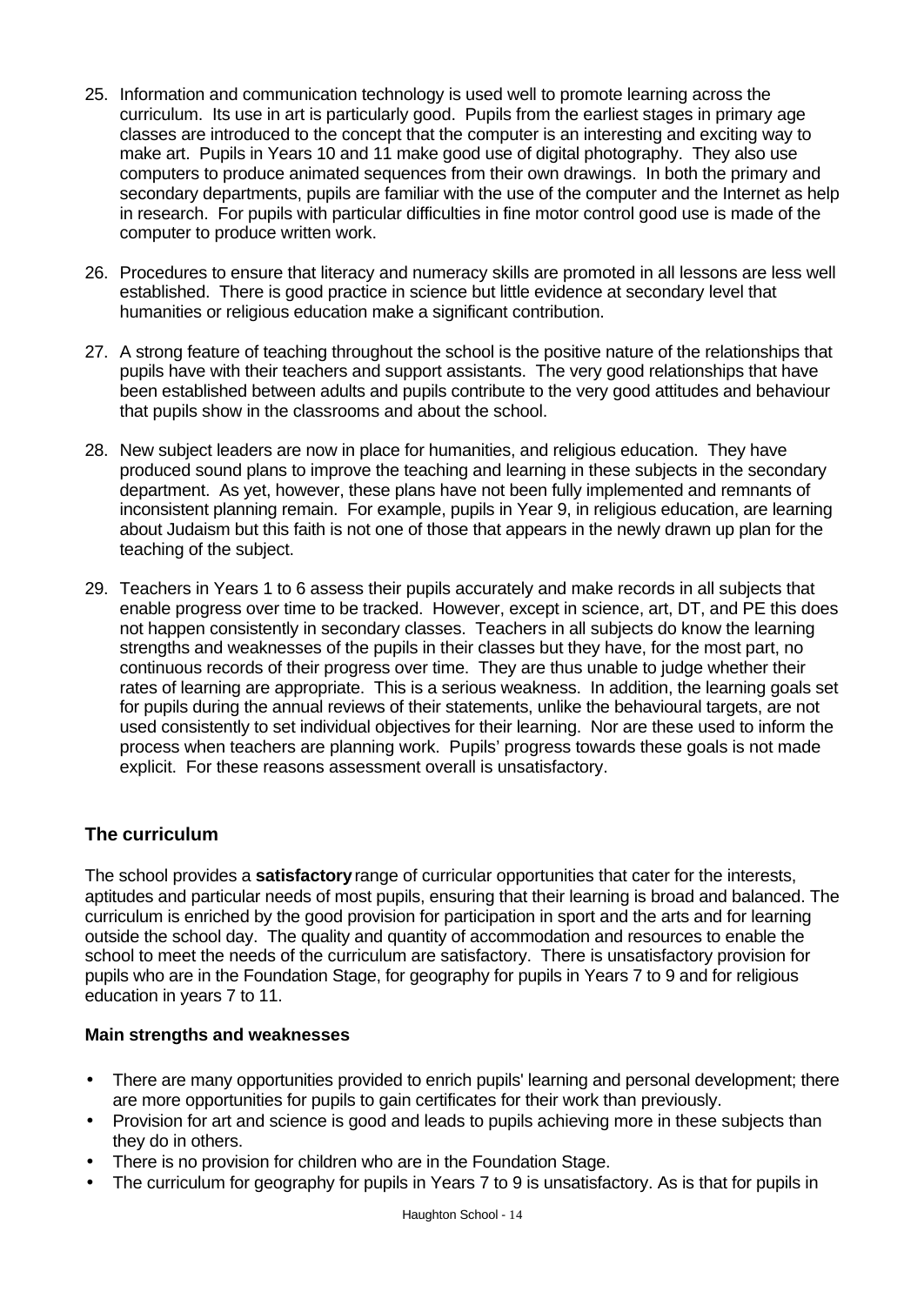Years 7 to 11.

- Leadership within subjects, the quality of planning, and the consistency of monitoring the proposed teaching have improved.
- In secondary English and Geography management has not had sufficient time to be effective.

- 30. There is a range of lunchtime and after school activities. These include sports, drama, art and computers. The school enables pupils to benefit from a range of residential visits, including to the local outdoor activities centre. The sports development programme enables all pupils to benefit, while the soccer coaching caters for the older pupils. Strong emphasis is given during the year on providing for a creative arts week, a science week and a book week. There are many visitors to the school to support the curriculum, including theatre and music groups. Pupils visit places of interest. For example, to support history pupils visit Ironbridge where they experience an archaeological dig; while in science they learn about the weather by visiting the balloon project at Oswestry, and about investigative work at the 'Ingenuity' exhibition.
- 31. Learning opportunities are further enhanced by visits from outside agencies such as the Red Cross and the Young Offenders Institution. Younger pupils enjoy horse riding at the Wyke equestrian centre, while the older primary and the secondary pupils enjoy building and racing their battery driven vehicles at Silverstone, and at Cosford. The recent Summer School enabled some pupils to enjoy a range of activities including art and food technology. Life skills are taught to the older pupils, and this builds upon the well-developed programme for personal and social education. Careers work is carried out in Years 9, 10, and 11, and pupils benefit from work experience placements, and good links with local schools and colleges. Good use is made of local leisure facilities, for the whole school in swimming and by the older pupils to develop their appreciation of physical activity. All of these opportunities help to develop pupils' personal qualities.
- 32. Curricular opportunities have improved since the last inspection, when several aspects were judged to be unsatisfactory. Planning and monitoring by managers has improved, including in mathematics where there is now a more coherent programme of work that continues across the whole school. There are now two co-ordinators sharing responsibility for curriculum development in each subject in order to provide more consistency as pupils move through the school. Development groups look at pupils' progress in literacy and numeracy, as well as in Information communication technology (ICT), and in 'thinking skills'. Except in geography and in religious education in Years 7 to 9, there are now plans in place to ensure that in each subject, pupils' learning is continuous over time. Outline plans for the teaching of religious education in the secondary department have been made but have not yet been fully implemented. While good progress has been made by the literacy and English manager in the primary department, much remains to be done in the secondary department to ensure that pupils make consistent progress, especially in writing. The programmes in art and science are particularly well established throughout the school and lessons are supplemented by additional activities and opportunities. The work in physical education, (PE), is also consistently planned and outcomes are carefully evaluated. There are now far more opportunities than before for pupils to enter examination courses and gain certificates. Some more able pupils, however, would benefit from the chance to take more challenging qualification than those that are offered at present. With a small number of staff, the difficulty of organising this is acknowledged. Within subjects, notably art, music, and religious education, pupils encounter the ideas and products of many cultures. Visits from minority ethnic groups and visits to, for example, places of worship of religions other than Christianity, help to prepare them for life in a culturally diverse society.
- 33. Opportunities are available for pupils to benefit from links with other schools and colleges where they gain accreditation in a range of vocational areas such as horticulture, care/first aid, photography, media, catering, and motor vehicle maintenance.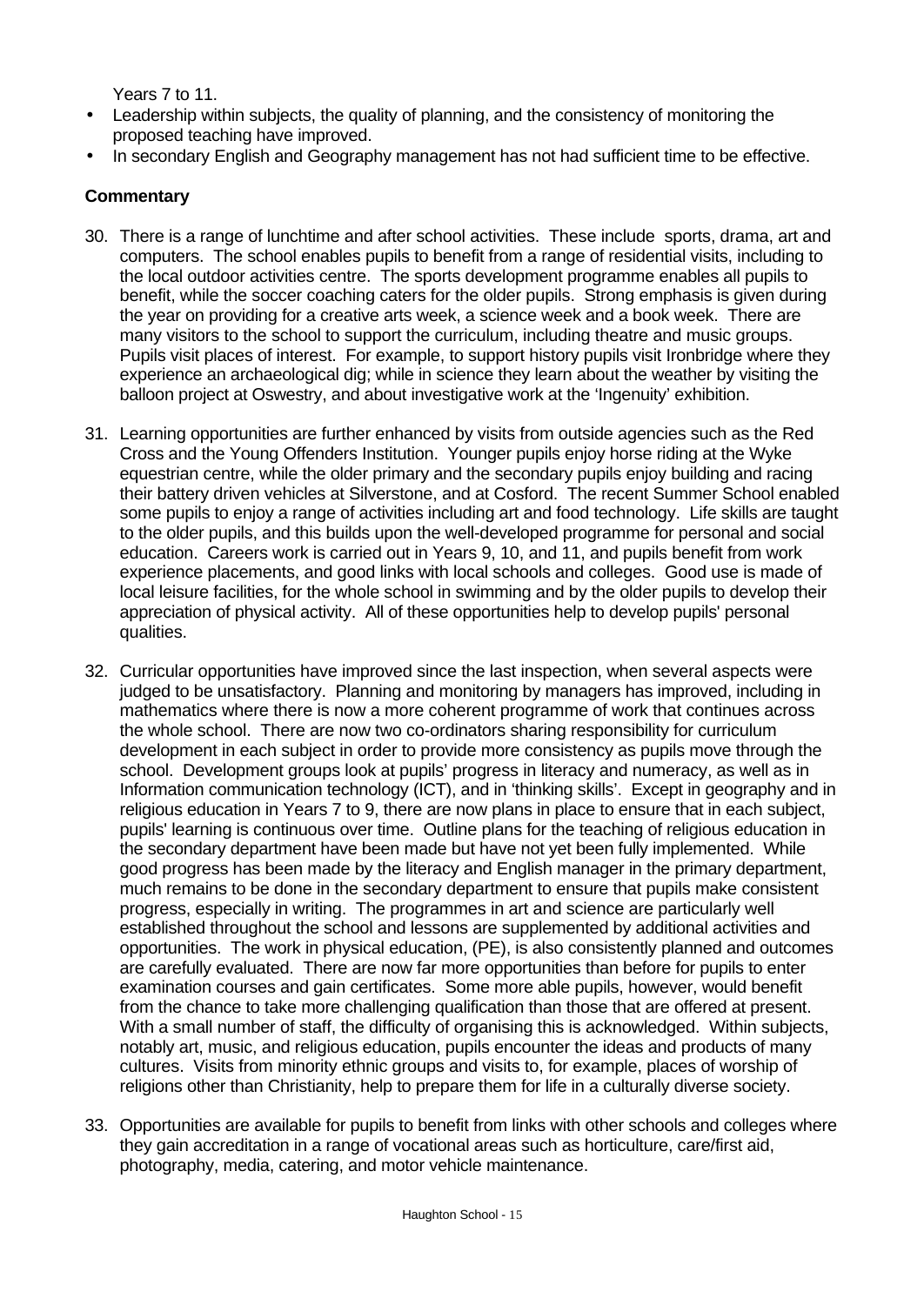34. The quality of accommodation is satisfactory but in some instances, it presents a barrier to improvement. Overall, it is cramped. Provision for the pupils is not suitable if the school is to provide a broad and balanced Foundation Stage curriculum. The classroom for the youngest pupils is too small and is not linked directly to an outdoor play space. Nor is there sufficient large apparatus and play equipment. Several classrooms can only be accessed by walking through others, which can be distracting and inconvenient. There is a lack of general office and administrative space where, for example, visiting professionals can interact with pupils and staff; and few facilities where therapy and other treatments can be applied in privacy. Changing facilities for physical education are inadequate and there is no convenient lavatory for the older pupils who occupy the outside demountables. Provision is enhanced for the younger pupils by access to specialist accommodation in subjects such as art, science, and design technology.

### **Care, guidance and support**

The measures taken to ensure pupils' care, welfare and health & safety of pupils are **good**. Overall, pupils' support and guidance is **satisfactory.** Pupils support and guidance based on the monitoring of their achievements is not consistent across the full age range but this is offset by effective monitoring of personal development. The school has **very good** ways of involving pupils in its work and development and this is a strong feature. Its outreach work is good and it meets the needs of vulnerable pupils and those with additional language needs well.

#### **Main strengths and weaknesses**

- This is a caring school. Care, welfare and health and safety are strong features of the commitment it gives to pupils.
- Effective uses of external agency resources ensure pupils obtain the necessary support to which they are entitled and outreach work is well received. This reflects the positive attitude of the school towards inclusiveness.
- Provision of speech therapy support is extended by support assistants who receive specialist training.
- School Council activities allow pupils' views and suggestions to be heard.
- The monitoring and recording of the achievements of secondary age pupils is inconsistent in some subjects.

- 35. Staff place a high priority on the care, welfare and health and safety of pupils. The respective class teacher responsible for any school visit prepares a risk assessment. Approval is sought from the headteacher upon completion of these initial checks. For example, for each year group, the compilation of a comprehensive checklist for off-site swimming pool activities is standard practice and ensures that the needs of pupils are met. For on site safety issues, an independent health and safety assessor rigorously assesses risk around the school. As part of the evidence base, the safety report contains photographs of non-compliance. This helps staff to fully understand the problem. Child protection procedures are robust and efficiently carried out. Staff, and members of external agencies who visit the school, are vigilant in reporting any concerns relating to child abuse. Pupils' care and welfare is paramount at all times. The school is aware of the concerns of parents that their children might wander from the school. Steps to prevent this are under constant review.
- 36. The school makes effective use of external agency resources to address the wide range of pupils' needs. These resource agencies effectively utilise their time. They directly support pupils and ensure support assistants have the necessary skills and knowledge to continue supporting pupils. For example, the authority acknowledges resources for speech therapy are limited. By combining external expertise and using support assistants all pupils get their full entitlement of speech therapy. This reinforces the school's all-inclusive policy and reduces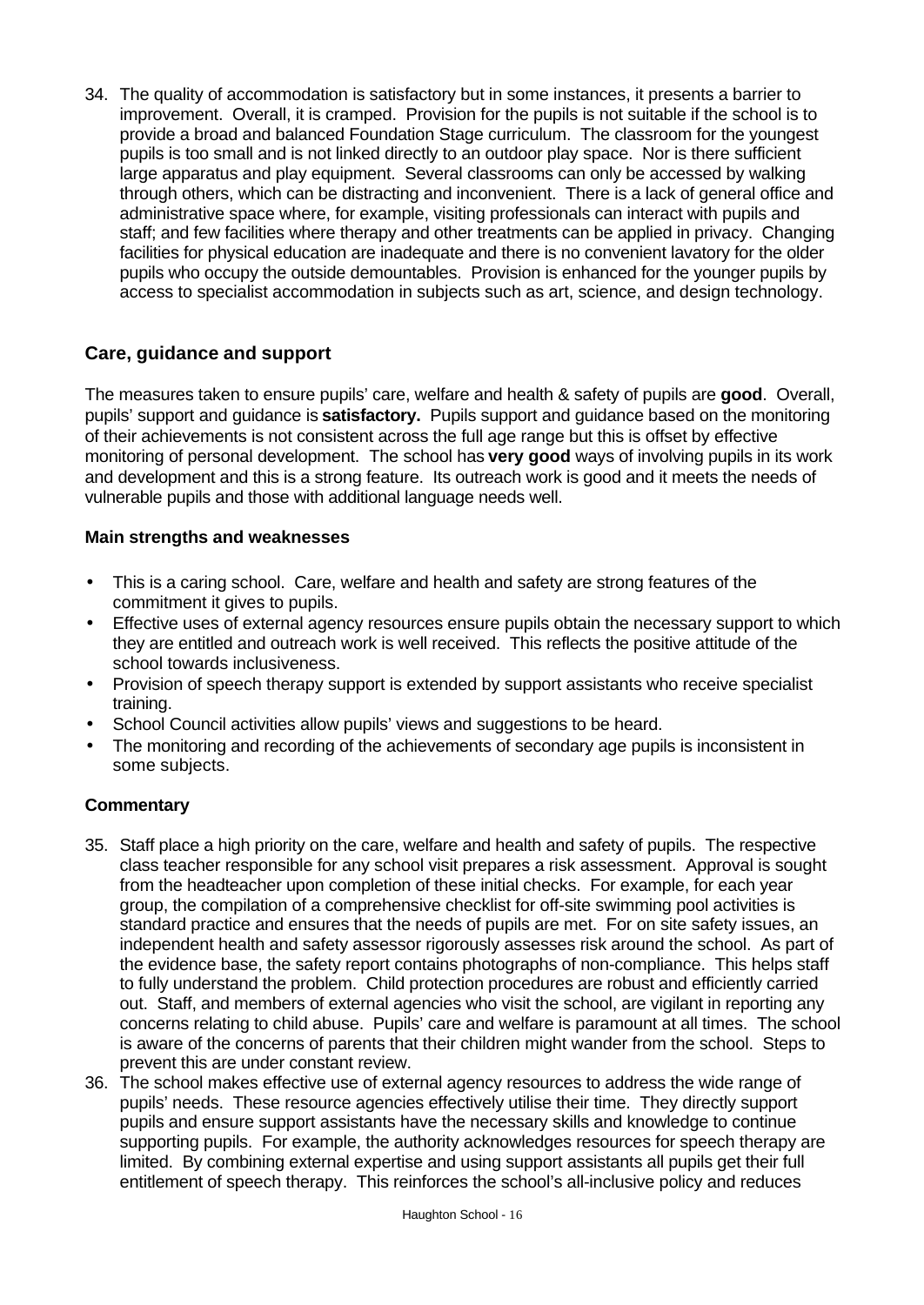barriers to learning. The "barriers to learning" project is a constructive way of identifying, controlling barriers and achieving effective learning. Areas of involvement include use of information and communication technology equipment; improving writing; resolving speech and language difficulties and communication aids, such as picture exchange communication, and electronic equipment.

37. The school realises the importance of involving pupils in its work when it directly impacts on their learning and aspirations. The appointment of a school council serves to bring pupils' ideas and suggestions together on a formal basis. This gives pupils opportunities to develop responsibilities and have a sense of purpose. Regular meetings are held. A member of staff acts as a facilitator to help pupils to collate their ideas, to formulate action plans and to progress their suggestions. This aspect of listening to pupils' ideas is very good. It provides challenge and direction for older pupils. The school has not yet put in place consistent procedures to assess and record the attainments of secondary age pupils in some areas of the curriculum. Because of this, monitoring of their achievements is incomplete.

### **Partnership with parents, other schools and the community**

Partnership with parents, other schools and the community is **good**.

#### **Main strengths and weaknesses**

- Parents have positive views of the school. Communications with parents via pupils' progress reports, annual governors' report and other consultative practices are good.
- School works hard to establish effective links with the local community to enrich the curriculum and pupils' learning.
- School links with local companies, for older pupils to gain work experience placements, are effective.
- A small minority of parents expresses some concern about incidents of bullying and the level of homework set for pupils.
- The school provides an outreach service of good quality to support pupils with special educational needs, and their teachers in mainstream schools.

- 38. Completed parents questionnaires indicate parents have positive views of the school. They are happy with what the school provides for their children. Reports on pupils' progress, the governors' annual report and the school prospectus are documents providing useful information about the school's aims and performance.
- 39. Through consultation important matters come to the attention of parents. Parents are aware of the authority's reorganisation of special education. In approximately two years time the school will be re-designated as a primary special school. Parents feel that the amount of homework set is inappropriate. A minority of parents concern is about bullying that may be taking place at the school. Systems are in place to control any incidents of bullying. For example, during playtime several pupils make teachers aware of any inappropriate behaviour. Good relationships and trust between pupils and adults allow this feedback to take place.
- 40. Links with the local community are good. The school effectively forges links that will enrich the curriculum and enhance pupils' learning. A list entitled "The activities that make Haughton school special" gives details of month-by-month activities. These include an archaeological dig; visits to the Imperial War Museum, Shrewsbury Museum and Art Gallery; pantomimes; Wyke Equestrian Centre (riding for disabled pupils) and events at RAF Cosford (greenpower car racing). To develop cultural understanding, a travelling theatre, and artists and poets visit the school. The school provides an outreach service to help teachers in mainstream schools in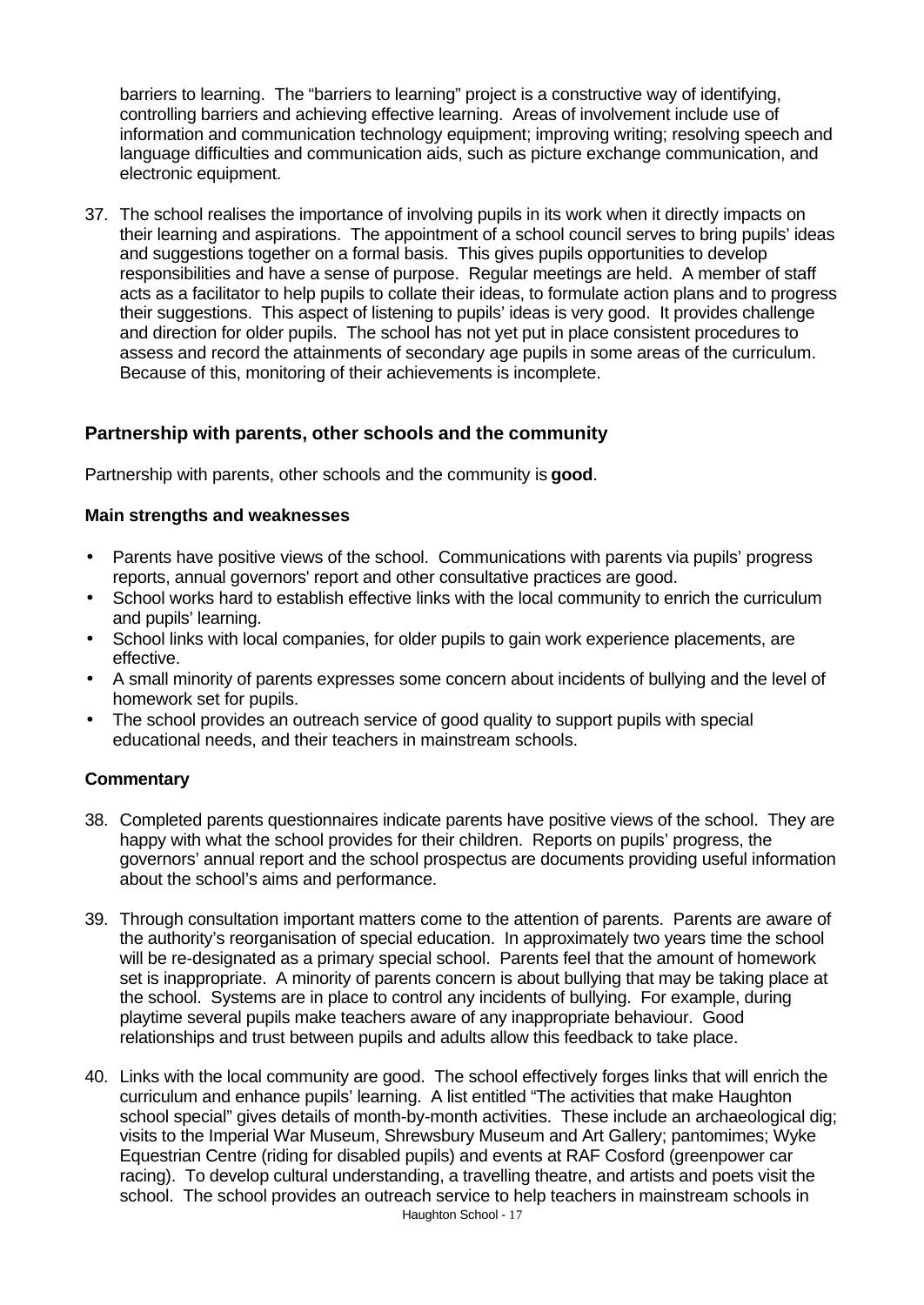their work with pupils who have special educational needs and, in some cases, to teach pupils in these schools directly. The service was set up by the local education authority who largely control it. The funding that they provide pays staff members to do the work. The programme of support offered is now well managed and co-ordinated by a member of staff but decisions about how support is to be allocated and to whom are largely out of the school's control. Schools who have used the outreach service speak highly of its quality and effectiveness. These are both good. However, there are no explicit aims for this service nor is it clear how it would benefit the pupils now at Haughton. This is a weakness that should be addressed.

41. The school provides good careers advice and encourages pupils to think about their future. At the commencement of careers advice programmes pupils are interviewed by the co-ordinator to establish likes and dislikes. Effective links with local companies allow pupils to undertake work experience placements. It is not always possible to get placements for all pupils. For example, one autistic pupil was unable to get a work placement so school used him as a classroom assistant with younger pupils. This enabled him to further develop his personal, social and health education and citizenship attributes. Another pupil chose not to do a further education course and was able to obtain a placement that eventually led to full time employment with the company. Pupils on placements are usually well received by the companies. A high proportion of pupils decides to move on to Further Education colleges to gain vocational skills.

### **LEADERSHIP AND MANAGEMENT**

Overall, leadership and management are **satisfactory**.

The headteacher provides **good** leadership that has been instrumental in initially stabilising the school and then enabling it to move forward with growing confidence. The effectiveness of management is **improving** as recently introduced systems begin to take effect and it is **satisfactory**. The governance of the school is **satisfactory**. The instability and loss of staff morale caused by the local plans to re-organise special education presented a barrier to achievement that the school has overcome well.

#### **Main strengths and weaknesses**

- Since her recent appointment, the headteacher has acted decisively to give those who work within the school a renewed sense of direction and purpose. She has worked to limit the demoralising effects both of the uncertainty caused by the plans of the local education authority to re-designate the age range and the loss of established teachers.
- The headteacher has taken steps to continue to improve the quality of the curriculum and teaching offered to pupils of secondary school age. At the same time she has planned to develop and enhance the provision that the school must make when it is re-designated a primary special school.
- A senior management team has been established that takes its leadership responsibilities very seriously and has developed an accurate view of the strengths of the school and of those things that need to be improved.
- Staff members with responsibility for managing change have carried out their roles thoroughly and well in most cases.
- Subject leadership in art, science, and physical education is very effective and has led, within these subjects, to pupils achieving well, gaining confidence as learners, and developing good personal qualities.
- The governing body is up to strength and is very supportive; it has a good committee structure and is familiar with the things the school does well and most of those that need to be improved. It carries out its statutory duties satisfactorily.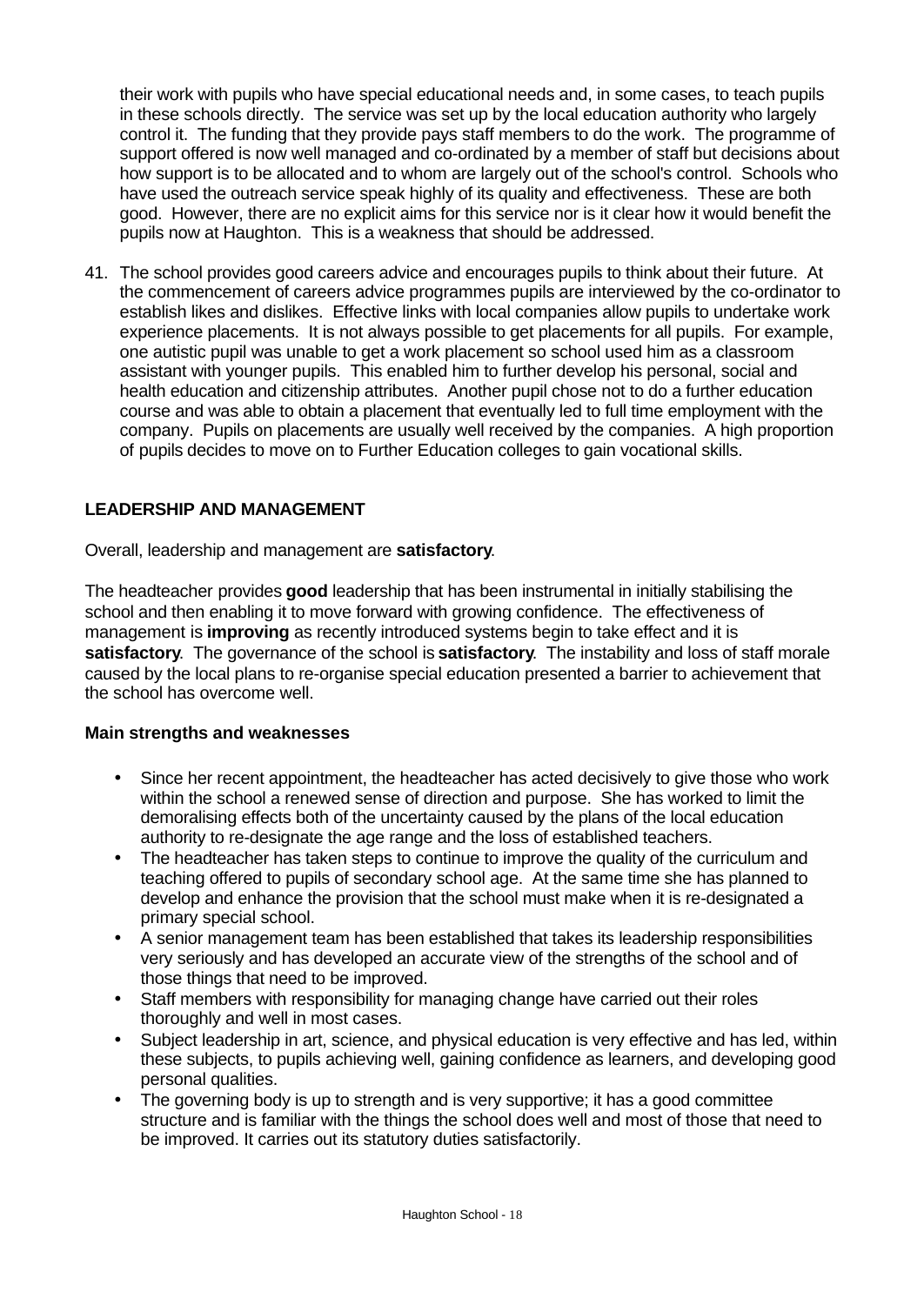- The school's finances are effectively managed and the budget is set to fully reflect the sound educational priorities outlined in the school development plan. The school uses the money it has well.
- There has been, in the recent past, a disruption to leadership in the curriculum, and, in a few subjects, the subsequent discontinuity in planning, teaching and learning has lowered pupils' achievement. Management of the curriculum for English and literacy is good for primary age pupils but insufficient impact has been made at secondary level because of constraints arising from senior management decisions.
- Information about what pupils know, understand, and can do is not gathered ina way that enables the performance of pupils to be readily tracked. It is not possible to use the assessment data the school collects to make comparisons with the performance of similar pupils elsewhere or to set challenging performance targets.
- The aims for the outreach service delivered by the school and controlled by the local education authority are not clear.

- 42. Both the quality of leadership and the effectiveness of management have improved significantly since the last inspection. Having initially joined the school as the deputy headteacher in 2000, the headteacher took charge of the school as acting headteacher in 2001. In 2002, she was confirmed in the post. This was a time of uncertainty for the school. Under reorganisation proposals the age range of pupils was to be changed and the numbers within the school reduced. Staff morale suffered and there was significant turnover as teachers left to secure their futures. In these difficult circumstances, the headteacher did well to sustain the sense of worth and purpose of those who remained.
- 43. As a priority, she took steps to address the behavioural difficulties that had become a noticeable problem by bringing about the introduction of a workable policy for managing pupils and maintaining discipline. Staff members were directly employed to support pupils whose behaviour put them at risk of exclusion. Staff training in support of each of these steps was given. These measures were a success; the attitudes of pupils are now positive and incidents of poor behaviour and exclusion have greatly decreased.
- 44. A positive attitude to inclusion has been fostered within the school. The importance of the outreach work for which the school is funded has been re-emphasised and moves have been made to enable the school to take on greater ownership of this service. A co-ordinator has been appointed from amongst the staff. However, the aims of this provision have not yet been made explicit and the degree to which pupils from Haughton are to benefit, possibly through support for their reintegration into mainstream schools, remains unstated and unclear. The opinions of all pupils within the school are now sought and valued, and individuals, whatever the nature or degree of their special educational needs, feel that they are heard when they make suggestions and contributions. While no funding has been provided to support the small number of pupils with English as an additional language good arrangements have been made in the primary department to acknowledge and meet their needs.
- 45. Appointments have been made of leaders for each subject and the sensible step was taken to name an assistant leader in each case so that there is leadership for each subject in both the primary and the secondary phases. By appointing an enthusiastic and well informed coordinator to lead the school's response to the national mandatory initiative, the Key Stage 3 Strategy, the headteacher ensured that this was positive and given sufficient weight. As a result of these steps, the curriculum has improved, particularly in those areas where there has been continuity of leadership. Planning for other subjects and courses has begun to move forward, albeit from a low base, where new leadership has been put in place. The headteacher has ensured that all those with curriculum responsibilities understand what is expected of them. The school's performance management policy is used well to support the development of leadership within the curriculum. However, in English, while management has been effective in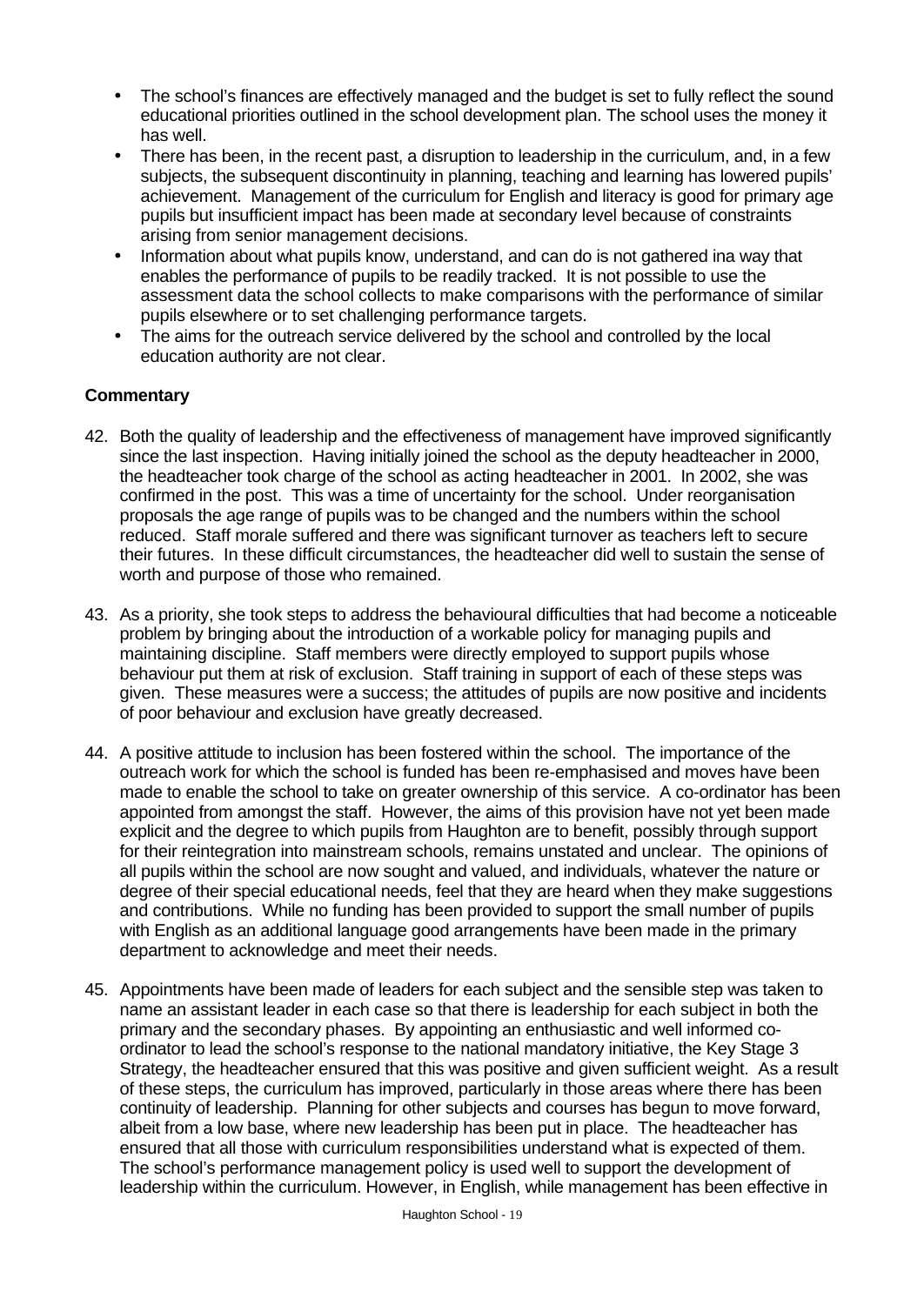raising standards for pupils in Years 1 to 6, in Years 7 to 9 there has been too little impact and much remains to be done. This is because senior management has allowed the co-ordinator too little non-contact time to monitor and improve practice in the subject. For similar reasons, leadership has had little effect on raising standards or ensuring provision for geography.

- 46. A senior management team has been formed following the recent appointment of a deputy headteacher. Members of the team share the headteacher's commitment to the continued development of the school. They monitor and oversee, as team leaders, the quality of teaching and learning within the age groups for which they are responsible and have additional pastoral duties. They have a good understanding of the strengths of the school and of those areas in which weaknesses need to be eradicated. The deputy headteacher, who has been in post for a term, showed strong qualities of leadership during the inspection when it was necessary for her to stand in for the headteacher.
- 47. Where there has been continuity of leadership the curriculum for both primary and secondary age pupils is well developed. This is especially the case in art, science, and physical education. The joint leadership in art has helped to improve pupil achievement at all levels and has led to the school developing productive links with the broader community. Pupils achieve well in science and assessment is recorded with sufficient consistency to enable pupils' progress to be tracked. Through the well led programme for physical education pupils enjoy opportunities to take part in sporting activities with other schools. In each of art, science, and physical education, assessment is done very well and a continuous record of pupils' progress over time is available. This is not the case in English, mathematics, and the humanities, where management have not yet succeeded in putting such records in place.
- 48. The governing body is now up to strength and through its committee structure, it monitors the curriculum, the achievement of pupils, and the way in which the school uses its funds. The governors are very supportive but they are in need of additional information if they are to be able to challenge the school to better its performance. Because assessment data is not available in a form that will allow comparisons to be made between the attainment of pupils in Haughton and that of pupils with similar learning needs elsewhere it is difficult for governors to know how well their school is performing. For the same reason, the setting of challenging targets for pupils' performance at the end of key stages becomes difficult; those that are presently set are not challenging but simply forecasts based on historical data. The school development plan, in the making of which the governors play a full part, acknowledges the need to develop better systems to track pupils' performance.
- 49. The school development plan accurately identifies areas for improvement and identifies the means and the resources required. There is good linkage between the development plan and the school's programme of in-service training. Training requirements are also identified through the working of the school performance management strategy, however, the professional development and pupil performance targets set for individual teachers are not formally linked to the priorities set in the development plan.
- 50. The governors rely rather heavily on the information and advice made available by the professional staff of the school. This sometimes prevents them from noticing specific weaknesses. For example, the governors were not aware that children under five were not receiving a Foundation Stage curriculum.
- 51. The school manages its resources well. Good administrative support enables the headteacher, governors, and senior managers to determine spending plans and to monitor on-going expenditure over the year. A small surplus of income over expenditure is maintained. It was a mark of the efficiency and carefulness with which resources were allocated and spent in 2002 that this surplus was less than £1,000.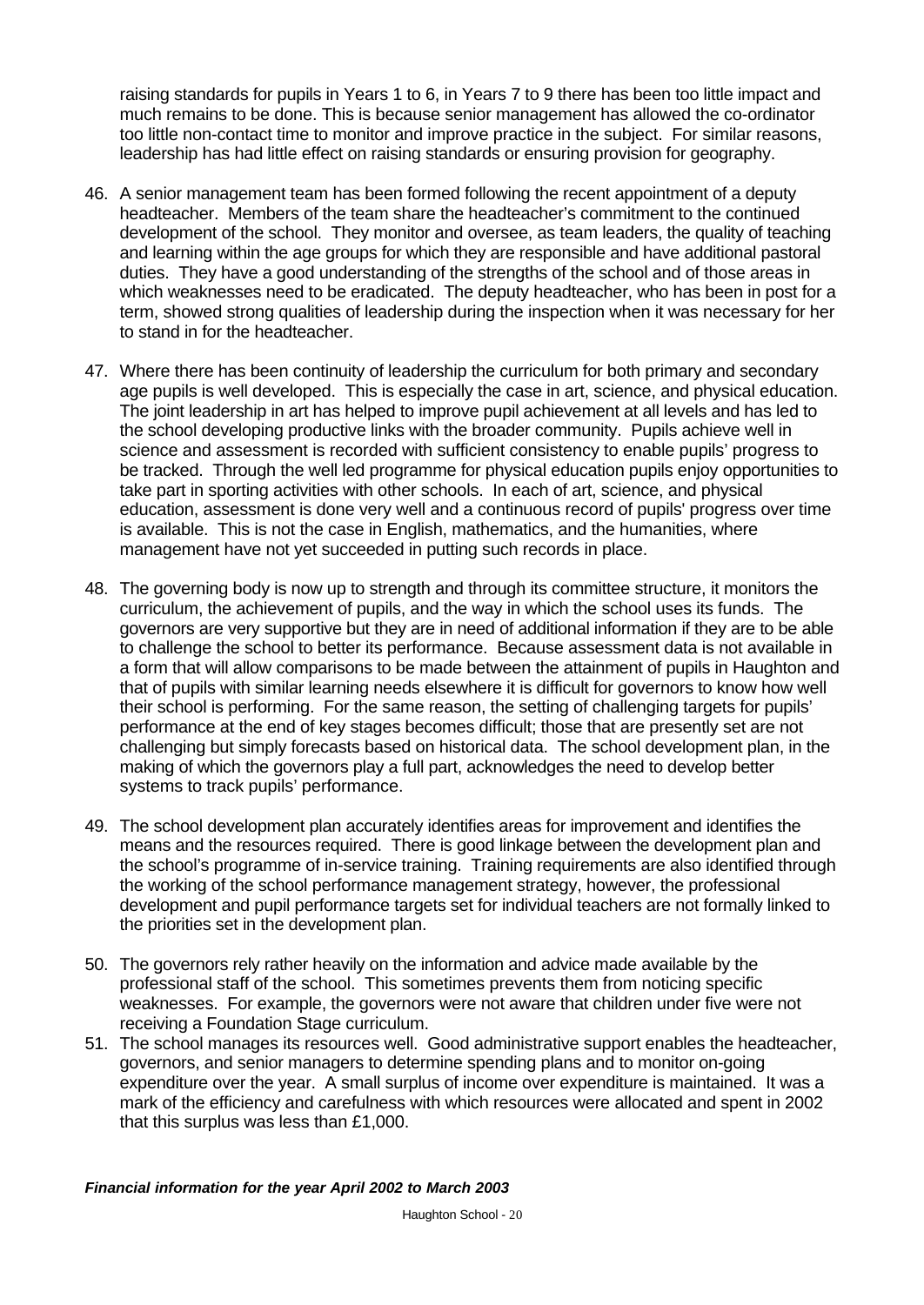| Income and expenditure $(E)$ |            | Balances (£)                        |         |
|------------------------------|------------|-------------------------------------|---------|
| Total income                 | £1,033,402 | Balance from previous year          | £460    |
| Total expenditure            | £1,013,060 | Balance carried forward to the next | £20,802 |
| Expenditure per pupil        | £7,504     |                                     |         |

| Balances (£)                        |         |
|-------------------------------------|---------|
| Balance from previous year          | £460    |
| Balance carried forward to the next | £20,802 |
|                                     |         |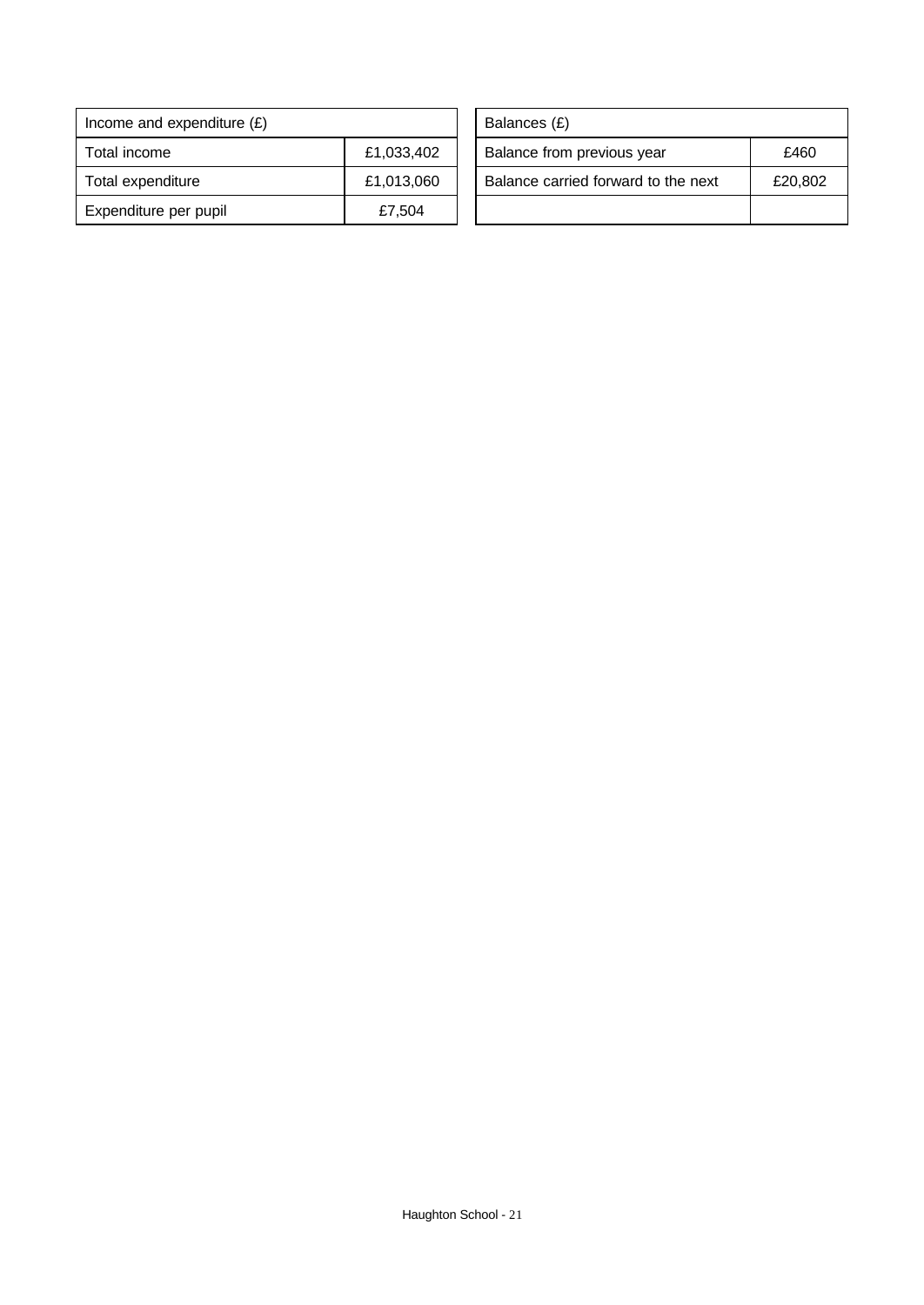### **PART C: THE QUALITY OF EDUCATION IN AREAS OF LEARNING, SUBJECTS AND COURSES**

### **AREAS OF LEARNING IN THE FOUNDATION STAGE**

Provision for the Foundation Stage is **unsatisfactory** because children in the Foundation Stage are placed in classes with older pupils who have a curriculum that does not fully take into account the needs of the younger children. At the time of the inspection there was one child in the Foundation Stage.

#### **Main strengths and weaknesses**

- A good ratio of adults to children encourages the learning of appropriate behaviour and supports the development of children's self-esteem.
- The support that children get is good and helps them to achieve the tasks set.
- There is a good multi-sensory session each week, planned by the learning support staff, that features stimulating and challenging activities that are well monitored and evaluated.
- There are insufficient stimulating individual activities that fully match the learning needs of children in the Foundation Stage or those who have delayed development.
- The lessons are too long for children in the Foundation Stage as they have limited powers of concentration and they find it difficult to maintain their focus on the tasks.
- ü The classroom is too small, lacks facilities such as a sink and it has too limited a range of "play" resources.

#### **Commentary**

- 52. On entry to school, children at the Foundation Stage are not ready for the formality of a wholeclass, subject-based timetable with some long lessons. The curriculum guidance for the Foundation Stage is used only for the activities undertaken on one afternoon a week by the learning support staff. All the children in the class would benefit from having more of this approach.
- 53. The supply teacher who started at the school during the inspection week, and the well established, highly effective learning support assistant manage the children well, taking time and care to reinforce appropriate behaviour in a positive way and encourage the children to achieve their tasks satisfactorily. There is also a focus on the development of language and social skills.
- 54. The short-term lesson plans were conscientiously devised and well delivered by the supply teacher. They used the regular teacher's medium term plans to ensure continuity. However, these plans are based on the requirements of the National Curriculum for pupils who are aged 5 to 7, not on the area of learning for children in the Foundation Stage.
- 55. There was no reference to the children in the Foundation Stage in the previous inspection.

#### **SUBJECTS IN KEY STAGES 1, 2, 3 and 4**

#### **ENGLISH AND MODERN FOREIGN LANGUAGE**

#### **English**

Provision in English is **satisfactory**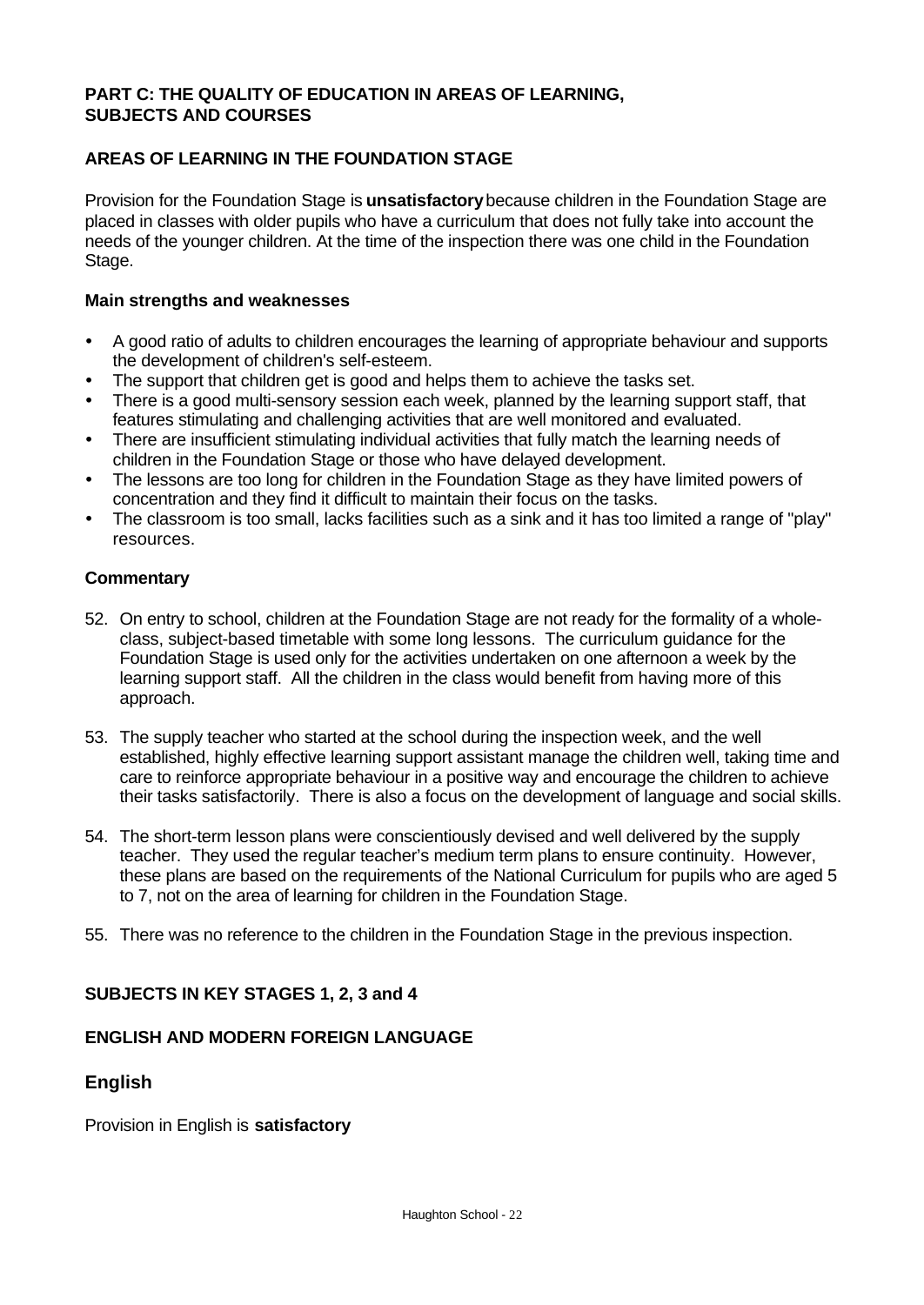#### **Main strengths and weaknesses**

- Speaking and listening are very good throughout the school.
- Writing especially with secondary pupils needs to improve.
- The co-ordination of the subject needs to be clarified.
- A wider choice of accreditation for older pupils should be provided.
- Assessment needs to improve in secondary department and a uniform approach adopted over the whole school.

#### **Commentary**

- 56. Achievement and progress are better in Years 1 to 6 where it is good than it is for Years 7 to 9 pupils where it is satisfactory. The pupils' achievement is good overall in Years 10 and 11, a judgement that takes into account the 2003 examination results as well as how well current pupils are doing. Accreditation in the form of Certificate of Achievement and entry level GCSE are in place for Year 11 pupils with more pupils achieving a grade at entry level this year than previously. For some higher achieving pupils in Year 10 and Year 11, more demanding courses that would lead to higher levels of qualification are not yet provided.
- 57. Speaking and listening is very good throughout the school with all pupils very anxious to engage visitors in conversation and lively and informative discussions taking place within lessons. In every lesson inspected pupils listened attentively to staff, even pupils with speech and language difficulties were eager to express their views and opinions verbally. Achievement in reading is good for younger pupils and satisfactory achievement and progress is maintained for secondary aged pupils. Achievement in writing is good for Year 1 to 6 pupils bearing in mind the very low baseline pupils have arrived in school with. However, writing does not progress as well as it should with secondary aged pupils due to their great reluctance to write. The school needs to use alternative methods to encourage and motivate pupils; more use of information and communication technology (ICT) and word frames in all classes would be beneficial. There are some examples of good practise within the school. In a Year 9 literacy session, for example pupils enjoyed putting the poem "Monday's Child" into modern language.
- 58. In Years 1 to 9 teachers are following the guidance of the Key Stage 1,2 and 3 literacy strategy. However, although assessment is fairly clear and coherent in the primary department where pupils' work is moderated by the teaching staff, assessment for Years 7 to 9 pupils is very patchy. There are pockets of good practise, but there is no overall coherent method of assessing pupils' progress. A new co-ordinator for the subject was appointed twelve months ago, and she has worked hard and succeeded in developing a shared vision for the improvement of teaching and achievement within the primary department. There, she has tracked standards with great care through monitoring of lesson planning and baseline assessments. No time has, however, been allocated for her to monitor teaching generally throughout the school. Her role within the secondary department is not evident. While this was partially due to staffing difficulties, it needs to be addressed to enable English to be more coordinated and uniform across the school.
- 59. During the week of the inspection teaching and learning within the classrooms was never less than satisfactory, often good or very good. A particular strength was the pace of the lessons and the very good relationships between pupils and staff. Praise was used frequently to motivate pupils and support staff were well placed to assist pupils when necessary
- 60. Improvement since the last inspection has been satisfactory. The subject contributes well to pupils' social, spiritual and cultural development.

### **Language and literacy across the curriculum**

Haughton School - 23 61. Although the National Literacy strategy has been implemented well in terms of the literacy lessons themselves, few other departments have systematically planned development of literacy into their subjects. There is some good practise in Year 7 history sessions where key words are posted on the wall to form a "Spiderman" web relating to the Roman invasion of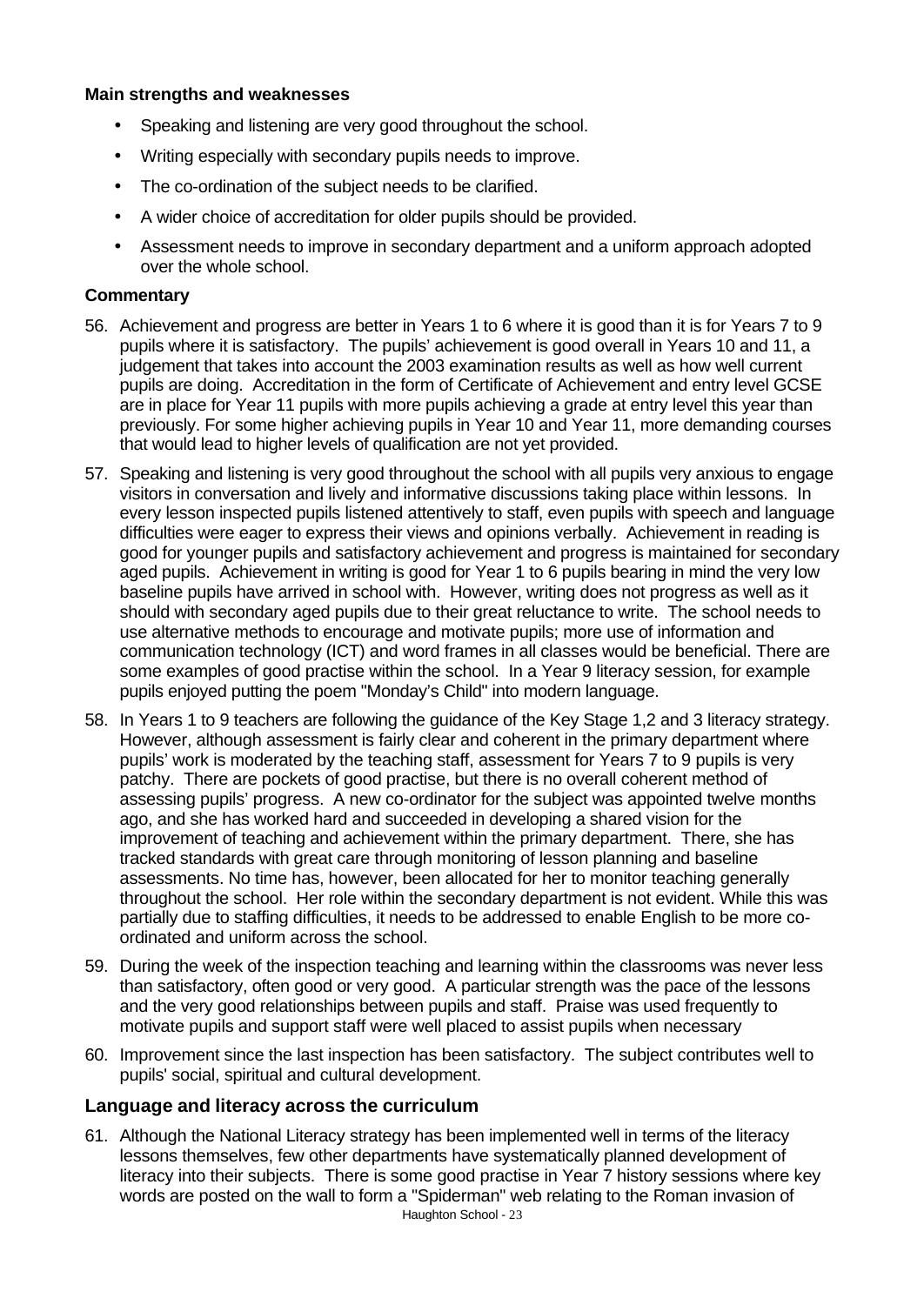Britain. In science lessons for secondary pupils, the key words and technical phrases related to the topic are displayed.

### **English as an additional language (EAL)**

62. The two pupils with English as an additional language are in the early stages of the acquisition of language, and are making progress in line with other pupils in the school. This is because they are both very young and their development of language acquisition has, in any case, been delayed by their special educational needs. Teachers pay particular attention to ensure that they understand and respond to the words and instructions in the classroom. In play situations, these pupils talk with their friends and they use the language appropriate to the games that they play.

### **French**

Provision in French is **satisfactory.**

#### **Main strengths and weaknesses**

- The content of the modules taught is good.
- Good assessment takes place at the end of each module.
- The pace of lessons is too slow.
- More target language needs to be used.
- Overall, co-ordination of the subject is needed to ensure that pupils, especially those in Years 7, 8, and 9, make up for lost time.

### **Commentary**

- 63. Pupils from Year 3 to Year 9 study French. Achievement is satisfactory for those in Years 3 to 6. In Years 7 to 9, because their learning has been interrupted, pupils have achieved less than expected and this is unsatisfactory. The scheme of work does allow for progression through the modules, although all pupils are working at roughly the same preliminary introductory level. The reason for this is that the teaching of the subject has been disrupted since the French teacher left last term. Since just before the inspection, an experienced teacher from a nearby special school, who is not a French specialist, works at Haughton School one day a week and teaches pupils in Year s 7 to 9. Year 3 to Year 6 pupils are now taught by their individual class teachers.
- 64. During the week of the inspection teaching and learning was satisfactory overall. With Year 5 and 6 pupils revising their ability to greet each other in French. Achievement for these pupils is satisfactory. Year 9 pupils used French to describe their likes and dislikes in sport and they were encouraged by both teacher and learning support assistants. Year 8 pupils were sufficiently confident to ask where other people lived using the target language – "Ou habite tu?"
- 65. All staff encourage pupils to use and practise French in lessons but there needs to be more spark and opportunities given in the use of the target language to build on previous learning.
- 66. Through the contents of the lessons, French makes a good contribution to pupils' cultural and social development. There has been little improvement since the last inspection when French was criticised as being infrequently taught.

### **MATHEMATICS**

Provision in mathematics is **satisfactory. Main strengths and weaknesses**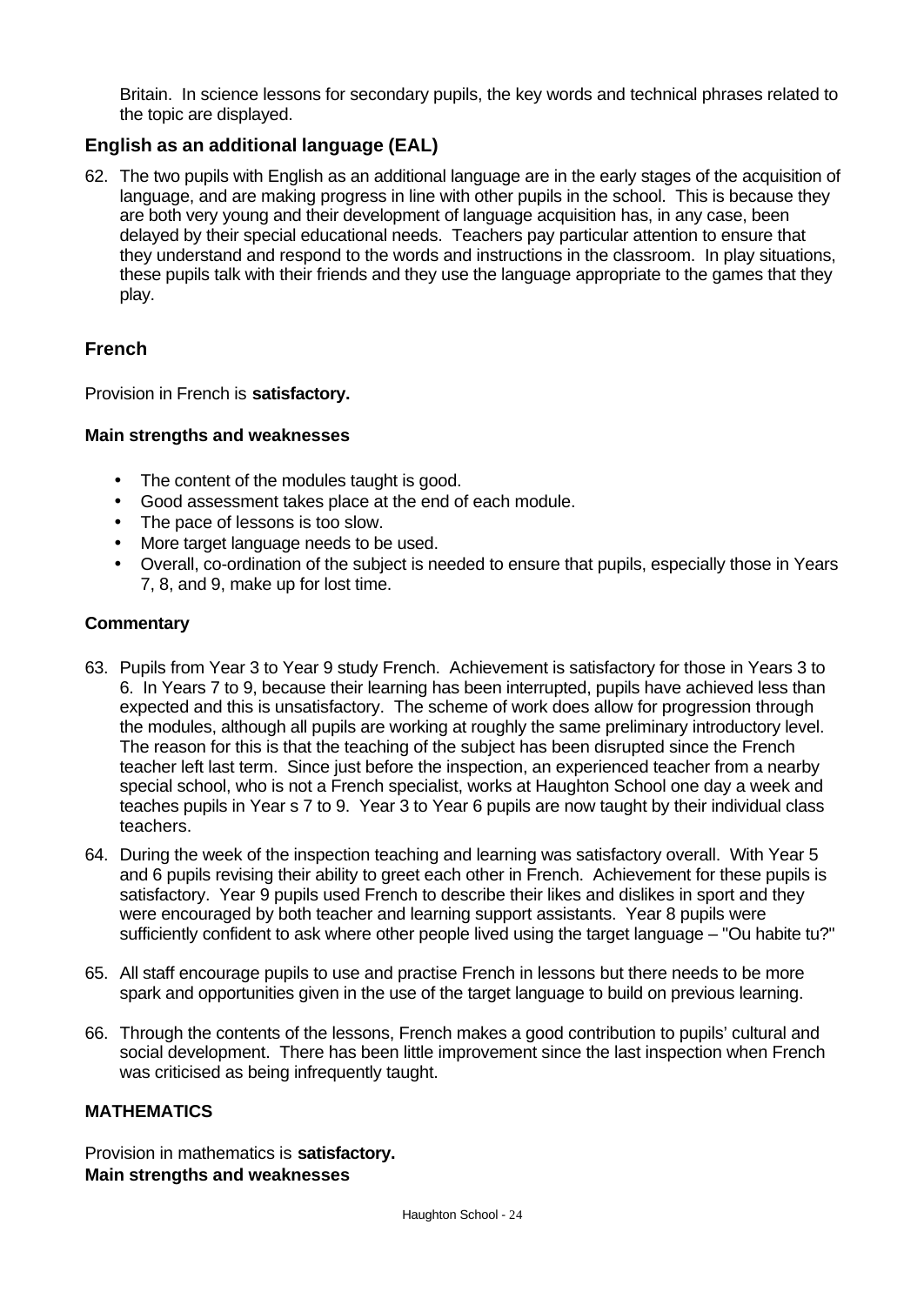- The subject's contribution to the development of pupils' personal development.
- Pupils' response to the subject is good.
- More able pupils should achieve more by the age of 16.
- A strategy for the development of the subject over the longer term should be put in place.

- 67. Standards are generally below age related expectations, which is to be expected given the learning needs of individual pupils. Their achievement is sound overall, with many achieving an appropriate level at the standardised assessment tests at the ages of 7, 11, and 14. The school's own monitoring and assessment processes show that from Year 1 to Year 6 pupils at all learning capability make progress in their learning and gain ground at a good rate. A number of older pupils achieve accreditation via the National Skills Profile (NSP). Given the prior attainment of the more able pupils, more might be expected, including grades at the Foundation Level in the GCSE. The necessary analysis of assessment data that would alert staff to the need to set work that is more challenging for some pupils has not been done because of the paucity of data recording pupils' attainment in secondary classes.
- 68. The quality of teaching and learning is satisfactory overall. Pupils are well managed. They try hard and apply themselves well. Pupils enjoy good relationships with each other and with the teachers and teaching assistants, and lessons move along at a good pace. Teachers involve all pupils in lessons, and encourage them to be independent workers. Good attention is paid to pupils' presentation, with many pupils setting their work out to a high standard. Teachers use language effectively in order to encourage understanding. They use an element of competition, to which the pupils respond well.
- 69. In lessons observed for pupils in Years 4 to 6, individual targets were referred to several times, which helped to focus pupils' concentration. Target cards were also well used in the lessons observed with pupils in secondary classes, though these targets tended to focus on social and behavioural issues rather than academic achievement. Homework is set in order to develop the theme of the lessons at the end of some mathematics sessions for pupils in Year 7 to Year 9. It is also set in Years 10 and 11. Teaching is less successful when the planning is descriptive, with insufficient focus on matching the work set to the specific needs of individual pupils.
- 70. The National Numeracy Strategy is being implemented successfully. Some pupils achieve good outcomes in their number work. The use of individual targets for pupils up to the age of 11 is good. Teachers are planning their lessons against the national objectives, but have yet to establish accuracy in terms of pitching the work at the most appropriate level. This is particularly the case for the more able pupils. This should improve as a result of teachers' increasing use of portfolios of pupils' work showing their progress over time, in conjunction with the more effective use of hard data stemming from testing and informal assessments.
- 71. The use of information and communication technology in mathematics is developing well, which is aiding pupils' independence. The school has benefited from good support from external specialists in mathematics, particularly in respect of pupils to the age of 14. The number of teachers deployed to teach mathematics this year is significantly reduced on previous years which, over time, will help to develop a greater level of subject expertise.
- 72. Standards have improved since the last inspection. The quality of teaching is no longer unsatisfactory in a high proportion of lessons (last time it was judged to be unsatisfactory in about one lesson in four). Planning is more structured and coherent, and is better matched to pupils with different abilities (with room for further improvement). The use of assessment, while yet to be used consistently across the school, is now much improved. The range of externally accredited courses has increased, with opportunities for the current Year 10 to earn unit credits towards an AQA Entry Level Certificate. Leadership and management are also improved and are now satisfactory, with joint co-ordination beginning to have an impact on planning.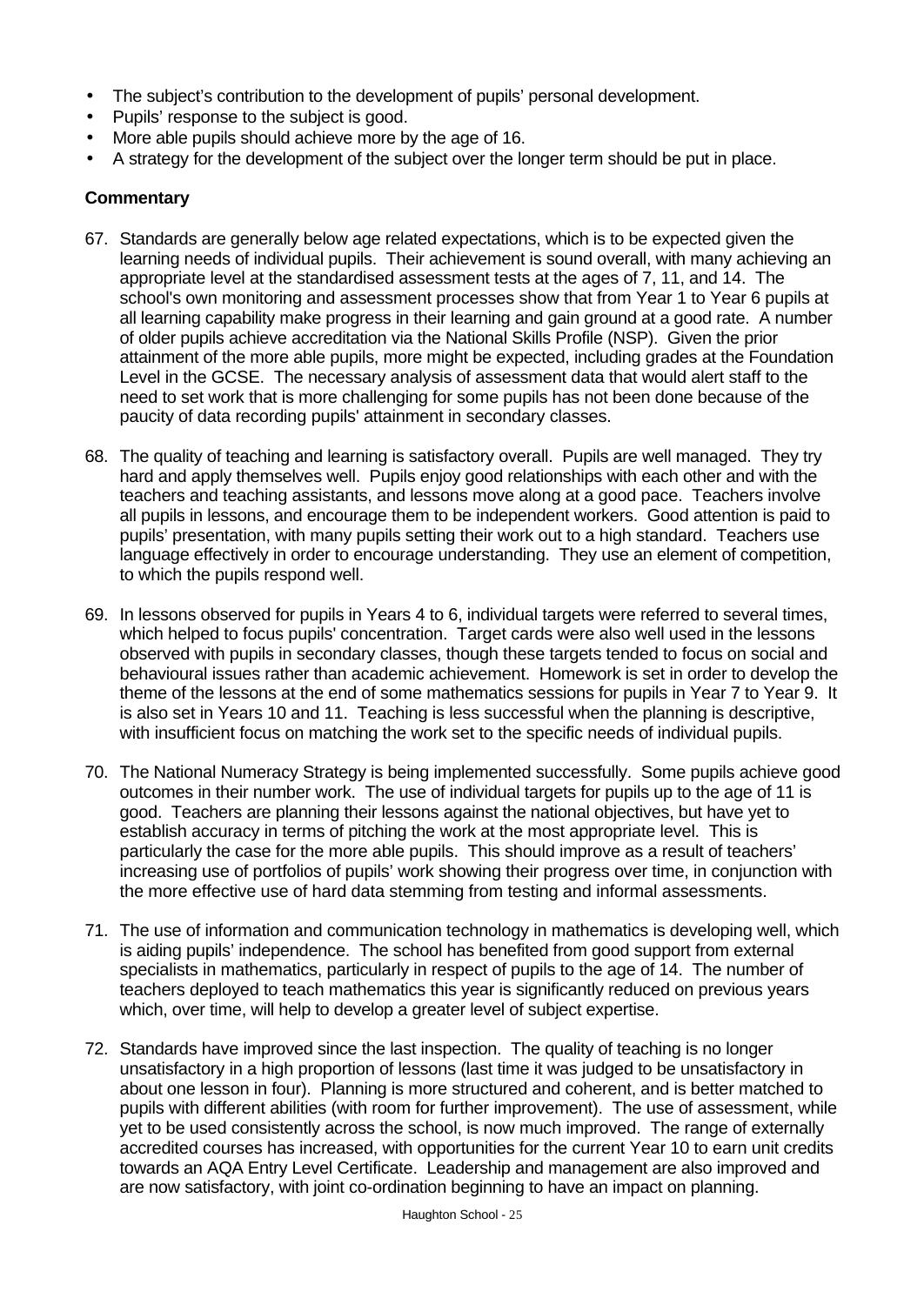### **Mathematics across the curriculum**

73. In other subjects, incidental opportunities to reinforce mathematical learning are sometimes taken. At the early stages of learning, knowledge of shape, space and colour are strongly reinforced through pupils' work in art. In science, the mathematical skills needed to measure and weigh, to count, and check time, and to tabulate results, are all well supported. In geography, however, the many and varied opportunities to reinforce mathematical skills and numeracy, especially at secondary level, are not taken. The good start made in introducing the National Strategy in Numeracy for Key Stage 3 should lead to the identification of areas where the application and development of numeracy should be more consistently featured. At present, the school's efforts to develop mathematics across the curriculum are patchy and unfocused.

### **SCIENCE**

Throughout the school, the provision for science is **good.**

### **Main strengths and weaknesses**

- Good thorough development of the curriculum for Years 7-9 has improved the quality of learning. The latest SATs analysis shows an improvement over time of the number of pupils achieving Level 3 and Level 4.
- There have been very good improvements in Years 10-11. Results show pupils are now entered for and achieving accreditation and GCSE.
- There is a good adaptation of the national guidelines for science for Years1-2 and Years 3-6 into a three year rolling programme with very clear medium term plans from which good short term plans are developed.
- There is good teaching with elements of very good teaching that enables pupils to understand scientific principles through experimentation and the acquisition of knowledge, presented in a way that meets pupils' needs.
- Most lessons observed were designed for the whole class; there is insufficient evidence of strategies for matching work to the needs of individual pupils.
- Assessment is thoroughly and systematically undertaken. Some pupils' books were annotated with comments on how to improve.
- The strong and effective leadership has improved the subject.

- 74. Pupils in Years 1 to 2 and Years 3 to 6 enjoy science. At the time of inspection, the theme 'forces' was being explored. There were good examples of 'push and pull' through photographs of pupil's activities, to which captions posing scientific questions were added. In a lesson for Years 3 to 6, a range of materials was provided to experiment with and ideas were canvassed about how to record the results. With effective support, pupils carried out the tasks showing that the good teaching and planning enabled them to understand the lesson and to learn well. By making a collage picture to demonstrate the effects of the experiment, there was good use of the creative element in science.
- 75. Pupils in Years 7 to 9 have their lessons in the laboratory and carefully prepared work encourages pupils to work well, to think, and to learn to classify vertebrates. Good use of the computer and TV monitor encourages pupils to understand both visually and verbally. Good challenge through questioning provides opportunities for pupils to problem solve and to reinforce their learning.
- Haughton School 26 76. Pupils in Years 10 to 11 prepare well for their examination courses, and challenging work is provided. Well-briefed and experienced learning support staff make a good contribution to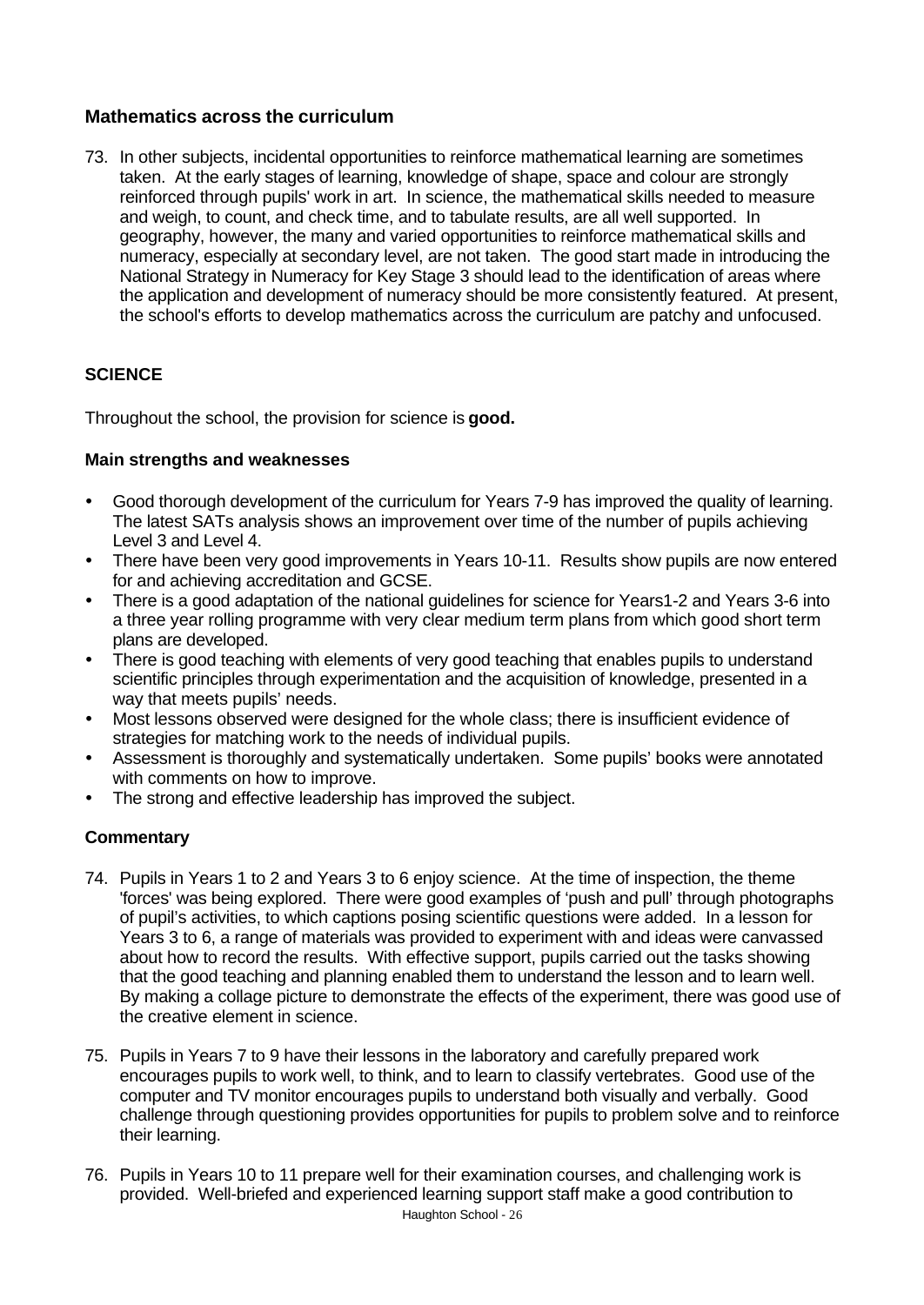pupils' learning. Pupils work towards their GCSE coursework with an efficient and effective delivery by the teacher. Pupils are familiar with equipment for experimental work and use it safely and without fuss, collaborating well in small groups. They fully understood important features of their practical work. For example, pupils in a Year 11 group who were looking at reactivity gave a clear account of how magnesium reacted in their experiment. Good use of information and communication technology, (ICT), especially the overhead projector, focuses the pupils' attention on their results and helps them to record these accurately.

- 77. In all lessons, behaviour is good because pupils are fully involved in the activity, and are interested. However, classes are made up of pupils with widely differing capabilities and the lesson planning does not extend to the provision of a range of tasks and activities that match these pupils' needs.
- 78. The management of the subject is very good because there is a clear commitment to drive up standards. Since the last inspection, all the issues raised have been resolved and a clearly structured programme is beginning to be effective because pupils are confident and work hard responding to challenge.

### **INFORMATION AND COMMUNICATION TECHNOLOGY**

Provision for information and communication technology, (ICT), is **good.** This is an improvement since the last inspection.

### **Main strengths and weaknesses**

- ü There is clear curriculum provision throughout the school, and the work is developed well to meet the needs of the pupils.
- Pupils are confident and enjoy using the equipment.
- Planning for lessons is good because it shows clearly what the pupils are to do and the range of learning opportunities available.
- Teaching in the limited number of lessons seen was good or very good because the pupils understood the tasks and they were able to use the programs with confidence.
- There are sufficient computers and appropriate software.
- ICT is well used across the curriculum in its various forms.
- ü Strong co-ordination has led to the subject being confidently taught to the benefit of pupils' learning.
- The curriculum for Years 7-9 and Years 10-11 is now in place on a planning grid. However, it is only in place for this term for Years 1-2 and Years 3-6 and the next steps for pupils in these classes have not yet been firmly decided.

- 79. The subject has been developed well by the co-ordinator, who has initiated continuity throughout the school. All the issues raised in the previous inspection have been addressed, including the provision of a facility to enlarge icons on the screen for those with visual impairments. However, the planning for Years 1 - 6 is at present only for a single term. To ensure that pupils take appropriate steps in their learning, there is a need for long term plans that are linked to an overview of what should be achieved during the time that pupils spend in the primary stages.
- 80. Good work was seen in both teaching and learning in a Year 3-6 lesson on branching databases, which took place in both the classroom and the ICT room. A clear explanation was given using cards to demonstrate how the system worked and pupils were able to use the program to achieve well, showing that they could access the equipment with confidence and use it to effect. Very good support added to the quality of the pupils' learning.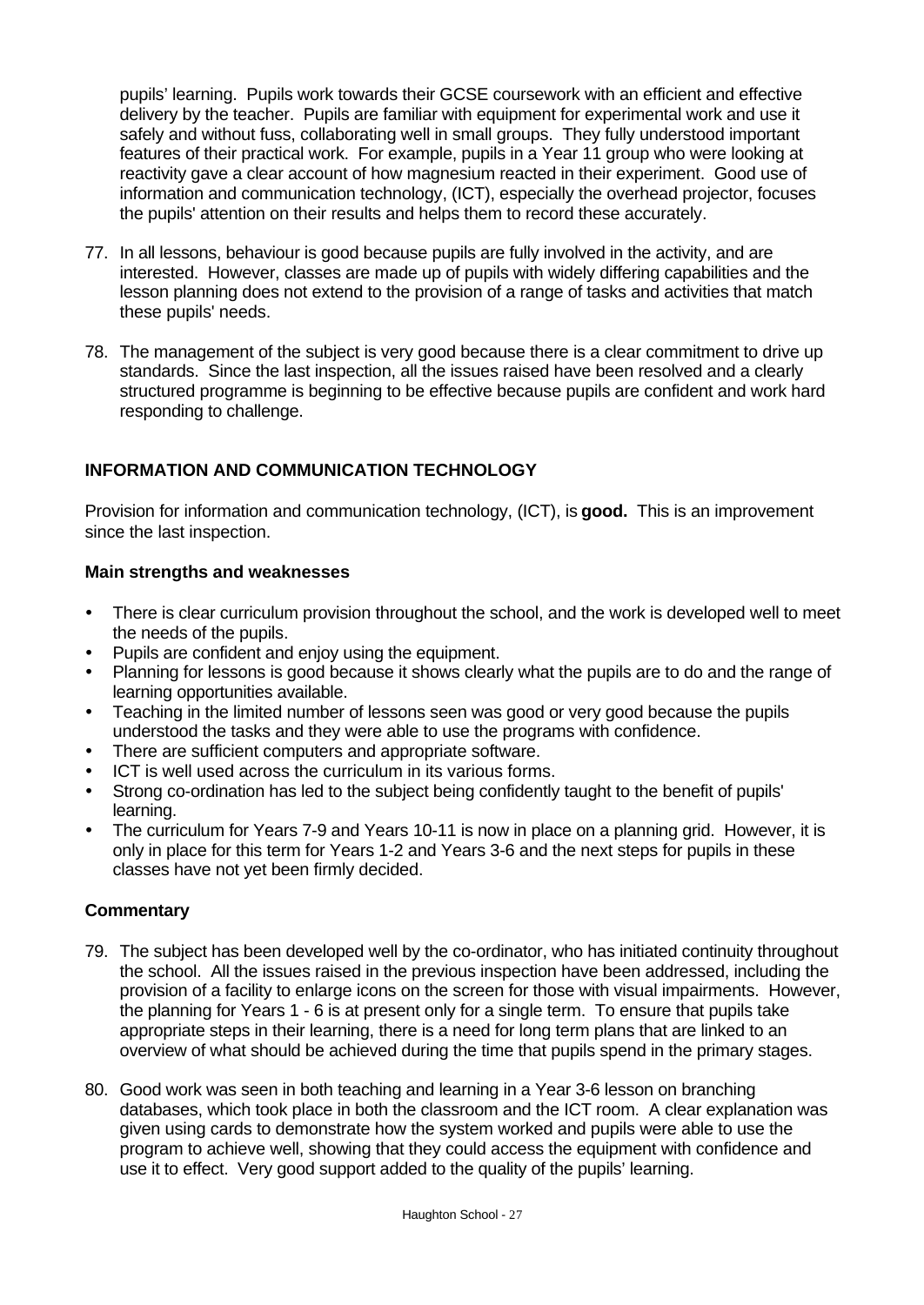- 81. Year 8 pupils in their introduction to digital cameras were well taught by a specialist and they were able to use the cameras, load their pictures in the computer, access them and add text for a purpose, making the lesson a very productive one that enabled the pupils to learn very well a range of skills. All of them were familiar with using the equipment and showed some competency.
- 82. Pupils in Year 10 were observed using the Internet for research purposes to support their English lesson. They were able to use this facility well and print out the relevant information for their projects making this a useful tool for learning.
- 83. Assessment is in place, with progress monitored when pupils have achieved the tasks.
- 84. The units studied by Year 10 and 11 pupils lead to accreditation and this shows a good development since the last inspection.

### **Information and Communication Technology across the curriculum**

- 85. Pupils learn to present their work well through using the computer as a word processor. This is well balanced with appropriate opportunities being given. The whole school makes good use of this facility and the presentation of displays is good as are the word labels and other equipment made by teachers for pupils. Using programs on the computer linked to a monitor gives pupils a very good means of accessing information both visually and verbally as a group at an appropriate pace and level.
- 86. Computers are used for design and technology projects and this adds a further element of realistic use for pupils as they plan and design and use the CAD-CAM as part of their accredited unit work. Good use is made of digital imaging and computers in art.
- 87. A school assessment project is underway, so that there will be a comprehensive record system monitoring pupils' achievements devised by the school.

### **HUMANITIES**

### **History and Geography**

Provision for history is **satisfactory** overall. Provision for geography is **satisfactory** for Years 1 to 6 pupils but **unsatisfactory** for Years 7 to 9 pupils.

#### **Main strengths and weaknesses**

- Pupils' achievement in history is satisfactory for Years 1 to 9. In geography, achievement is satisfactory in Years 1 to 6, but it is unsatisfactory for Years 7 to 9.
- Assessment strategies and methods of recording what pupils know, understand, and can do, in both geography and history are weak.
- A programme of work for geography needs to be put in place for pupils in Years 7 to 9.
- Pupils' learning is interrupted by the way in which history and geography are timetabled and achievement is curtailed.
- History and geography supports primary pupils' cultural, social and moral development well, by encouraging them to think hard about historical issues.
- Leadership of the subjects has been weak until the present time.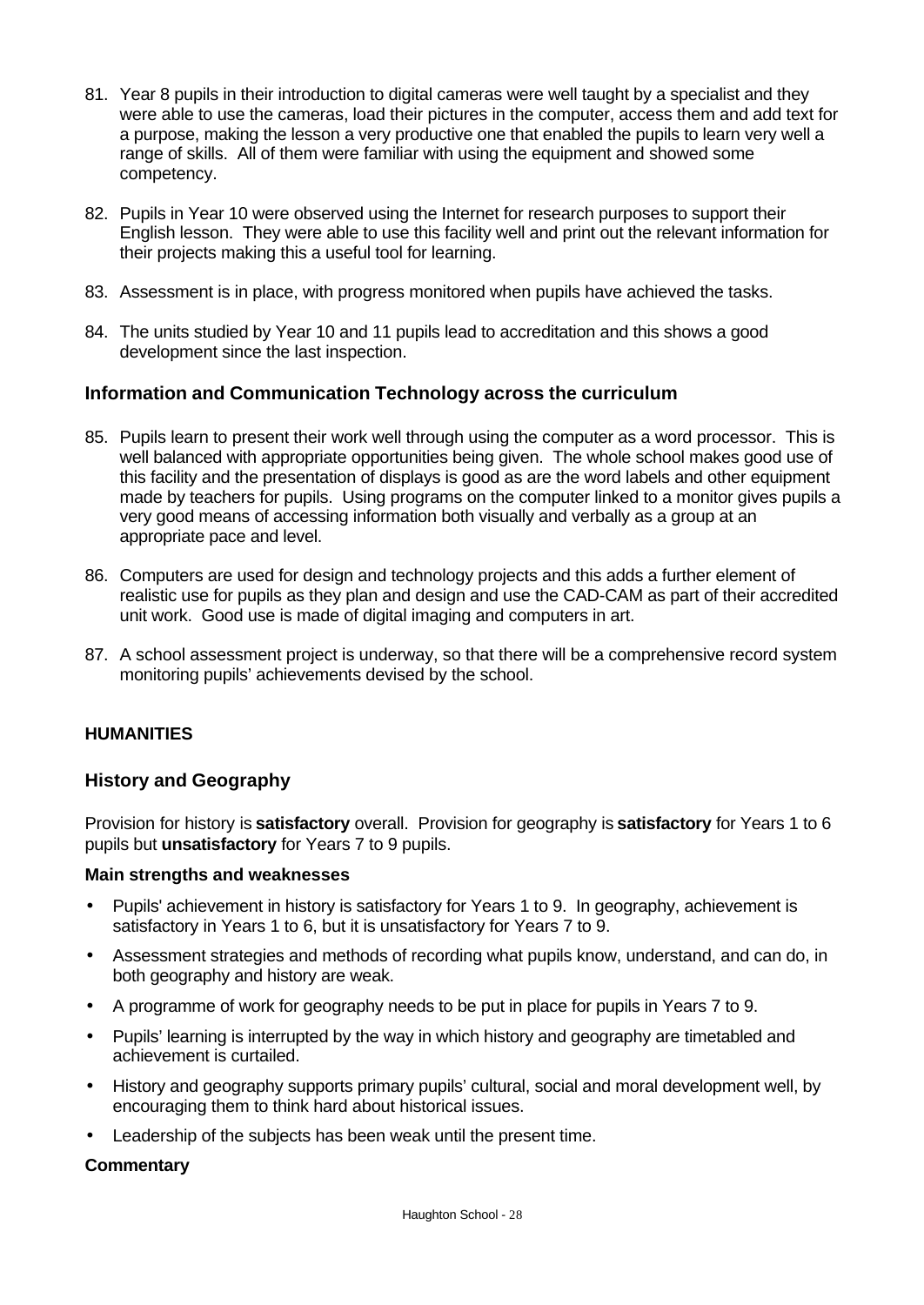- 88. It was not possible to judge teaching and learning in geography for Year 7 to 9 pupils as no geography was taught during the inspection and there were no schemes of work or sufficient pupils' work to judge achievement and standards over time. No geography lessons were seen for Years 1 to 6 pupils. However, scrutiny of work and schemes of work indicated that pupils were making satisfactory progress. At present, history and geography are taught in rotation which makes it harder for pupils to build on their previous learning and during the week of the inspection history was taught to Year 7 to 9 pupils and younger pupils learnt history through their topic work using the QCA guidelines. Individual teachers do plan well for all the pupils in the short term. All history lessons observed were never less than satisfactory. Younger pupils use Barnaby Bear to help them find out about other countries and ways of life. Year 4 pupils are beginning to learn about the Great Fire of London producing a very colourful collage showing the effects of the fire on wooden buildings. By the end of Year 9 pupils had learnt about all aspects of life under the Romans. Year 8 pupils studied artefacts relating to a Roman soldier, Year 9 pupils were looking at the effect on the Ancient Britons under the leadership of Boadicea in their struggle against the Romans.
- 89. There appears to have been no improvement since the last inspection when both history and geography were criticised as having no co-ordination throughout the school. However a new co-ordinator has been appointed and since arriving in the school two weeks ago has begun to put a half term's planning in place for both history and geography. He has plans to put in programmes of study for both subjects and co-ordinate humanities across all three key stages. At present, there is no coherent means of assessing what pupils have attained in either history or geography. The development of knowledge, skills, and understanding is not recorded. At best, there is a brief record of topics that have been covered. For those pupils who learn very slowly, a simple progressive scale, such as the "P" scales could be used to set pupils' learning against clear criteria. Despite its fragmented approach, history and primary geography does make a positive contribution to pupils' social, moral and cultural development throughout the school.

# **Religious Education**

Provision for religious education is **unsatisfactory** overall. It is **satisfactory** and effective for pupils in Years 1 to 6 but for those in Years 7 to 9 systematic provision is being re-established following a break caused by the loss of some teaching staff during the past year. At present its effectiveness is **unsatisfactory**. A coherent offer of religious education for pupils in their final two years in school is, however, in place. Only one lesson in religious education was seen.

### **Main strengths and weaknesses**

- There is a programme for learning from religion and about religion in place for pupils in Years 1 to 6, and this is centred on seasonal events and festivals.
- A plan to build on what has been learned in Years 1 to 6 in Years 7 to 9 is being developed. The Telford and Wrekin agreed syllabus for religious education has been introduced for pupils in Years 7 to 9.
- Evidence from pupils' work and teachers' records supports the view that achievement in Years 1 to 6 is satisfactory, as it was at the last inspection.
- The provision for religious education for pupils of secondary age is not as good as it was at the last inspection and pupils' achievement is lower.
- The newly appointed subject leader understands the extent of the task of establishing religious education in the secondary department.
- There was no recent evidence of pupils' work in Years 7 to 9 or any records of their progress. Because they have had too little systematic teaching in religious education, their achievement is unsatisfactory.
- No system for assessing pupils' progress and achievement in Years 7 to 9 has yet been developed.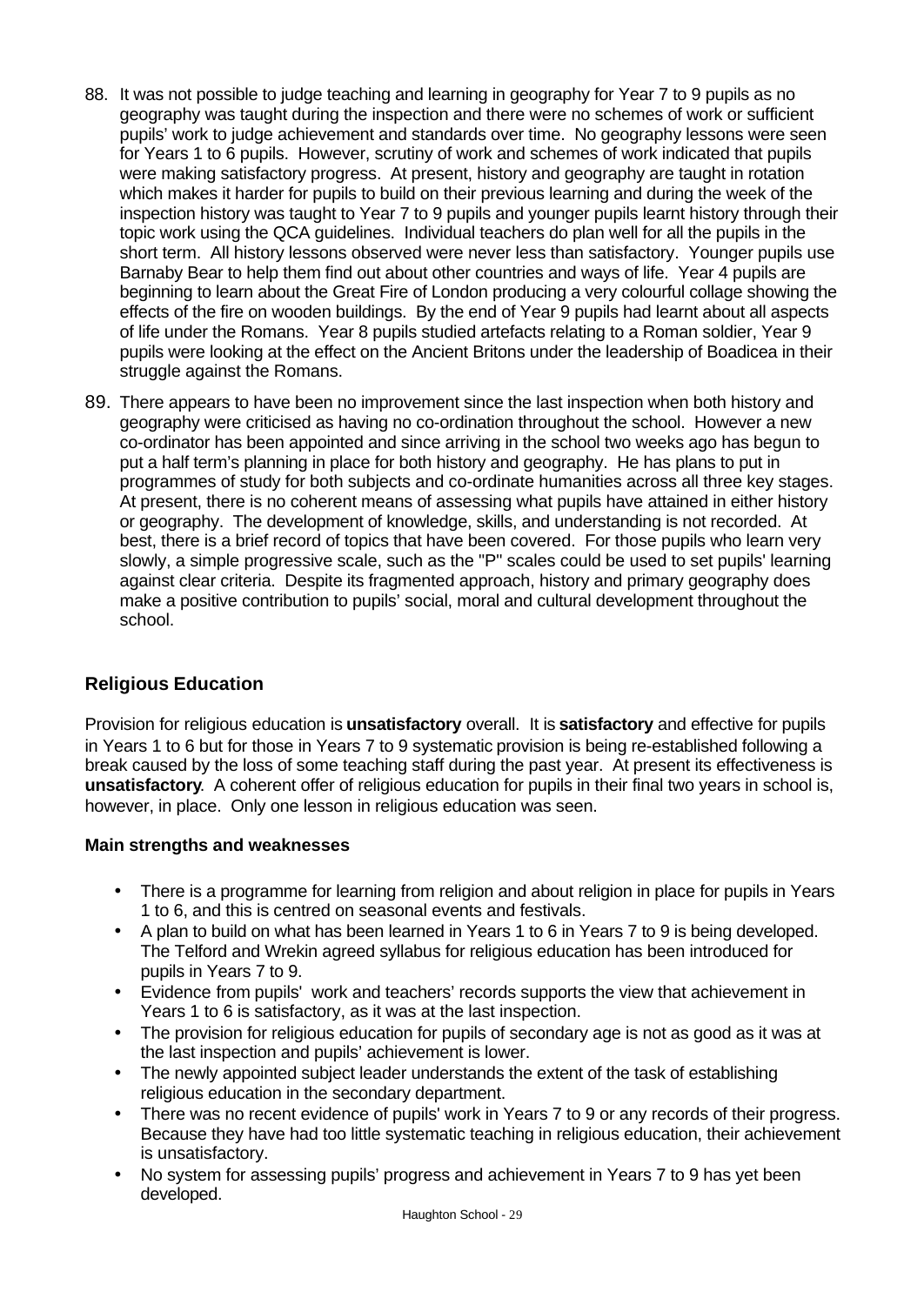- Provision for religious education for pupils in Years 10 and 11 has been developed.
- There is a lack of artefacts and teaching materials to enable the subject to be successfully taught.
- Aside from the subject leader, there is too little expertise in teaching RE at secondary level.

#### **Commentary**

- 90. The school acknowledges that provision for religious education has been adversely affected by staff changes during the past year and, at secondary level, weakness in the previous subject leadership. It has sought to address these difficulties. A subject leader has been appointed who has good knowledge of religious education and the curriculum requirements. He has been in post for too short a time for the developments he has planned in the subject, for pupils in Years 7 to 11 to take effect.
- 91. Pupils in Years 1 to 6 have satisfactory provision. What they are taught is based on the Shropshire Agreed Syllabus for religious education and the advice of the Qualifications and Curriculum Authority (QCA). This is fully integrated into the primary department's three-year topic cycle. Much of the pupils' learning is associated with the celebrations and festivals of the Christian faith and other world religions. As well as preparations for Easter, Harvest, and Christmas, a weeklong celebration of Diwali is held. No lessons in religious education were seen in the primary department but records and examples of pupils' work show that teaching is soundly planned and assessed and that progress and achievement are satisfactory.
- 92. So that there can be continuity in learning between the primary and secondary stages the recent planning takes account of previous learning. Work is to be based on the Telford and Wrekin Agreed Syllabus suitably modified to make it accessible to the pupils of the school. It will include work on Christianity, Hinduism, and Islam and sound plans are being laid.
- 93. Only one lesson for pupils in Years 7 to 9 was observed. This made use of artefacts associated with Judaism to reinforce and extend past learning about ceremonies and their purposes. Pupils recognised a symbol as the Star of David and enjoyed trying on the "kippa" or prayer cap. They knew the terms "ark" and "Torah". The teaching took account of the learning needs of this lower attaining group and was successful in sustaining interest. Skilful questioning enabled pupils to recall what they had learned previously and to use this in the context of the lesson. Overall, however, progress in learning for this age group has stalled. Because they have had too little systematic teaching in religious education, their achievement is unsatisfactory. There was no recent evidence of pupils' work in Years 7 to 9 or any records of their progress.
- 94. No system for assessing pupils' progress and achievement in Years 7 to 9 has yet been developed. Before this can be done there will need to be agreement about the purposes that teaching in the subject serve.
- 95. In religious education with pupils in Years 10 and 11, work on social choices and moral decision making are part of an accredited course. It contributes to the ASDAN Challenges.
- 96. The subject leader has plans to re-establish religious education. He has been promised the finances to build up resources. There is a need, however to proceed with the plans with greater urgency. The level of expertise required to teach the agreed syllabus to secondary pupils is considerable. Only the subject leader appears to have this at present. Staff training to raise the quality of teaching is necessary.

### **CREATIVE, AESTHETIC, PRACTICAL AND PHYSICAL SUBJECTS**

### **Design and Technology**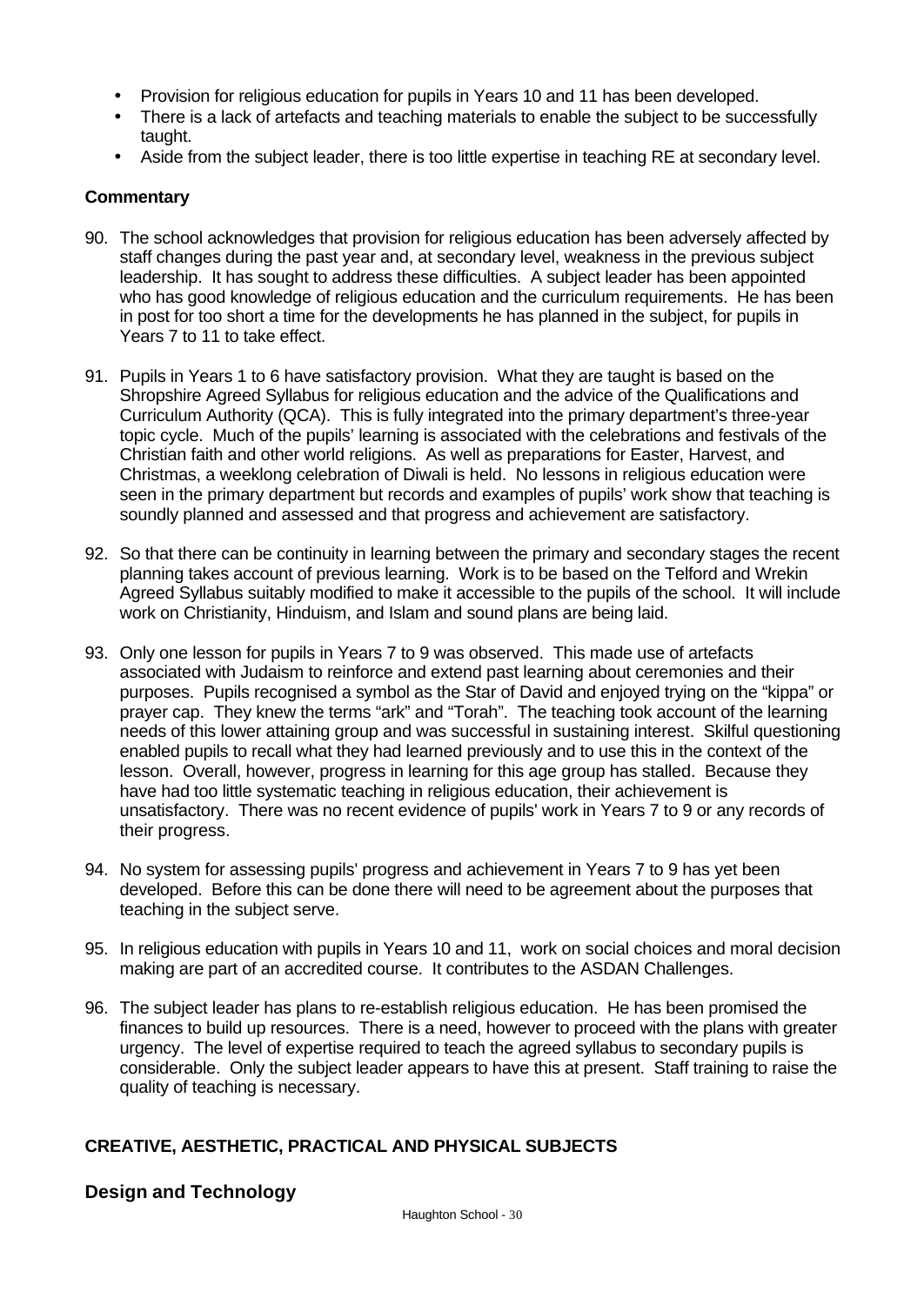Provision for design and technology is **good** and leads to good achievement, especially for pupils in Years 7 to 11.

### **Main strengths and weaknesses**

- There is a well-structured programme in place for pupils across the age range.
- Teaching and learning are good overall throughout the school.
- Assessment is helpful to the pupils.
- Planning is good.
- Pupils take responsibility for their own work.
- In the food technology room which is an adequate size, working surfaces are too high and cookers are insufficiently clean.

### **Commentary**

- 97. There is a good programme for Years 1 and 2 and Years 3 to 6 that provides consistency and progression across the subject area. Provision in Years 7 to 9 and 10 to11 is also well structured and leads to accredited courses by the end of Year 11. Standards have improved since the last inspection in Year 11, as more pupils succeed in gaining accreditation. Overall, the pupils' achievement during lessons throughout the school is at least satisfactory. There is good achievement when they are fully involved in their tasks, when they are able to seek advice and support and when they learn how to use equipment, practice skills and to use their designs appropriately.
- 98. In the lessons observed pupils were well engaged in their tasks. Good support was given by teachers and learning support staff, and careful attention was paid to safety and appropriate behaviour in practical rooms. Year 3 to 6 pupils learn to follow instructions for making biscuits, to weigh out ingredients, and to make estimations. All these give good opportunities to use literacy and mathematics across the curriculum. They have first hand experience of mixing the ingredients and they note changes. They behave and work well. Assessment is undertaken at the end of each unit or module throughout the school and ongoing support and advice give pupils confidence and self-esteem to achieve their tasks. Planning is thorough and provides a good framework.
- 99. Pupils observed in Years 9, 10 and 11 in the craft area experiment with their designs and practice problem solving. Staff help them to understand the processes they need to undertake when they plan, design, and make models. Many show good use of tools and materials and achieve their tasks well. For example, some were making a model fairground, and they learned how to make wheels spin, to make slides and to devise a way to strengthen them.
- 100.The craft room is well equipped. This enables older pupils in Years 10 and 11 to develop their skills by making toys with the use of the Cad-Cam, for example, following a visit to a toy museum. Others use casting to make art deco style jewelry. However, in the food technology room, surfaces are too high for younger pupils and cookers are not always thoroughly clean. Two of the cookers have eye-level grills and oven doors that open downwards. A risk assessment should be undertaken before cookers of this type are used. They may pose a danger to some pupils.
- 101.Overall there is a wide range of curriculum opportunities for the pupils to undertake and good use is made of the guidelines for the primary and secondary stages.

# **Art and Design**

Provision for art is **very good** for pupils across the age range. Teaching is consistently **good** and pupils achieve well.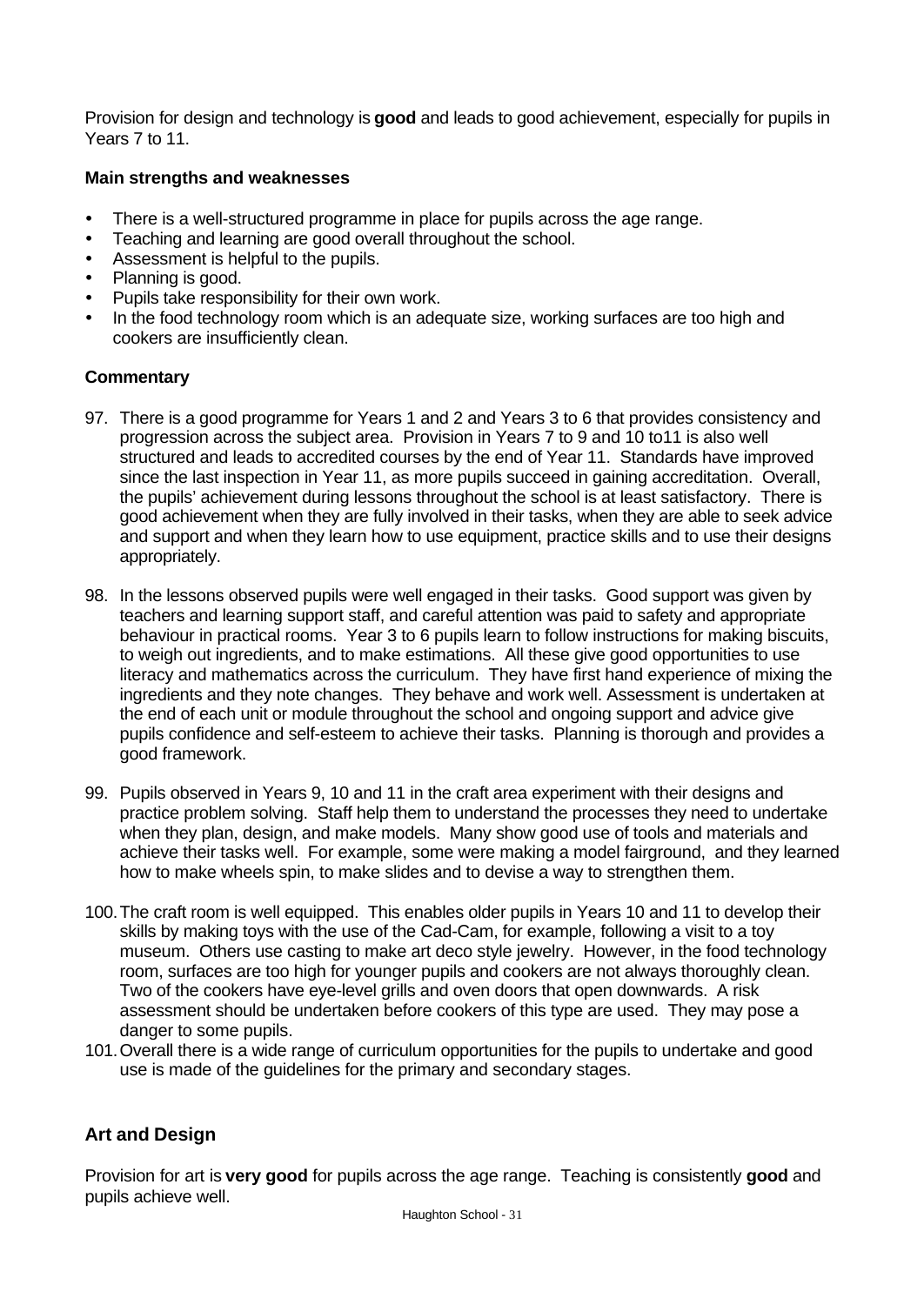#### **Main strengths and weaknesses**

- Pupils in Years 1 to 6 make good progress.
- Within the carefully planned framework of each lesson, pupils are encouraged to make their own creative decisions.
- Use of information and communication technology to support learning and to extend pupils' creative opportunities is very good.
- Pupils in Years 10 and 11 are prepared for the GCSE examination in art. In 2003, four pupils were entered for the examination and all gained grade C.
- Leadership of the subject is very effective; subject expertise is high.

- 102.The subject is led very effectively; the partnership between the subject leader who teaches in the primary department and the specialist teacher of art who co-ordinates the work within the secondary department is good and teaching and learning in the subject has benefited from this.
- 103.In the primary department art, lessons are well planned and the good teaching enables pupils to achieve well and build up their knowledge and skills at a good rate. They develop their understanding of primary and secondary colours, their skill in painting and drawing and their knowledge and appreciation of the works of artists such as Joseph Turner. Younger pupils are introduced to a graphics program on the computer; they learn to select images, to alter them, and to colour them. Pupils in Years 7 to 9 develop and reinforce their skills in modelling in three dimensions using clay. In their work on the human face pupils in Year 10 develop their understanding of the proportions of features. There is collaboration in a high proportion of lessons between the subject specialist teacher and the subject leader so that pupils have the opportunity to broaden their experience of art by using information and communication technology. In a good lesson with pupils in Years 2 and 3, the benefits of this partnership were clearly seen. While most pupils continued to develop their familiarity with the work of Joseph Turner and to develop an appreciation of the use of texture in colour wash work, a small group worked on a graphics program. They used the computer, with the specialist art teacher. Those enjoying this element of the lesson learned how to colour and clone a selected outline drawing and they called out in triumph when their developing mouse control enabled them to complete their work.
- 104.Older pupils have well-structured lessons in the art room; here again effective use is made of resources. Learning support assistants are profitably engaged and the computer is used to extend creative possibilities. Pupils in Years 7 to 11 learn to create segments of moving images derived from their original drawings.
- 105.Pupils who can sustain the effort needed are entered for the GCSE examinations. They have additional art lessons and homework. The number of pupils entered for the GCSE has increased year on year since the original entries were made.
- 106.Recording of assessment of pupils' achievements is very thorough; in the secondary classes the work of each pupil is photographed and stored on computer as a virtual portfolio.. This is examined regularly for indications of developing competence and progress.
- 107.The school has been awarded the ARTSMARK because of its promotion of art. There are many links within the community with organisations and individuals to promote art and to share the good work done within the school. There are good resources to support teaching and learning in art. There are extensive opportunities for pupils to see and appreciate the work of artists within the immediate community and beyond, to show their own work in exhibitions and to benefit from the visits of artists to the school. The importance of art within the life of the school is illustrated by the fact that, annually, there is an arts week, during which each pupil, in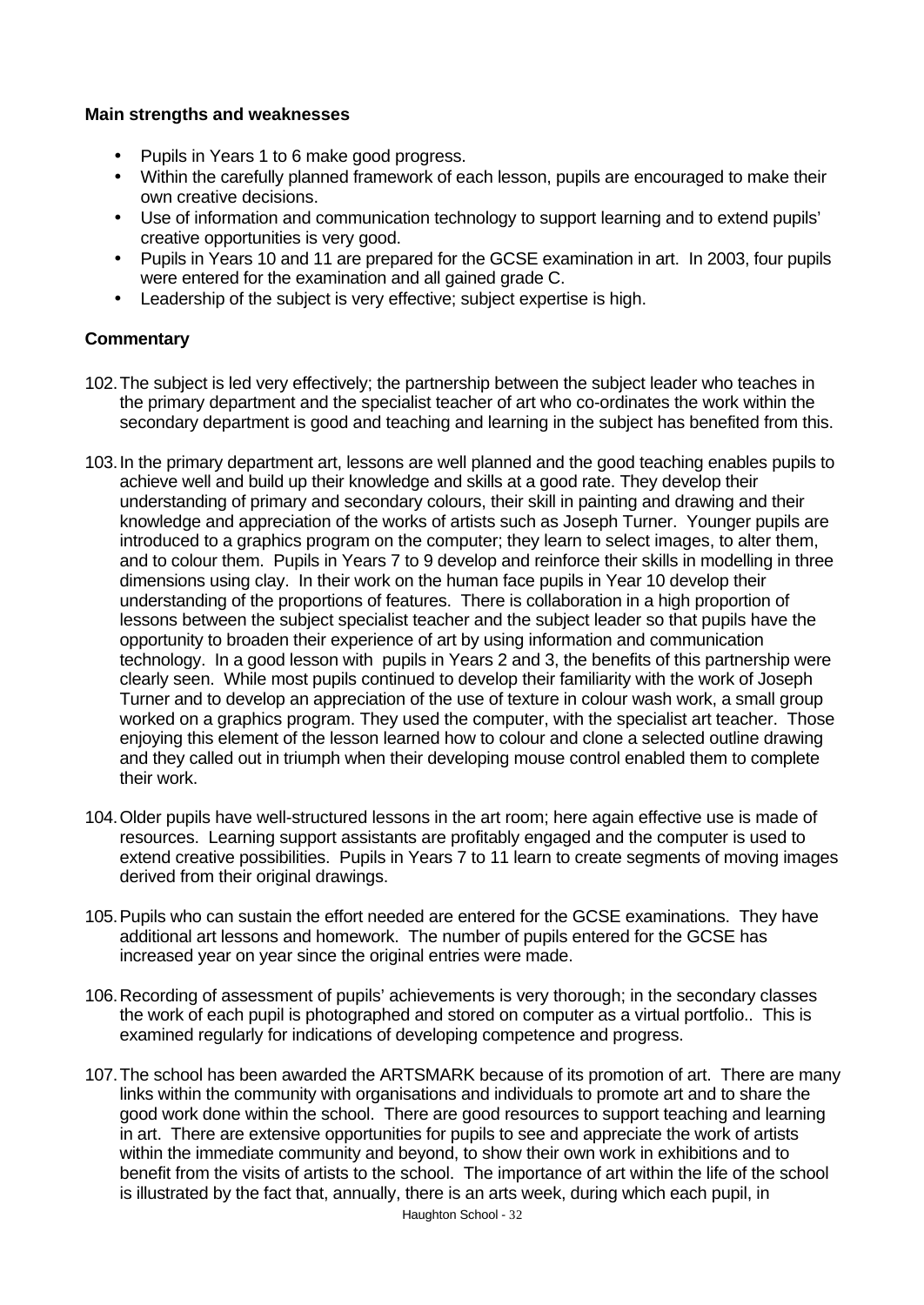deliberately mixed age groups, has the opportunity to make art of differing kinds with each of three artists. There are also "art afternoons" for all primary pupils twice a term.

108.Art makes a strong contribution to the personal development of all pupils.

### **Music**

Provision in music is **good** and pupils achieve well from Year 1 to Year 9.

### **Main strengths and weaknesses**

- Leadership and management in music provide it with drive and direction.
- The planned and taught work suits pupils' needs well and leads to good personal development.
- Pupils enjoy performing in music and they try hard to do as well as they can.

### **Commentary**

- 109.The achievement of pupils is good. Because of the careful planning and support from their teachers they enjoy music and participate fully. Standards are generally below age-related expectations, but high in relation to pupils' abilities. The subject contributes to pupils' personal development because pupils experience success as learners and they have broad opportunities to hear and to make music from different cultural traditions.
- 110.Pupils enjoy performing. In concerts the school ensures that all pupils take part, either singing or playing instruments. Some of the more able pupils perform as soloists. Pupils also benefit from taking part in 'music mornings', working with pupils from other local schools. They also develop their music-related skills when taking part in the various art and dance activities, and when visiting the theatre.
- 111.Teaching and learning are good. In the class of youngest pupils, sounds such as clapping are used imaginatively to create musical effects. The pupils enjoyed what they were doing and were productive throughout the lesson. They used a range of resources and completed several well-chosen tasks, including singing and playing percussion instruments. Older primary aged pupils joined in as they recognised rhythms based on Victorian street game, by clapping and beating time. All enjoyed this, including the staff! Pupils treat the musical instruments with care and respect, and relationships are excellent. Pupils in Years 7 to 9 enjoy working with keyboards, and using the interactive whiteboard. The flexible use of ICT maintained interest and attention. The teacher understands the need to extend what pupils try to do and in one good lesson, having realised that pupils were insufficiently challenged, she changed tack and made the work more demanding with good results.
- 112.The good quality of provision has been maintained since the last inspection and some improvements have also been made. In particular, the use of information and communication technology (ICT) is developing well, including the use of interactive whiteboard. A specialist teacher has recently been appointed and this will enable all of the older pupils to benefit from tuition in keyboard skills.

### **Physical Education**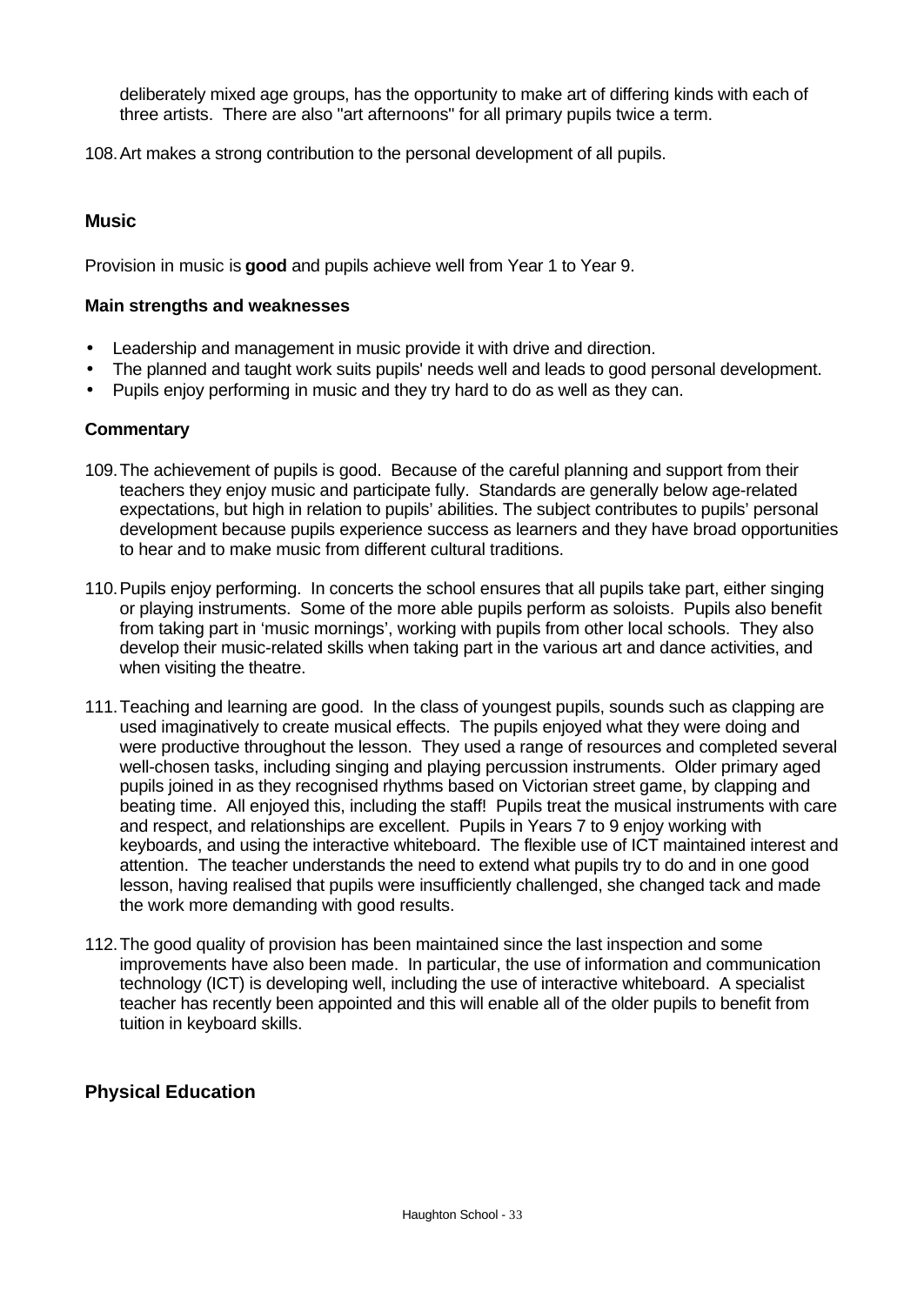The provision for physical education is **good** and, across the age range, it is effective in enabling pupils to develop their physical prowess. No teaching was seen for pupils in Years 10 and 11 but plans and records were seen and discussion with the subject leader contribute to a judgement that it is also good.

### **Main strengths and weaknesses**

- The subject leadership is good overall and for both primary and secondary pupils.
- Much teaching in both primary and secondary departments benefits from the specialist subject expertise of the teacher. Teaching for pupils in Years 1 to 9 is good overall.
- Planning of lessons is greatly helped by a well-developed and progressive programme of activities for each age group, that fully matches the requirements of the National Curriculum.
- Arrangements for assessing pupils' progress and achievement are good.
- Good provision is made to help ensure that pupils learn to be safe in water and swim.
- Resources and facilities for physical education are extensive but changing facilities are of an unsatisfactory standard and the hall which is also used for dining and assemblies is not fully suited to gymnastic activities beyond the junior age range.
- When lessons for secondary classes are taken by non-specialist teachers, on occasions, the timing of activities within the lesson to ensure that interest is maintained is weak.

- 113.The strengths in provision for physical education far outweigh the few weaknesses. Provision has improved since the school was last inspected. Pupils become creative in their response to stimuli such as music, learn to safely move in water and swim and, in games, they work with others as a team. Opportunities are provided for competitive sport and for outdoor and adventurous activities such as canoeing and climbing. Many pupils in Years 1 to 6 have problems with balance and muscle control associated with their special educational needs. In addition, a number have sensory and perceptual difficulties that make seemingly straightforward bodily actions problematic. For some, this results in timidity about taking part in vigorous physical activity. Many need a good deal of help with dressing and undressing. It is, therefore, more remarkable that pupils are successfully involved in the well-designed programme for physical education that the school provides. The confidence that pupils have in those who teach and support them is high. Because of this, pupils at all levels of capability take part in the lessons and try hard to improve their own performances. Pupils in Years 4, 5, and 6 work very hard to develop "dodging" skills that they might use in a game. They evaluate and refine their own performance while those in Years 1 and 2 learn much by looking carefully at what others in their group can do in building up their repertory of "travelling movements" such as jumping, rolling, sliding and making body shapes. They identify body shapes giving them names such as a "star shape", "spider shape" or "crab shape" so as to be able to recall and reproduce them. Pupils quickly learn and understand the rules for informal games such as "tick" and play these with great enthusiasm. Pupils in Year 8 recall much of what they have previously learned in their dance lessons. They try hard to be creative in matching their body shape and movement to the mood of the music. Pupils in Year 9 make good progress in tennis lessons that challenge them to improve their co-ordination and ball striking skills.
- 114.Teaching is well planned and the outcomes expected are clear. The activities chosen suit the capabilities of the pupils while at the same time providing a challenge they respond to well. Teachers have good control of their classes, model new elements in the lesson very well and make full use of the learning support assistants assigned to them. It is evident that pupils derive enjoyment from their games or from improving or mastering a new skill. Some engage with the work with unexpected intensity or creativity. For example a pupil in a Year 8 class, which was just beginning its work in dance, threw aside the self consciousness common in early adolescence to make an "angry fist" of his body as he moved to dramatic music.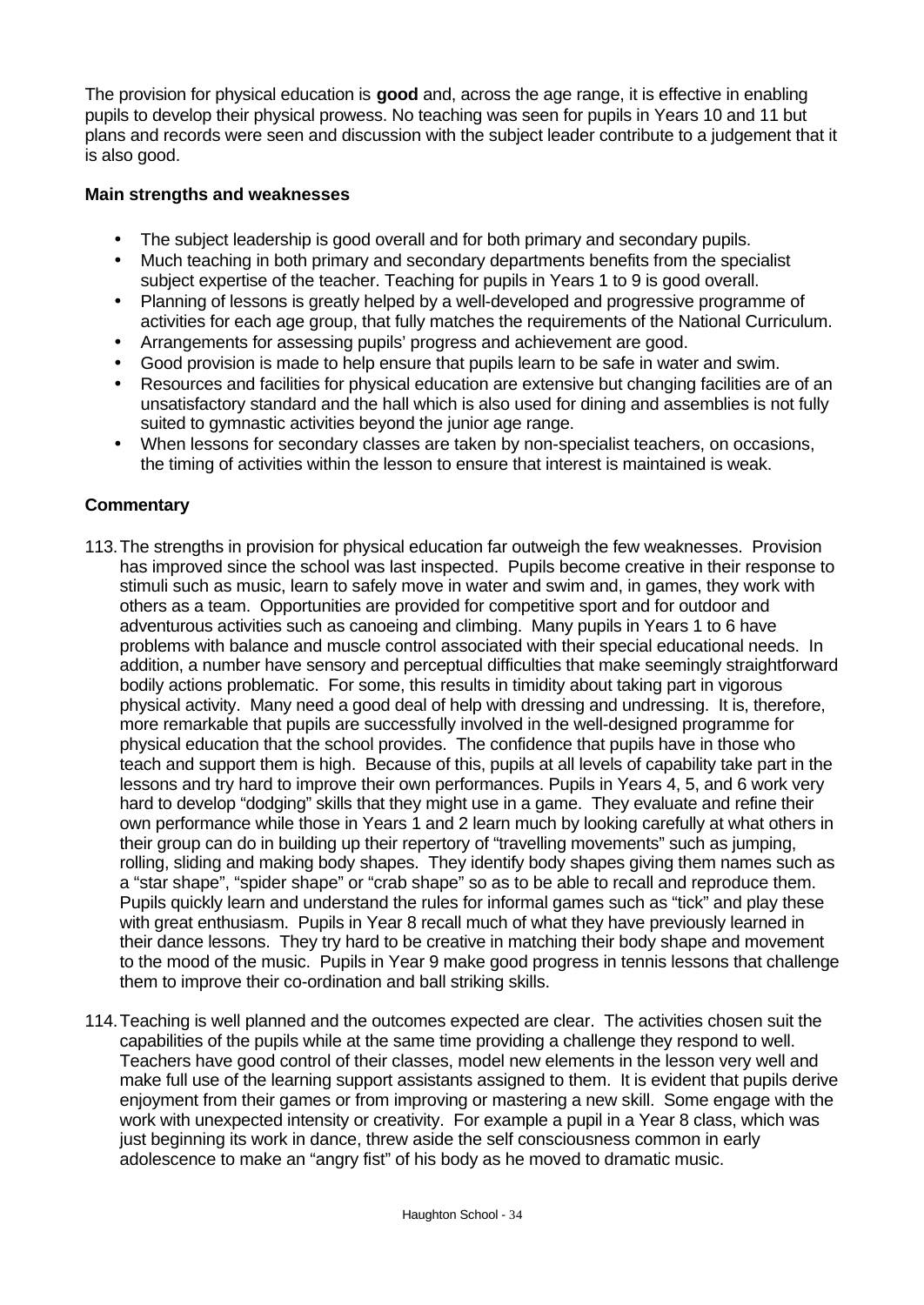- 115.The effective leadership in physical education has led not only to the production of clear plans for each age group but to very useful devices for evaluating and assessing the performance of pupils in each aspect of the subject. A useful, photographically illustrated, aid for teachers seeking to grade pupil's work against national expectations has been produced. Consequently, assessments of pupils' performance in all aspects of the subject including swimming are accurate and recorded.
- 116.Provision for sport is good. Through the West Midlands Special Schools Sports Association competitive matches are regularly organised in ball games, swimming and athletics. Pupils' work in physical education receives recognition through awards made by bodies such as the Amateur Swimming Association. The Telford and Wrekin Sports Development organisation provides coaching in team games as do staff from the local Premiership football club, Wolverhampton Wanderers. Because of the stimulus the subject provides to children's confidence, their social awareness, and their creativity, it makes a good contribution, overall, to their personal development.
- 117. There are strengths in the extensive outdoor facilities at the school but the changing rooms are cramped and the school hall, which serves as the gymnasium, is not suited to many aspects of secondary physical education. This is because it has to be used for other purposes, such as lunch and assembly, and stored furniture impinges on space.

# **PERSONAL, SOCIAL AND HEALTH EDUCATION AND CITIZENSHIP**

The school makes **good** provision for pupils' personal, health and social education.

### **Main strengths and weaknesses**

- There are weekly timetabled lessons for each class that are frequently well taught.
- Assemblies are used creatively to give impact to the learning themes of PSHE.
- Incidental opportunities to promote social and health learning are sought out and used well.
- The School Council makes an important contribution to pupils' social development.
- The target card system helps pupils to understand what they must do to improve their social skills and attitudes.
- Leadership and direction are provided by two co-ordinators.

- 118.Themes such as "Working Together" are introduced each week at assemblies. Lively presentation involving the pupils give a significant push to the key theme for personal, social and health education, (PSHE), lessons. In these the ideas rehearsed at assembly are further developed. These lessons are good-humoured and have clear learning objectives.
- 119.At lunchtimes pupils have good opportunities to develop their social skills. These include turn taking, helping one another at the dining table, and working happily together in organised club activities. All pupils have target cards that specify aspects of their social and learning behaviour that they should improve. They know their own targets and they are given clear feedback as to how well they are progressing towards these.
- 120.The School Council provides pupils with a sense of personal responsibility for and within the school. Representatives elected from each class provide a two-way channel of ideas and information. Pupils respond very well and they are proud of the initiatives for which their council is responsible, such as improving toilet facilities or playing a part in curbing bullying and oppressive behaviour.
- 121.The ASDAN award scheme, which provides older pupils with challenges that lead to certificates,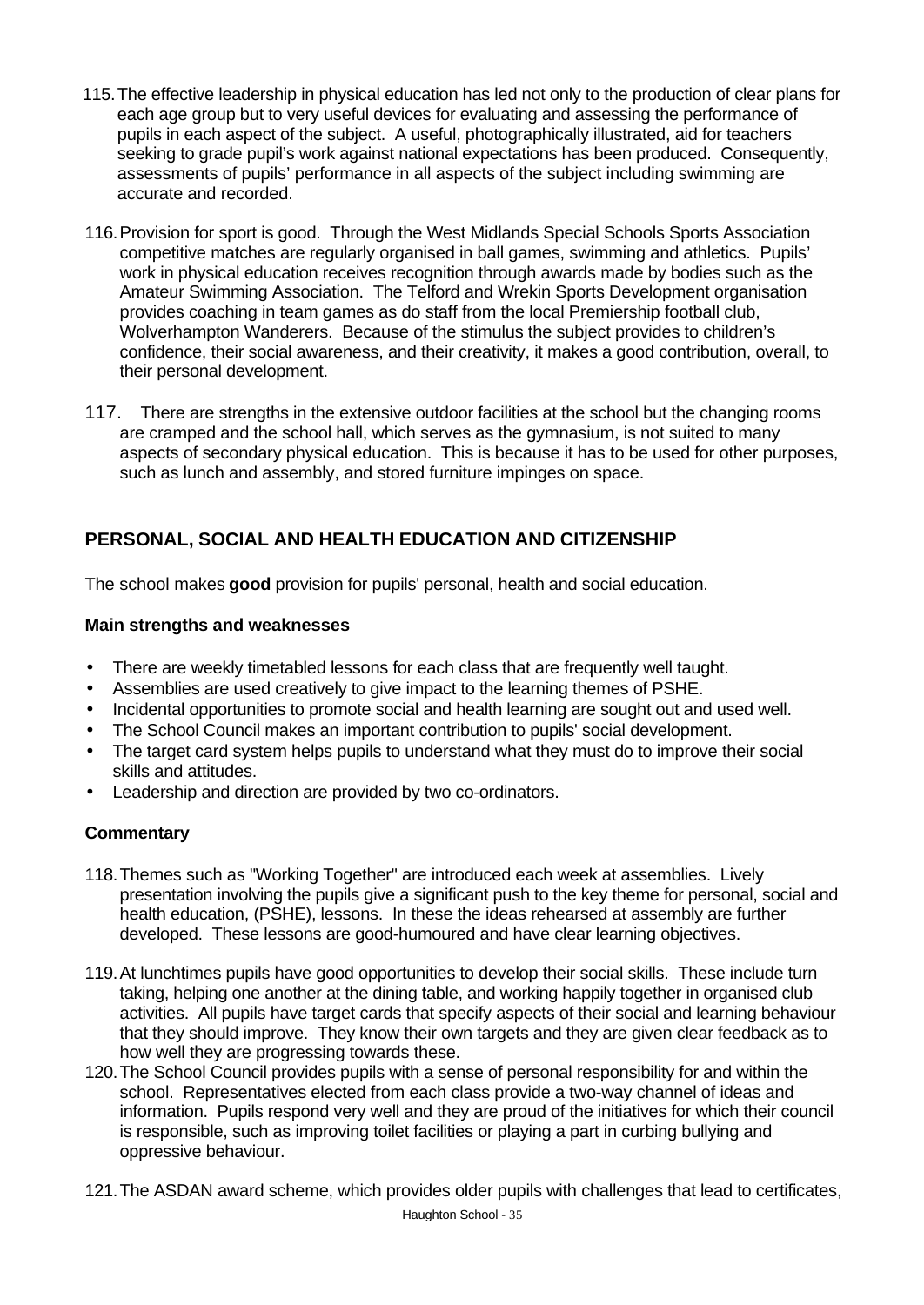includes a significant element of life skills development. Pupils receive work-related learning and in Year 11, they are given work experience opportunities.

122.The leadership and management of PSHE throughout the school are good. The work on themes is well co-ordinated and there is a general commitment amongst staff to ensure that pupils' personal, social and health learning is given priority.

### **Citizenship**

Provision in citizenship is **good** and pupils at all stages show in their personal development and in their past written work that they achieve well.

#### **Main strengths and weaknesses**

- The main strength is the structured programme, which has been developed from the effective provision in personal, social and health education, following an audit of provision.
- There are no significant weaknesses.

#### **Commentary**

123. No lessons in citizenship were observed but there is a clear understanding of what should be taught. The subject is embedded in the ethos of the school. Outcomes of the provision are very good, including in pupils' attitudes and behaviour.

124. There is a community spirit within the school, and many pupils enjoy taking responsibility for helping others. The prefect system and the School Council are well established. Older pupils follow a relevant 'Life Skills' course that leads to national accreditation.